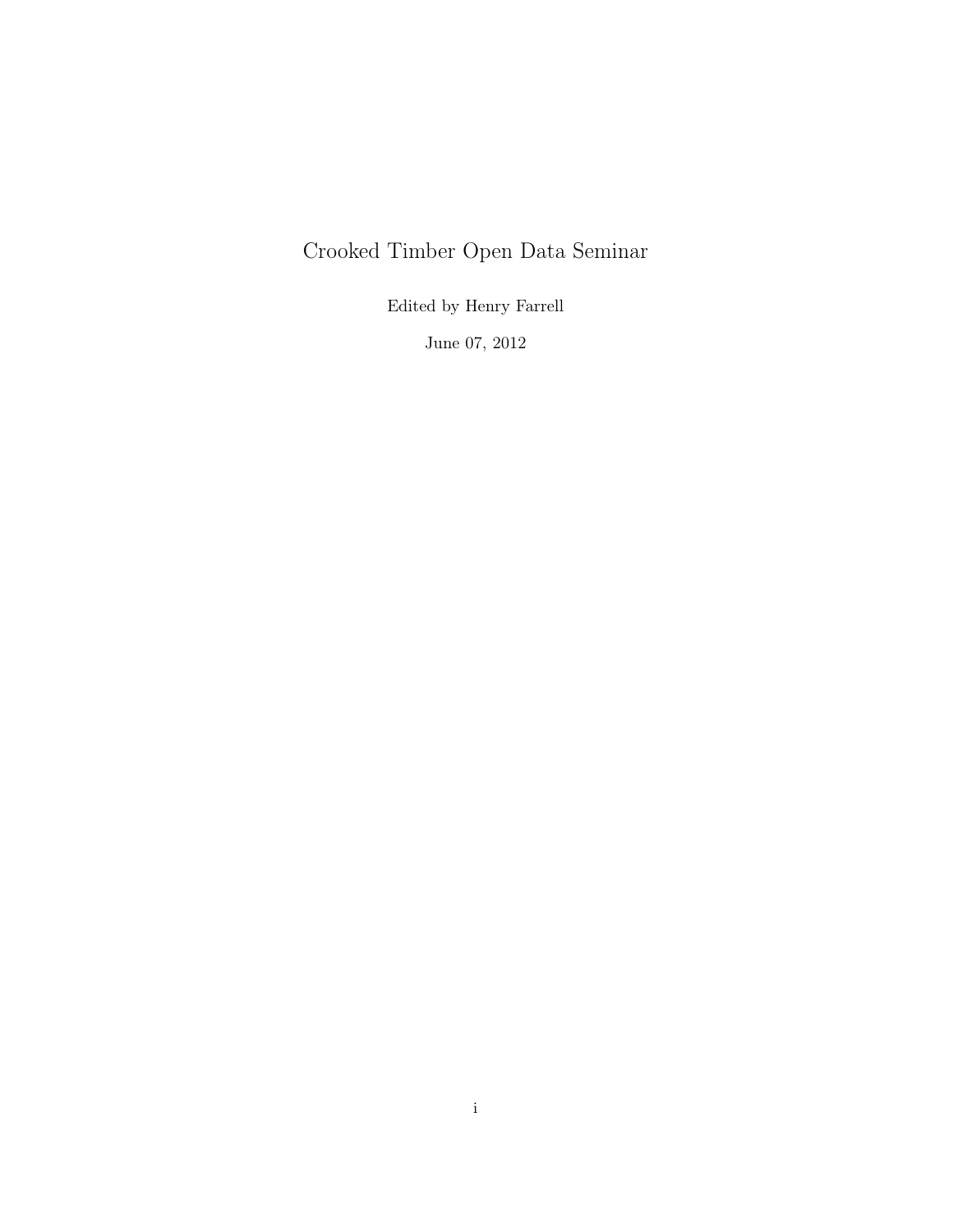Formatted for LAT<sub>E</sub>X by MultiMarkdown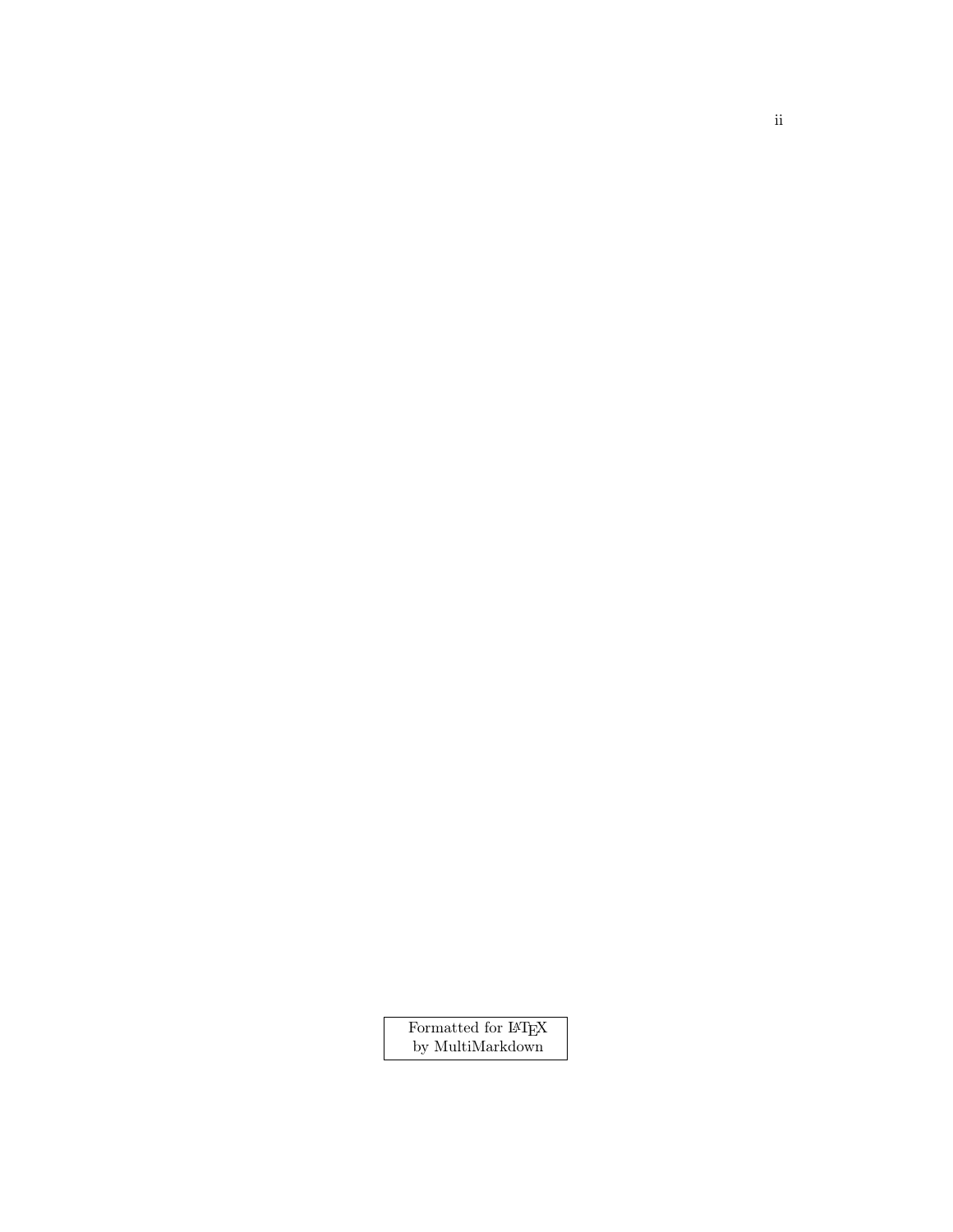### **Contents**

<span id="page-2-0"></span>

| Contents                                                                                            | iii         |
|-----------------------------------------------------------------------------------------------------|-------------|
| Introduction                                                                                        | $\mathbf 1$ |
| Tom Slee - Seeing Like a Geek                                                                       | $\bf{2}$    |
| Victoria Stodden - Signal and Noise: What Really Matters Is How Data<br>Are Used In Decision Making | 13          |
| Steven Berlin Johnson - Searching for John Snows                                                    | 16          |
| Matthew Yglesias - Open Data Journalism                                                             | 19          |
| Clay Shirky - Cooperation and Corruption                                                            | 21          |
| Aaron Swartz - A Database of Folly                                                                  | $27\,$      |
| Henry Farrell - Trish, Reiner and The Politics of Open Data                                         | 30          |
| Beth Noveck - Open Data: The Democratic Imperative                                                  | 34          |
| Tom Lee - Open Data: Better Politics, Winning Politics But Still<br>Politics                        | 38          |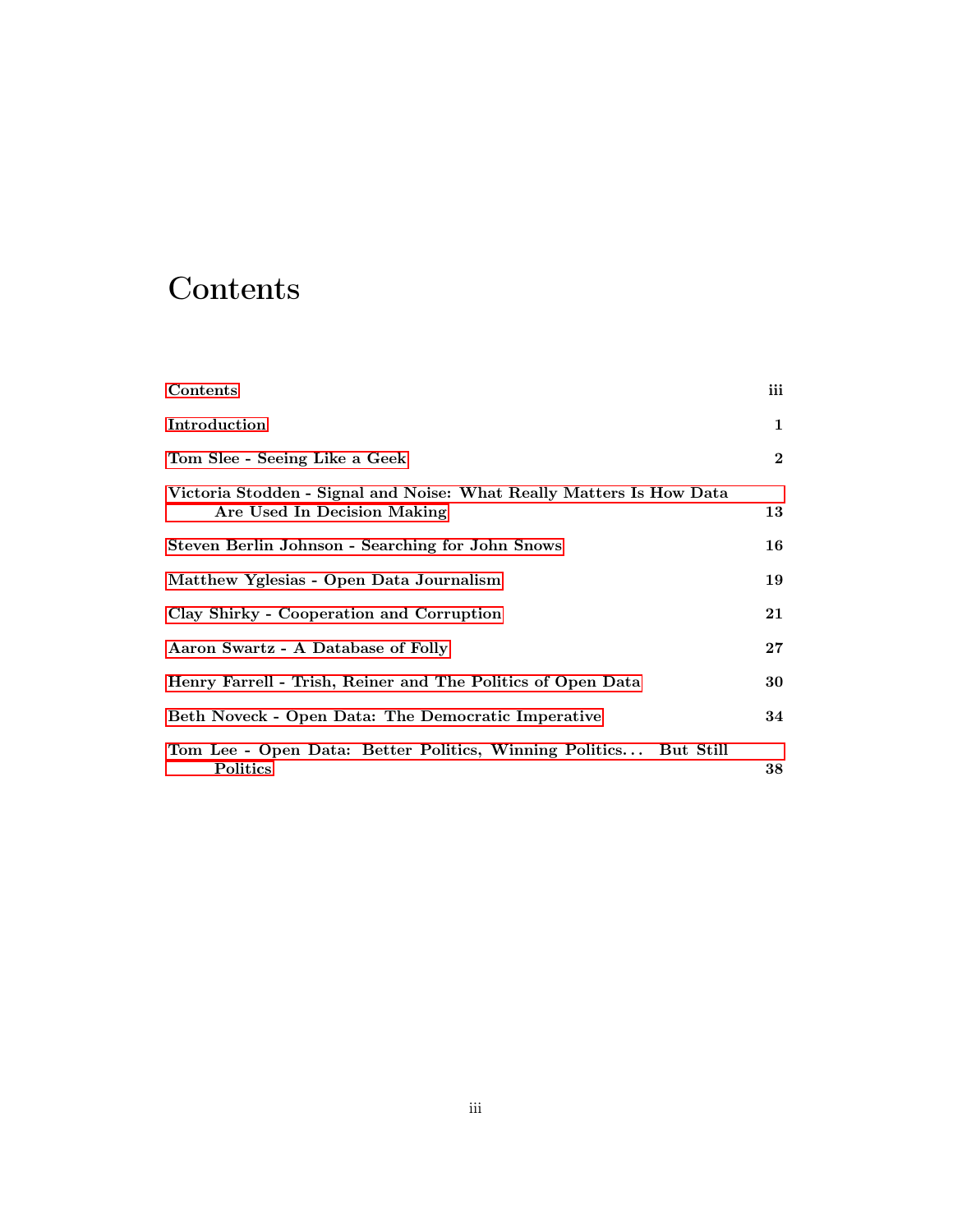### <span id="page-3-0"></span>Introduction

In May 2012, Tom Slee wrote [two](http://whimsley.typepad.com/whimsley/2012/05/why-the-open-data-movement-is-a-joke.html) [posts](http://whimsley.typepad.com/whimsley/2012/05/open-data-movement-redux-tribes-and-contradictions.html) on the Open Data movement which got a lot of interesting argument going. To push the contradictions further, we've invited a number of people with differing perspectives to write short pieces on the theme of when and how, if ever, open data makes for better politics. Contributors are:

- Henry Farrell is an associate professor of political science and international relations at George Washington University. He blogs at [Crooked Timber](http://www.crookedtimber.org) and [The Monkey Cage](http://www.themonkeycage.org)
- Steven Berlin Johnson is the author of several books, including most prominently Emergence, Where Good Ideas Come From, and the forthcoming Future Perfect: The Case for Progress in a Networked Age.
- Tom Lee is the Director of Sunlight Labs at the [Sunlight Foundation.](http://sunlightfoundation.com/) He writes and works on open access issues.
- Beth Noveck is a professor at New York Law School, and former Deputy Chief Technology Officer at the White House). She is the author of *Wiki Politics* and is currently on leave, teaching at New York University and the MIT Media Lab.
- Clay Shirky is a professor teaching new media at New York University. He is the author of Here Comes Everybody and Cognitive Surplus.
- Tom Slee is a computer programmer, and author of No-One Makes You Shop at Walmart. He blogs at [Whimsley.](http://www.whimsley.org)
- Victoria Stodden is an assistant professor of statistics at Columbia, and an advocate for data preservation.
- Aaron Swartz is the co-author of the RSS specification, a co-founder of Reddit, and general issue public intellectual.
- Matthew Yglesias writes *Slate's* Moneybox column. He is the author of The Rent Is Too Damn High and Heads in the Sand: How the Republicans Screw Up Foreign Policy and Foreign Policy Screws Up the Democrats.

This work is licensed under a Creative Commons Attribution-NonCommercial-ShareAlike 3.0 Unported License.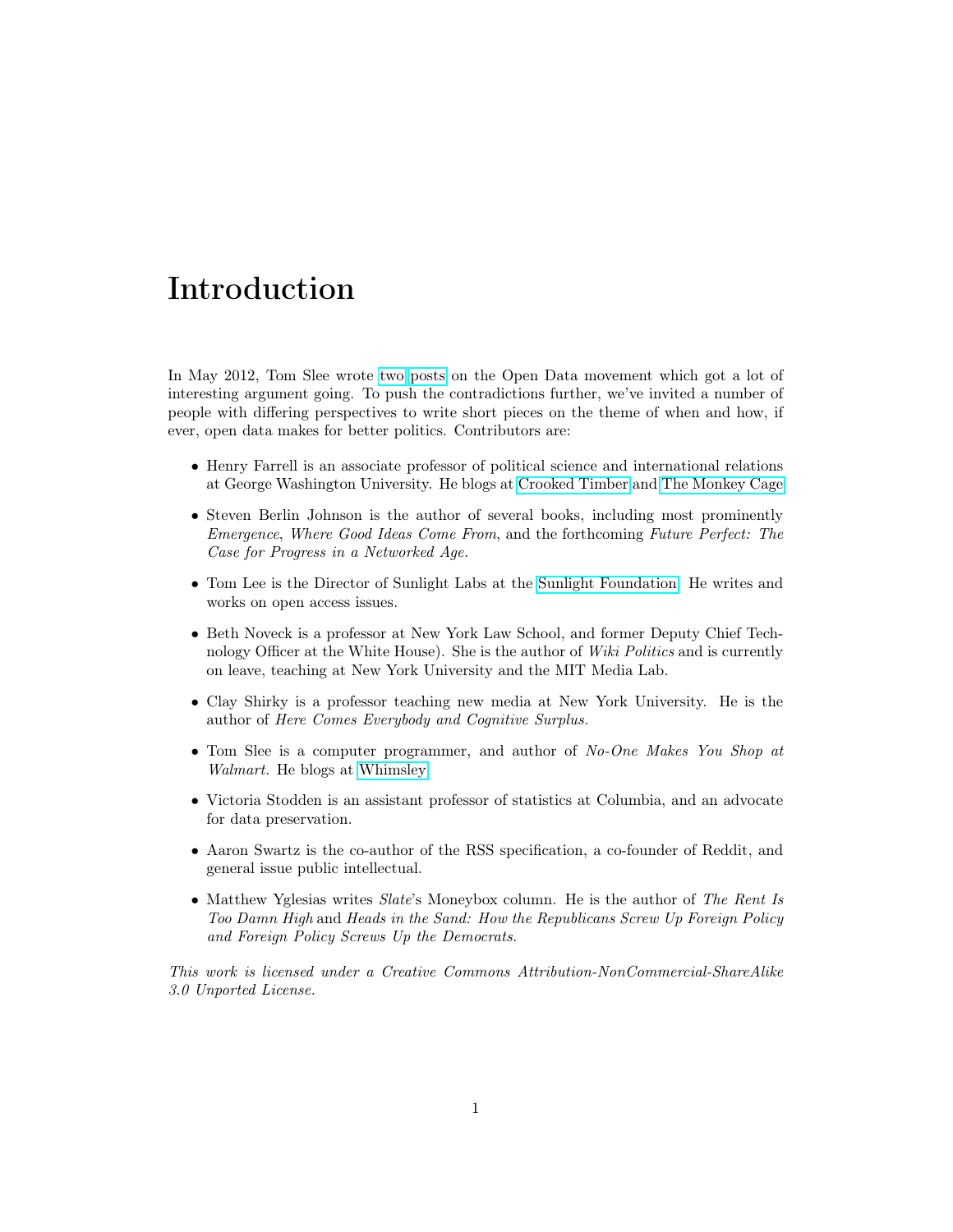### <span id="page-4-0"></span>Tom Slee - Seeing Like a Geek

Yes, as through this world I've wandered I've seen many men, I guess; Some will rob you with a six gun, And some with a GIS.

In the state of Tamil Nadu, near the town of Marakkanam, right next to a reserved forest, lies a contested plot of land. Records say these three acres belong to a member of the Mudaliar caste, but lower-caste Dalits living nearby claim the plot should be part of the reserved forest, which is not privately owned. The Dalits claim that the Mudaliars have pulled a fast one, using their influence in the local bureaucracy to fix the land records, and that older records will bear out the Dalit claim. Complicating the case, officials say that boundaries between land parcels in the area are often difficult to ascertain.<sup>1</sup>

According to Bhuvaneswari Raman, the Dalit claim was sideswiped by a Tamil Nadu government program to standardize, digitize and centralize land records. The program, promoted by the World Bank as a pro-poor, pro-transparency initiative, was undertaken to capitalize on the boom in nearby Chennai. The absence of clear land titles made extensive land purchases time consuming and expensive, and this was a bottleneck to large-scale development projects. As part of the program, the Tamil Nadu government declared that the digitized records would be the only evidence admissable in court for land claims, so the older records and less precise data that formed the basis of the Dalit claims lost any legal

<sup>&</sup>lt;sup>1</sup>The case is discussed by Bhuvaneswari Raman, *The Rhetoric and Reality of Transparency*, Journal of Community Informatics, 8(2), 2012, available [here.](http://ci-journal.net/index.php/ciej/article/view/866/909)The case is discussed by Bhuvaneswari Raman, The Rhetoric and Reality of Transparency, Journal of Community Informatics, 8(2), 2012, available [here.](http://ci-journal.net/index.php/ciej/article/view/866/909)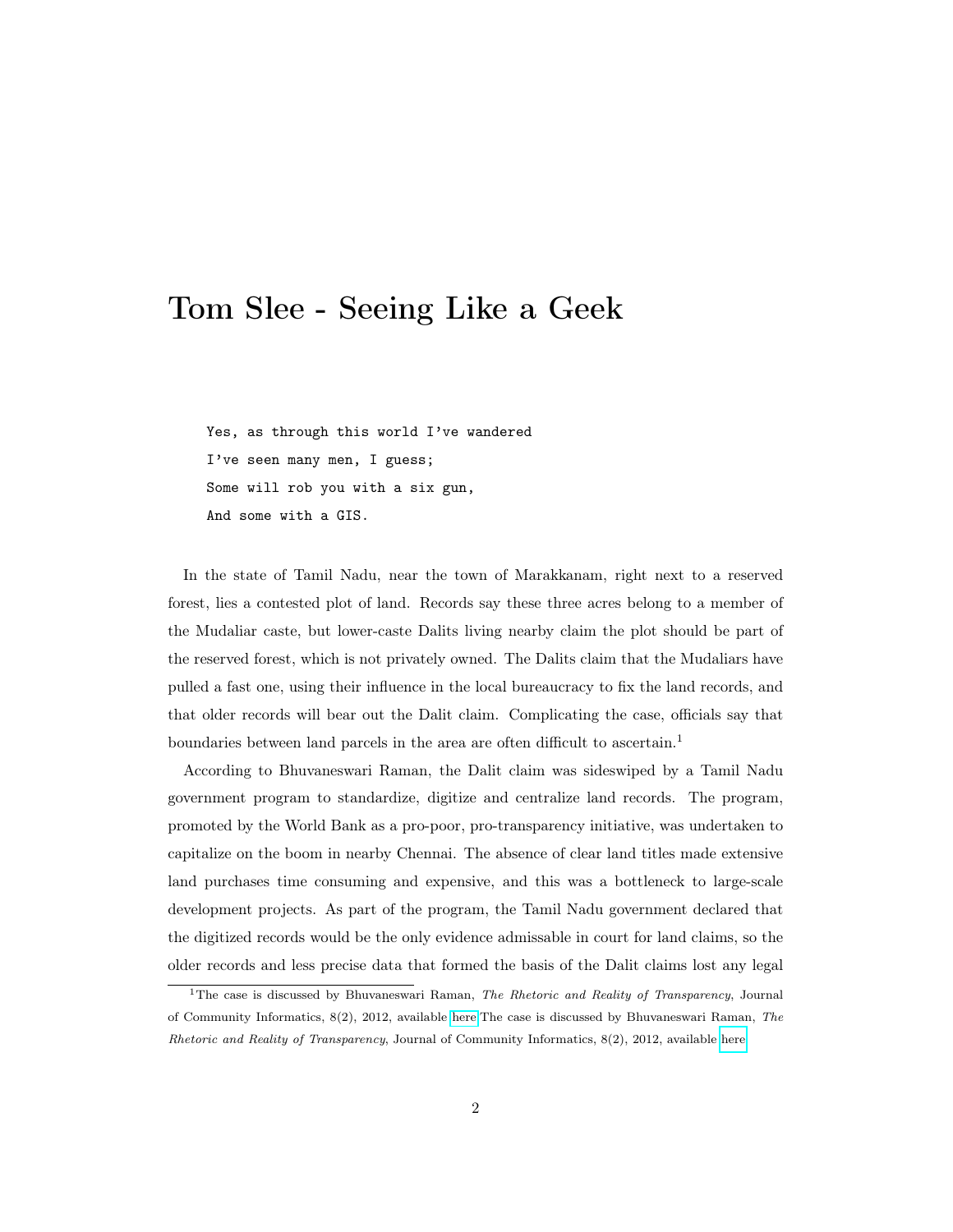footing they had, and their claim was sunk.<sup>2</sup>

A new generation of land developers grew up alongside the digitized records: firms with the skills and information to make efficient use of this new resource. These developers lobbied effectively for records and spatial data to be made open, and then used their advantages to displace smaller firms who, as Raman writes, "relied on their knowledge of local histories and relationships to assemble land for development". The effects went far beyond the three-acre plot near Marakkanan: newly visible master plans became used as "the reference point to label legal and illegal spaces and as a justification for evicting the poor from their economic and residential spaces." The "pro-poor" initiative turned out to be anything but. Tamil Nadu was not alone in running an open data project that made life harder for the poor; neighbouring Karnataka's "Bhoomi" (or 'land') e-governance program has had similar effects: a 2007 publication concluded that "the digitization of land records led to increased corruption, much more bribes and substantially increased time taken for land transactions. At another level, it facilitated very large players in the land markets to capture vast quantities of land at a time when Bangalore experiences a boom in the land market."<sup>3</sup>

### The open data doppelgänger

Making data "open" has two effects:

- 1. By cutting the price of the data to zero, for everyone and for any purpose, it undermines the power of those who previously controlled access to it.
- 2. Just as cheap fish increases the demand for chips, so free data increases the demand for, and raises the value of, complementary resources and skills.

Effect 1 has many benefits, both real and potential. While all point out that open data is just one part of a complete breakfast, the essays by Victoria Stodden, Tom Lee and Matthew Yglesias in this seminar highlight the possibilities for improved accountability in

<sup>2</sup>Bhuvaneswari Raman, Solomon Benjamin and others have done extensive research around the impact of Karnataka state's "Bhoomi" (or 'land') e-governance program [\(web site\)](http://www.bhoomi.karnataka.gov.in/) to digitize 20-million land records. See references listed in Raman above and particularly [here](http://casumm.files.wordpress.com/2008/09/bhoomi-e-governance.pdf) (PDF).

<sup>3</sup>The quotations are from Raman, footnote 1.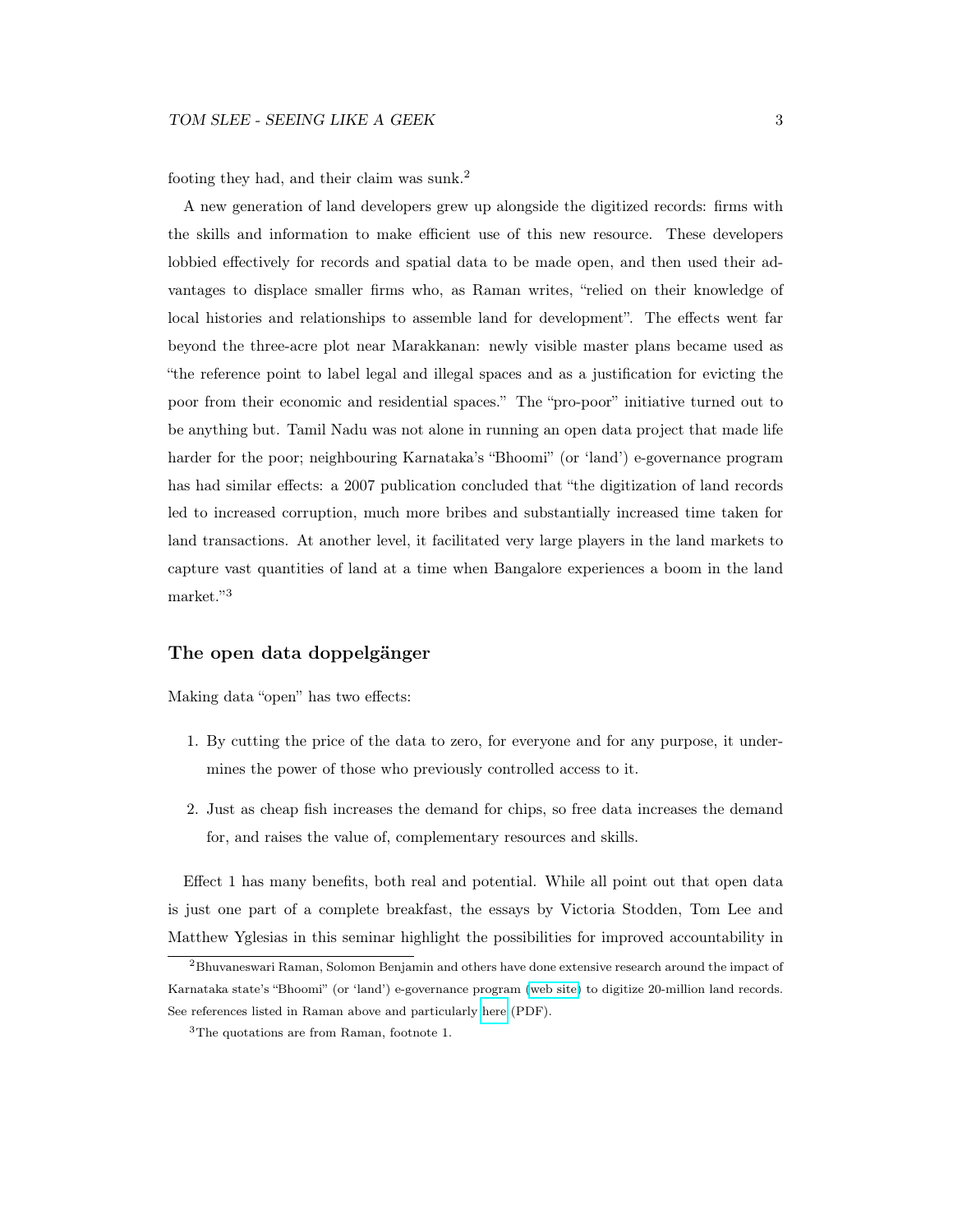government, those by Clay Shirky and Steven Berlin Johnson focus on the possibilities for improved services, and Beth Noveck emphasizes the possibilities for enhanced participation.<sup>4</sup>

But there is an inevitable flip side to open data, which is the rise of new markets in its complements (effect 2). The point of this post is to draw attention to this open government data doppelgänger—the shadow of commercial interests that follow civic hackers wherever they go; the new markets that spring up inevitably from the ruins of the old—and to its dangers. I am suspicious of this doppelgänger: more so than most open data proponents, who tend to use the language of entrepreneurship and innovation when discussing companies who work with open data, and who contrast the new firms with the aging business models they seek to replace, and they often present commercial use as a complement to civic use.<sup>5</sup>

The problem is, it's not *just* that new markets and new businesses replace old ones. The markets undermined by open data are generally traditional in structure, characterised by decreasing returns, with market power that is distributed and limited in scope. Before digitization, the property developers of Tamil Nadu had particular knowledge about land ownership patterns in a specific area and each used that knowledge to build their own little empire. In contrast, constant fixed costs and zero marginal costs are "the baseline case" for information goods,  $6$  so markets in open data environments are likely to consist of a few, big firms, each with significant market power. It's no surprise that the new generation of property developers in Tamil Nadu were larger than those they displaced.

The dynamic is familiar from other "open" movements and from previous price changes forced by digitization. A range of institutions have been overthrown (with much rhetoric about the stifling effect of "gatekeepers" and the democratizing nature of the Internet), only to be replaced by fewer, bigger institutions.

- The digitization of books undermined publishers and booksellers, and gave us a great big Amazonian bookseller/publisher.
- The digitization of video pulled the market from under the feet of Blockbuster and

<sup>&</sup>lt;sup>4</sup>See Joshua Tauberer's self-published *Open Government Data*, available [here,](http://opengovdata.io/) for a history by a proponent. See the home pages of [Code for America,](http://codeforamerica.org/) [Sunlight Foundation,](http://sunlightfoundation.com/) and [mySociety](http://www.mysociety.org/) for typical selfdescriptions of the movement.

 $5A$  provocative example is *Government Data and the Invisible Hand*, by David G. Robinson, Harlan Yu, William P. Zeller, and Edward W. Felten, available [here](http://papers.ssrn.com/sol3/papers.cfm?abstract_id%3D1138083) and the subject of some debate [here.](https://groups.google.com/forum/#!topic/openhouseproject/GZEnZDz17Gk)

<sup>&</sup>lt;sup>6</sup>Hal R. Varian, Joseph Farrell, and Carl Shapiro, The Economics of Information Technology: an Introduction, Cambridge University Press 2004, p.3.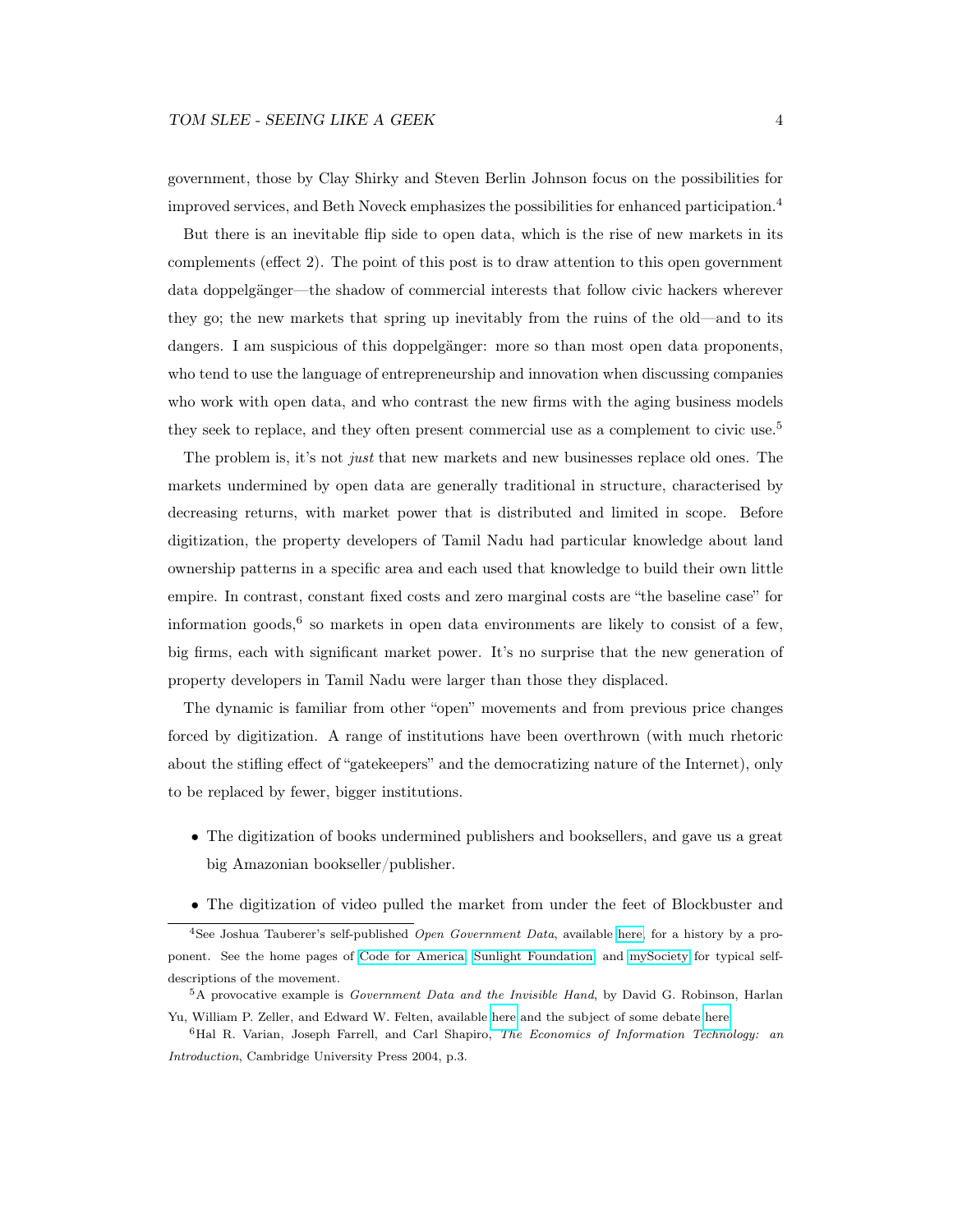from independent video stores, and now we have Netflix.

• The mass sharing of digital music toppled major music labels, and saw the global rise of iTunes as the whole world's music store.

All this is, of course, very general, but the downsides of open data are real and need to be addressed. Describing them as paradoxical "unintended consequences" (see Tauberer p. 14) suggests they are anomalous edge cases, which misses the ubiquity of the problem.

#### Effective use: empowering the empowered

A small chorus of voices has been calling attention to the dangers of the open data's freemarket doppelgänger, particularly in countries where the gap between rich and poor is large. Bhuvaneswari Raman, Solomon Benjamin and others' work (above) around land record digitization in India are one set of voices. Another is Michael Gurstein, a leading light in the field of "community informatics" who has been constructively raising concerns about how open data may "empower the empowered" for some time. The skills and resources needed to make "effective use" are complements to data.<sup>7</sup> As just one case, Gurstein quotes from a recent study of who uses the British mySociety [TheyWorkForYou.com](http://www.theyworkforyou.com) open government initiative:<sup>8</sup>

"people above the age of 54 tend to be over-represented, while dangers younger than 45 are under-represented in comparison to the Internet population. In terms of demographics there is a strong male bias and a strong overrepresentation of people with a university degree that also translates into strong participation from high income groups... One in five users  $(21\%)$  of the site has not been politically active within the last year"

Gurstein comments that:

this attempt to enhance democratic participation has ended up providing an additional opportunity for those who already, because of their income, education, and overall conventional characteristics of higher status (age, gender etc.)

<sup>&</sup>lt;sup>7</sup>See Open Data: Empowering the empowered of effective data use for everyone?, First Monday,  $16(2)$ , 2011, available [here.](http://firstmonday.org/htbin/cgiwrap/bin/ojs/index.php/fm/article/view/3316/2764) Also a longer [blog posto](http://gurstein.wordpress.com/2010/09/02/open-data-empowering-the-empowered-or-effective-data-use-for-everyone/)n the same topic and other entries at [his blog.](https://gurstein.wordpress.com)

<sup>8</sup>Tobias Escher, Analysis of users and usage for UK Citizens Online Democracy, May 2011, available [here](http://www.mysociety.org/wp/wp-content/uploads/2011/06/TheyWorkForYou_research_report-2011-Tobias-Escher1.pdf) (PDF).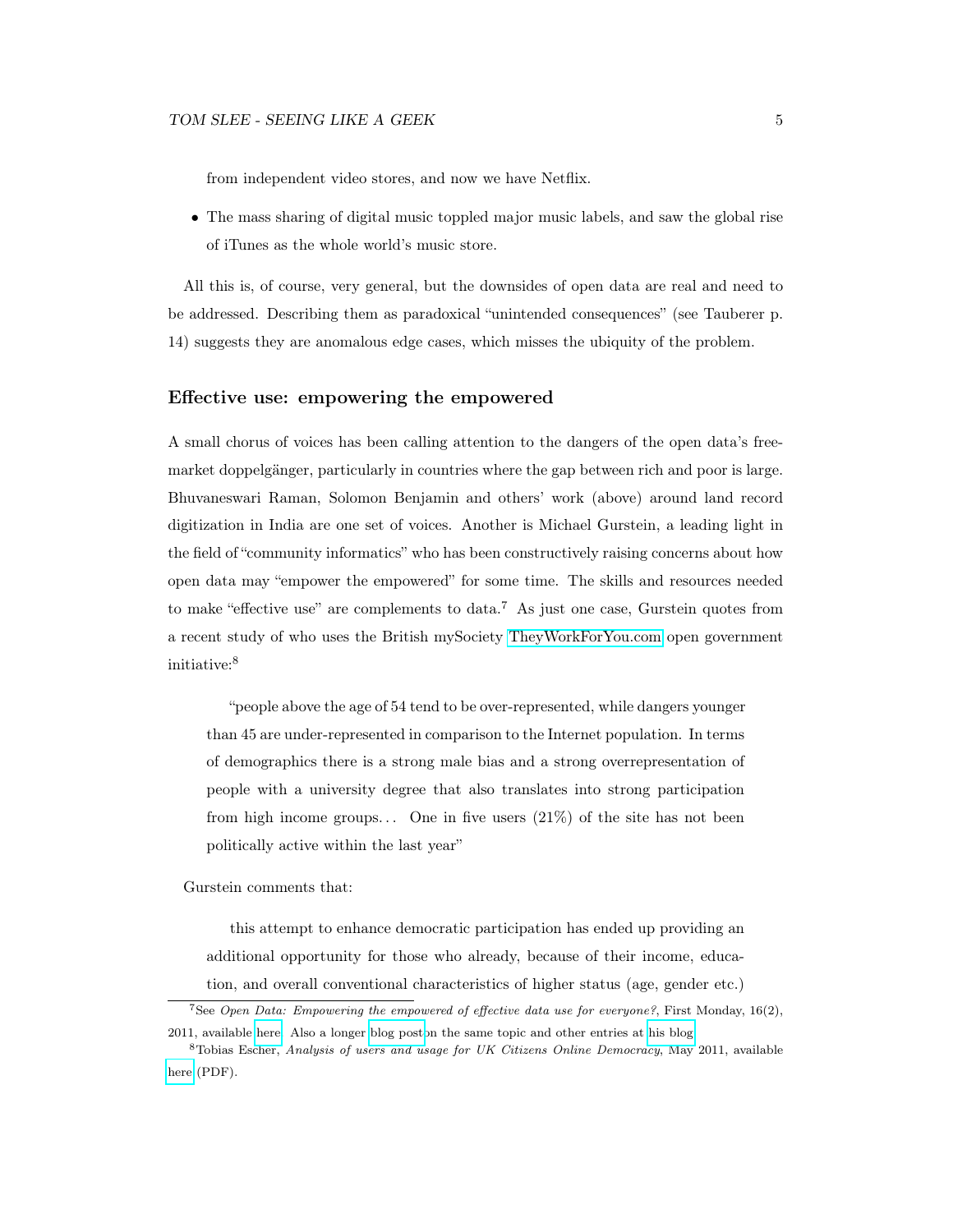have the means to communicate with and influence politicians. The additional information and an additional communications channel thus has the effect of reinforcing patterns of opportunity that are already there rather than widening the base of participation and influence. [\(link\)](http://gurstein.wordpress.com/2011/07/03/are-the-open-data-warriors-fighting-for-robin-hood-or-the-sheriff-some-reflections-on-okcon-2011-and-the-emerging-data-divide/)

Another dissenting voice is Kentaro Toyama, an expert in the use of information technology for development. He argues that "in contexts where literacy and social capital are unevenly distributed, technology tends to amplify inequalities rather than reduce them. An email account cannot make you more connected unless you have some existing social network to build on." Again, in thinking about the effects of new technologies we must look at the complements to the technology, and how those complements shape new markets.<sup>9</sup>

### Seeing like a geek

Shunning the free-market doppelgänger can have a positive effect on outcomes.

Development studies scholar Kevin Donovan<sup>10</sup> sees similarities between open data efforts and the demands of the state as described in James Scott's "Seeing Like a State".<sup>11</sup> Open standards and structured, machine-readable data are key parts of the open data programme.<sup>12</sup> For Donovan this formalization and standardization is "far more value-laden than typically considered". Open data programmes, like the state, seek to "make society legible through simplification". Standardized data, like the state, "operate[s] over a multitude of communities and attempt[s] to eliminate cultural norms through standardization". He writes:

Eliminating illegibilty in this way reduces the public's political autonomy because it enables powerful entities to act on a greater scale. Scott argued, 'A thoroughly legible society eliminates local monopolies of information and cre-

 $9$ See Toyama's talk Ten myths about technology and development, [summarized here](http://fsi.stanford.edu/news/kentaro_toyama_ten_myths_about_technology_and_development_20100225) and available on YouTube [here.](http://youtu.be/E_mTwm5m8DM) Also see his contributions to the Boston Review forum [Can Technology End Poverty?](http://bostonreview.net/BR35.6/ndf_technology.php) and his blog [The ICT4D Jester.](http://ict4djester.org/blog/)

<sup>&</sup>lt;sup>10</sup>Kevin Donovan's excellent short paper Seeing Like a Slum, appears in the Georgetown Journal of International Affairs, 13(1), 97-104, 2012 and is available [here.](http://ssrn.com/abstract=2045556)

 $11$ Seeing Like a State was discussed in these parts a few years ago [here](http://crookedtimber.org/2008/02/05/seeing-like-seeing-like-a-state/) and [here,](http://crookedtimber.org/2007/10/31/delong-scott-and-hayek/) as well as by [Brad](http://delong.typepad.com/sdj/2007/10/james-scott-and.html) [DeLong.](http://delong.typepad.com/sdj/2007/10/james-scott-and.html)

<sup>&</sup>lt;sup>12</sup>See the 8 Principles of Open Government Data spelled out in 2007 [here.](http://www.opengovdata.org/home/8principles) These principles have "become" the de facto starting point for evaluating openness in government records".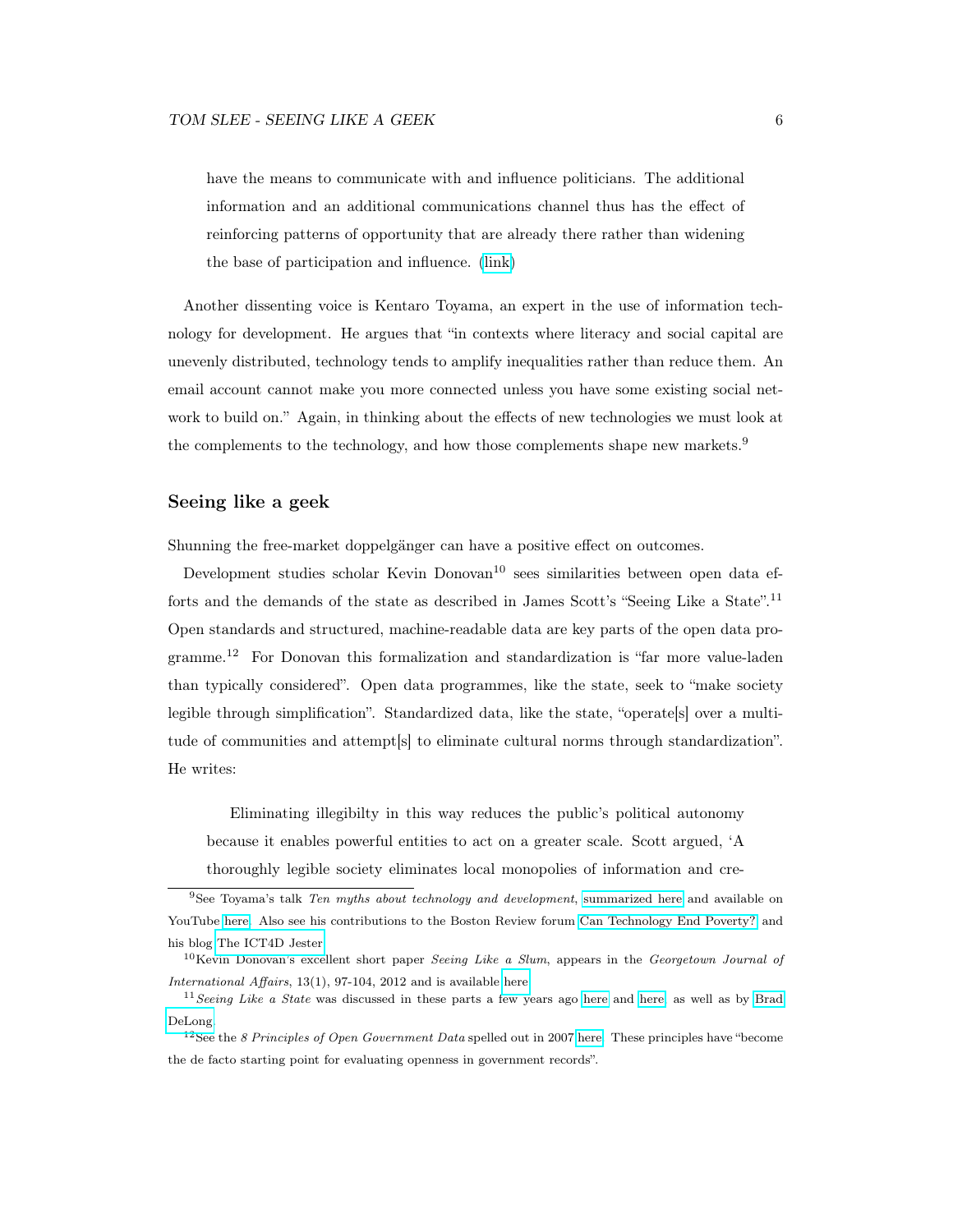ates a kind of national transparency through the uniformity of codes, identities, statistics, regulations and measures. At the same time it is likely to create new positional advantages for those at the apex who have the knowledge and access to easily decipher the new state-created format'

Open data undermines the power of those who benefit from "the idiosyncracies and complexities of communities. . . Local residents [who] understand the complexity of their community due to prolonged exposure." The Bhoomi land records program is an example of this: it explicitly devalues informal knowledge of particular places and histories, making it legally irrelevant; in the brave new world of open data such knowledge is trumped by the ability to make effective queries of the "open" land records.<sup>13</sup> The valuing of technological facility over idiosyncratic and informal knowledge is baked right in to open data efforts.

More encouragingly, Donovan looks at how some "data geeks" recognized their own myopia in the [Map Kibera project.](http://mapkibera.org/) The project started as a community-mapping project to trace the massive Nairobi slum. Some questioned the need for the project as "locals [already] knew their surroundings intimately", arguing that making mapping information available would more likely benefit external parties than the residents themselves.

The problems the project seeks to address (Kibera's poverty and marginalization) were of the class Donovan calls "wicked" problems: ill-defined, tangled, and resistant to technological fixes. However, "Although it began as an example of misdiagnosing a wicked problem. . . as a tame one (insufficient information availability), Map Kibera has admirably grown beyond a reductionist approach"; it has expanded to include other forms of activity such as citizen reporting, and has taken steps to ensure local ownership of the project. The project has moved beyond a technological goal to a set of social goals. Its list of sponsors, interestingly, includes only non-commercial organizations.

Donovan contrasts Map Kibera's evolution with that of commercial, and more narrowly technological mapping projects, such as Google's Map Maker initiatives which have been accused of unethical "exploitation of open communities." The danger of such projects is that, by eliminating the illegibility that privileges local knowledge over outsider knowledge, they may allow "more powerful entities to see like a slum" and benefit those already in power.<sup>14</sup>

<sup>13</sup>For examples of "Data-Driven Government" proponents see [this talk](http://www.datacenterknowledge.com/archives/2011/10/13/data-driven-government-open-data-in-nyc) by New York City CTO Rachel Sterne, [The Data Driven City,](http://datadrivencity.com/category/new-tech/government-apps/)and [Citivox.](http://citivox.com/)

<sup>&</sup>lt;sup>14</sup>Mikel Maron, We Need to Stop Google's Exploitation of Open Communities, blog post, 11 April 2011.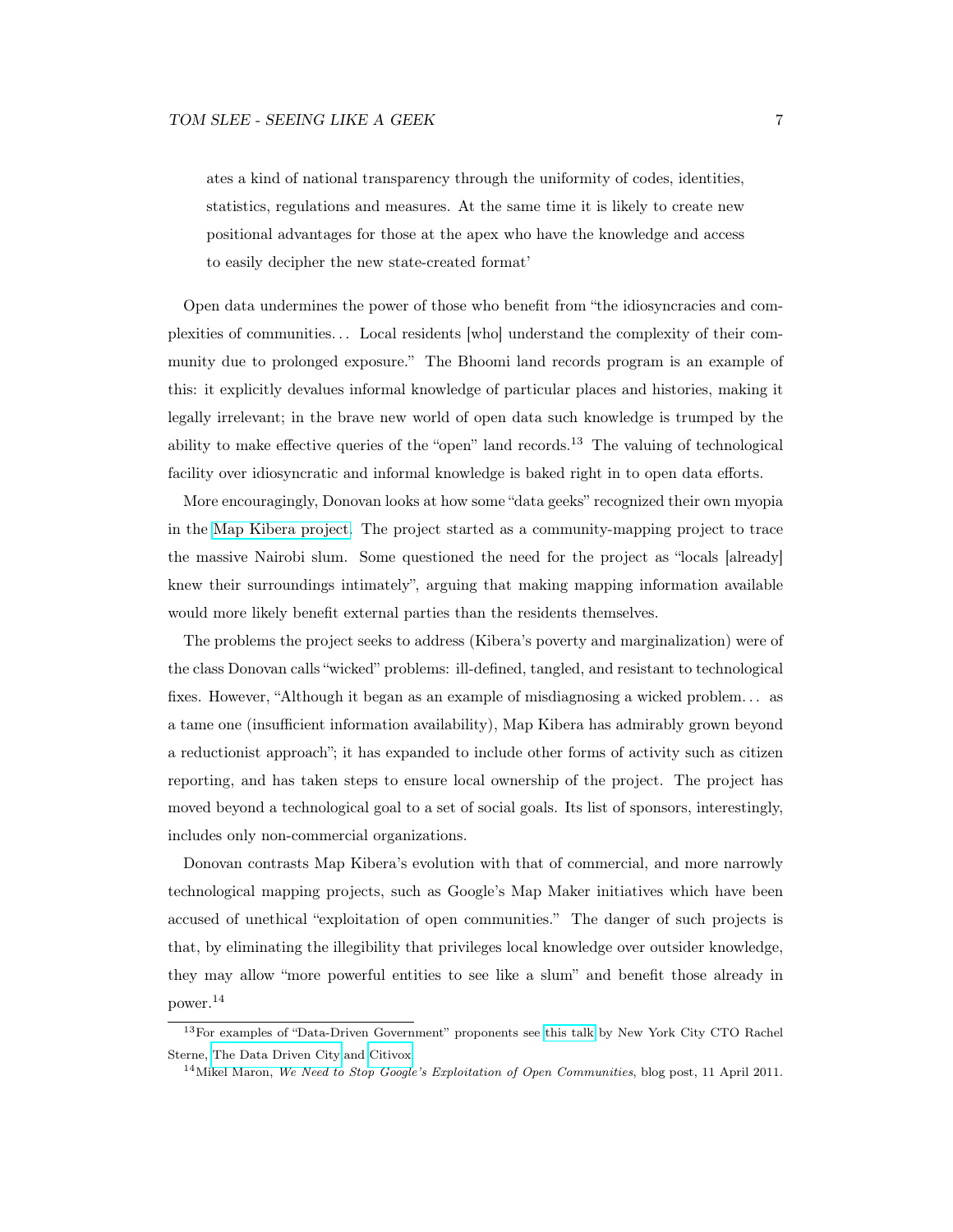When it comes to development programs, Donovan concludes, making data available is not enough. Instead, transparency must be linked with deliberative development. Effecting social change cannot avoid the need to actually address underlying dynamics of power.

### Have you considered the benefits of an alarm system?

Combining open data with its complements is a step on the road to surveillance.

One of the most valuable complements to open data is, of course, other data (mashups!): a bus schedule is more valuable if you can combine it with a map. This combinatorial aspect of open data raises problems for government-collected data, as legal scholars Teresa Scassa and Lisa M. Campbell highlighted recently, because data protection legislation "typically requires that information collected for specific purposes should not be used for other purposes without consent."

Scassa and Campbell look how "even relatively low quality spatial data may attract the application of data protection or privacy law, particularly when it is matched or combined with other data sets".<sup>15</sup> Take, for example, Ottawa Police's crime mapping tool [\(link\)](http://www.ottawapolice.ca/en/crimefiles/crimemaps_reports/cr_redirect.aspx), which is a map of calls for police assistance provided through a collaboration between Ottawa Police and US company Public Engines. If insurance companies make decisions about rates or insurability based on the crime-mapping data, or if security companies use it to target specific areas for marketing campaigns ("Did you know there were three robberies on your street in the last two months? Would you like a visit from one of our salespeople?") then this site could be violating those conditions.

Again, it is worth thinking about what knowledge increases in value and what is displaced when local data is made digitally public in this way. Brandon, Manitoba released property tax and assessment for every single property in town [\(here\)](http://opendata.brandon.ca/). For residents of Brandon, and particularly for local real-estate agents, this data release will not tell them a lot that is new. But now you don't need to know anything about Brandon–even where it is–to have a good idea of the wealth level of each inhabitant. Who cares about such stuff? The people who attend the Toronto [Dx3 Canada](http://www.marketwire.com/press-release/the-city-of-toronto-is-open-for-business-at-dx3-canada-1606935.htm) event in January, for sure: "the first and only trade show

Available [here.](http://brainoff.com/weblog/2011/04/11/1635) See also the controversy over an agreement between Google and the World Bank over the use of its Map Maker program over OpenStreetMap, [here](http://blogs.cgdev.org/globaldevelopment/2012/03/the-world-bank-gets-open.php) and [here](http://kelsocartography.com/blog/?p%3D4215) for example.

<sup>&</sup>lt;sup>15</sup>See Teresa Scassa and Lisa M. Campbell, *Data Protection, Privacy and Spatial Data*, in R. Devillers & H. Goodchild, eds. Proceedings of the 6th International Symposium on Spatial Data Quality, Taylor & Francis, 2009, pp. 211-220, available [here.](http://www.crcnetbase.com/doi/abs/10.1201/b10305-24)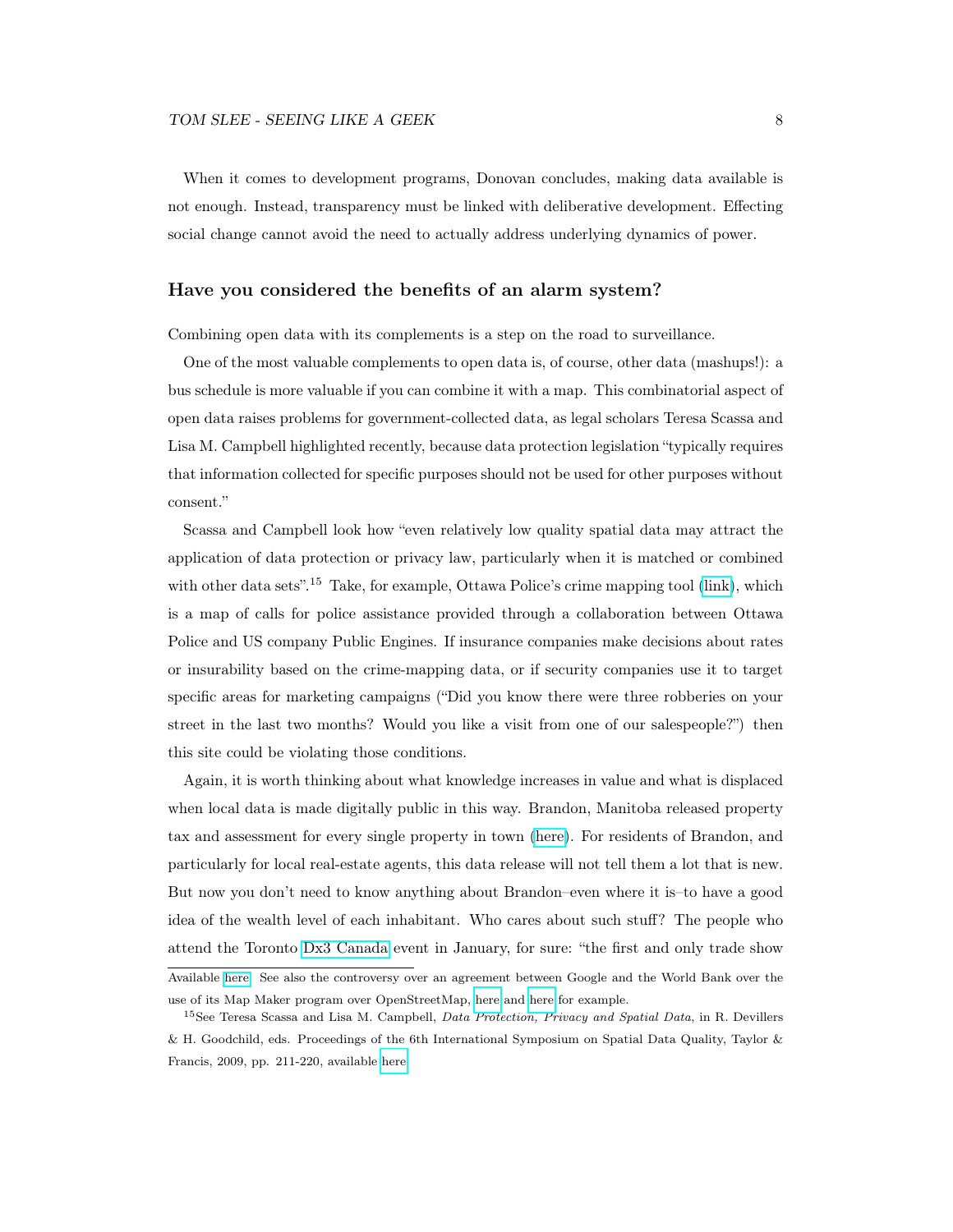dedicated to Digital Marketing, Digital Advertising and Digital Retail, is offering attendees the chance to get intimate with the City of Toronto's Open Data Initiative."

Open data advocates commonly address privacy issues by reference to personally identifiable information, but there is no clear dividing line between data that identifies individuals and data that doesn't. It is well known that the right way to think of privacy when it comes to data made available in a "release and forget" manner (which open data is by definition) is in terms of information entropy or, to be less jargony, in a twenty-questions kind of way. Each question reveals a little more about the subject; no one question tells us what we need to know, but by successive filtering we arrive at the only possible answer.<sup>16</sup>

The commercial potential of combining open government data with other data sets is an irresistible temptation for the open data doppelgänger, regardless of the privacy consequences. There is a need for vigilance against its vulnerability to these temptations.

### Reining in the doppelgänger

When I have brought up conflicts between markets and civic open data initiatives, I have occasionally been accused of cynicism and negativity (who me?) and exhorted to "get involved" instead. Many open data activists sees themselves as being idealistic and positive yet they retain a deep cynicism of government agencies while maintaining faith in the market's ability to maintain diversity and consumer power. I find it odd to see this combination of attitudes in a movement that often describes itself in egalitarian terms.

The faith in markets sometimes goes further among open data advocates. It's not just that open data can create new markets, there is a substantial portion of the push for open data that is explicitly seeking to create new markets as an alternative to providing government services. Influential advocate Tim O'Reilly claims not to be in favour of such an agenda (see comment [here\)](http://whimsley.typepad.com/whimsley/2012/05/open-data-movement-redux-tribes-and-contradictions.html?cid%3D6a00d83451d3b369e20168eb5ba697970c#comment-6a00d83451d3b369e20168eb5ba697970c), but his "Government as Platform" initiative has been readily adopted by many who are.

In a recent paper, Jo Bates highlights the way in which open government data programs

<sup>&</sup>lt;sup>16</sup>I wrote a summary of the jargon and issues [here.](http://whimsley.typepad.com/whimsley/2011/09/data-anonymization-and-re-identification-some-basics-of-data-privacy.html) A recent paper by Paul Ohm has prompted much thought: Broken Promises of Privacy: Responding to the Surprising Failures of Anonymization,University of Colorado Law Legal Studies Research Paper No. 09-12, available [here](http://epic.org/privacy/reidentification/ohm_article.pdf) (PDF). A response to Ohm by Ann Cavoukian and Khaled El Emam [\(PDF\)](http://www.ipc.on.ca/images/Resources/anonymization.pdf) emphasizes that the concept of "personally identifiable information" retains much value, but in conjunction with other limits on the use (and users) of data: they are concerned primarily with health researchers' ability to access rich data sources.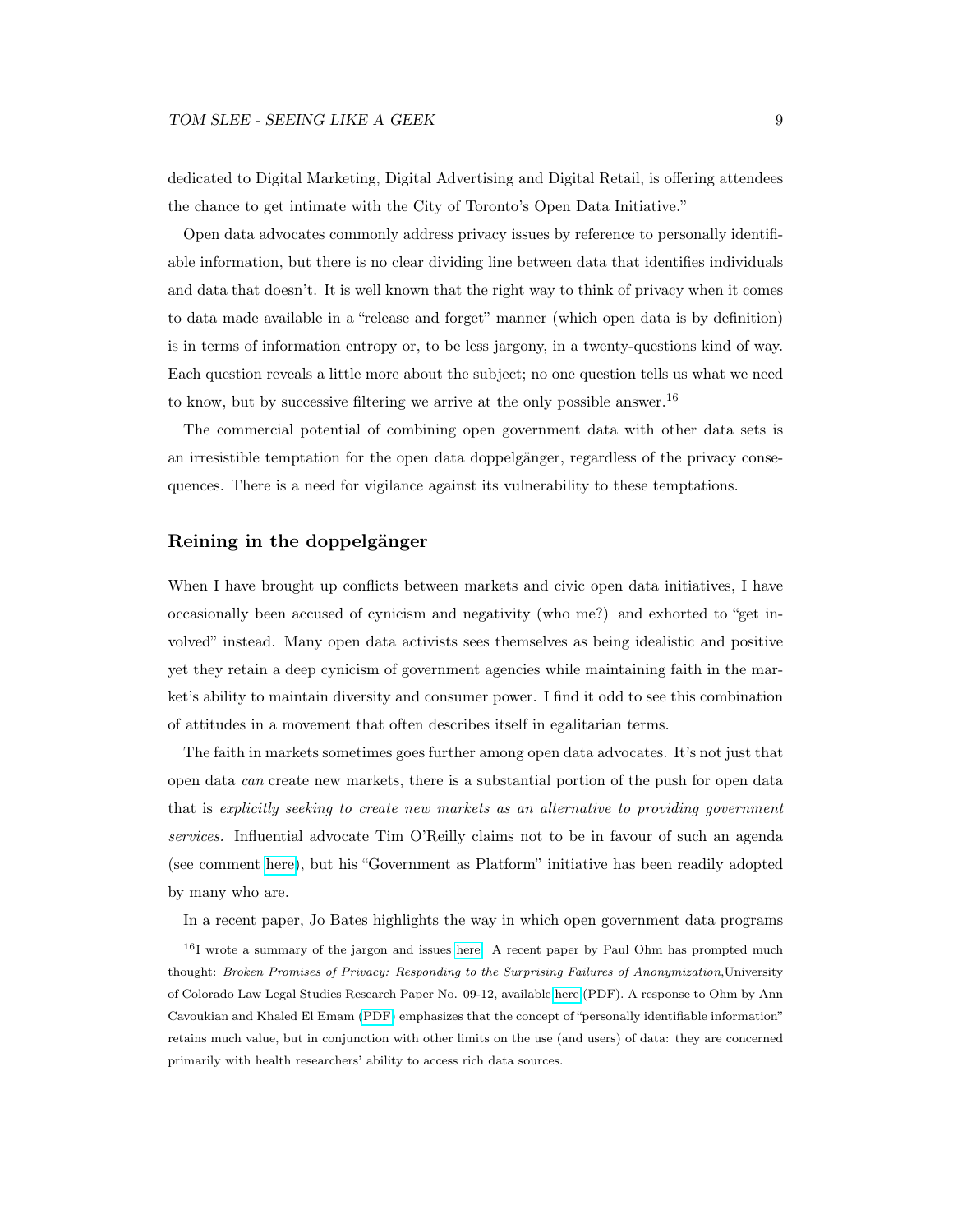can be used as a form of privatization and deregulation: a deliberate attempt to create new markets in "Public Sector Information (PSI) reuse" instead of providing government services. Here is a summarizing quotation that I've used [before:](http://whimsley.typepad.com/whimsley/2012/05/open-data-movement-redux-tribes-and-contradictions.html#sec-5)

the current 'transparency agenda' [of the UK government, supported by prominent Open data advocates] should be recognised as an initiative that also aims to enable the marketisation of public services, and this is something that is not readily apparent to the general observer. Further, whilst democratic ends are claimed in the desire to enable 'the public' to hold 'the state' to account via these measures, there is an issue in utilising a dichotomy between the state and a notion of 'the public' which does not differentiate between citizens and commercial interests. . . The construction. . . encourages those attracted to civic engagement into an embrace of solidarity with profit seeking interests, distanced from the ever suspect notion of the state.<sup>17</sup>

Here is the kind of activity that now comes under "open data" initiatives (again from Jo Bates, [here\)](http://j0bates.wordpress.com/2012/01/04/open-data-weather-derivatives-and-the-autumn-statement/):

[T]here has been significant lobbying by the financial industry to get better access to UK weather data so that it is able to compete in this [weather risk management] market. Groups such as the Lighthill Risk Network, of which Lloyds of London are a member, have lobbied government for better weather data so that they can develop risk based weather products. Similarly, the insurance industry has requested real time information on the pretext that they might respond more quickly to extreme weather events such as flooding. My own research and the recent announcement suggest that these demands have been met enthusiastically by well placed policy makers in national government who are keen to develop a UK weather derivatives market.

Weather risk management might seem like an odd duck, but Bates reports that "This weather risk management market far outweighs the USA's commercial weather products market which in 2000 was estimated at approximately \$500 million a year", touching over \$45 billion in 2005-06.

 $17$ Jo Bates, "This is what modern deregulation looks like": co-optation and contestation in the shaping of the UK's Open Government Data initiative, Journal of Community Informatics, 8(2), 2012, available [here.](http://ci-journal.net/index.php/ciej/article/view/845/916)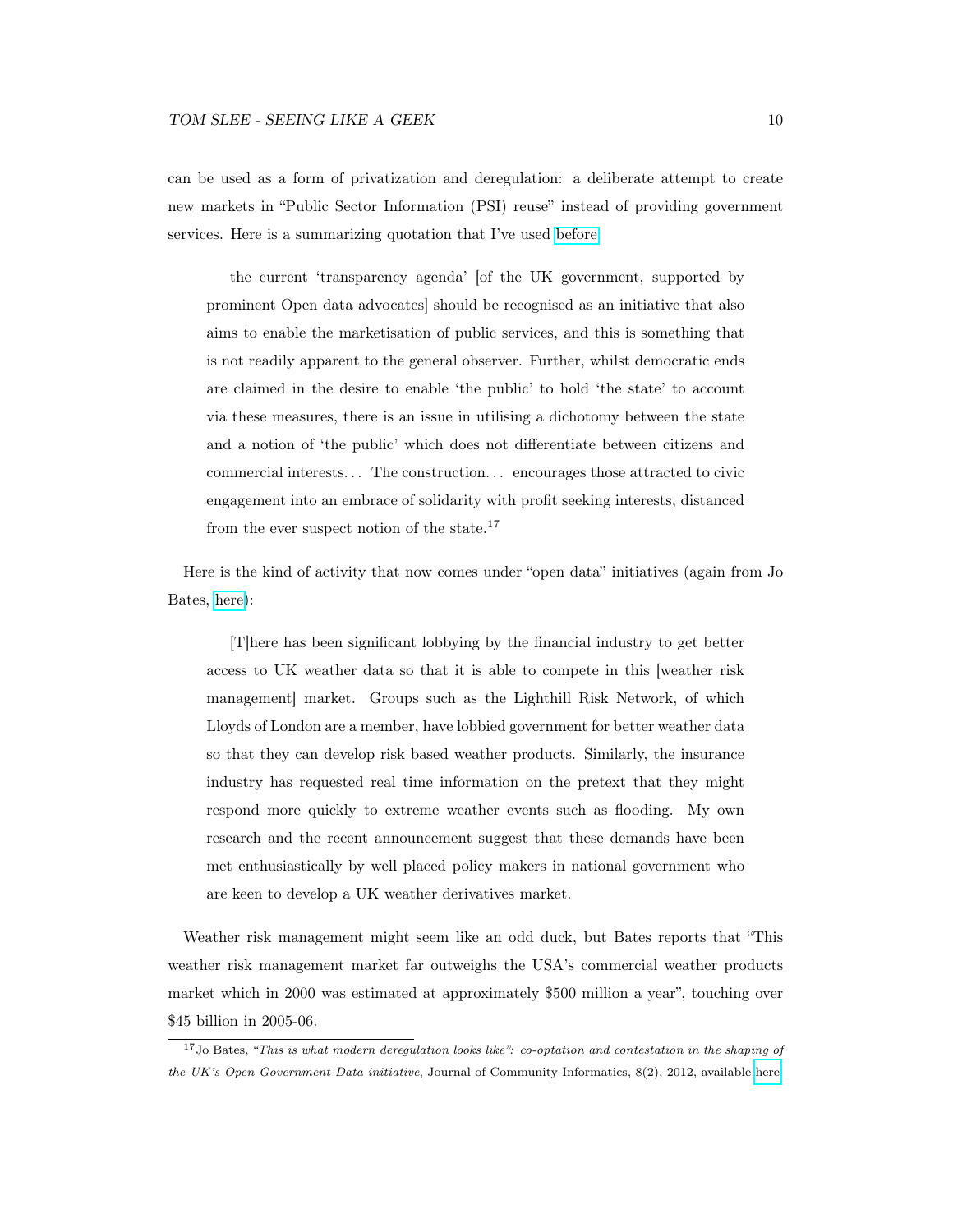Welcoming corporate involvement in open data activities will lead to new Amazons and Apples, while undermining the community activism that is the movement's strong point. Whatever we think of Amazon and Apple from a consumer point of view, it is difficult to see how their rise has positive political outcomes.

A final example: one of the leading companies in the open data space is Palantir Technologies, highlighted by the civic-minded Code for America ("The success of Palantir or Socrata in offering innovative, web 2.0-style services for government shows the way forward for new government-focused enterprise companies." - [here\)](http://techcrunch.com/2012/06/02/how-to-cash-in-on-government-as-a-platform/), a sponsor of O'Reilly's gov 2.0 summit [\(link\)](http://www.gov2summit.com/gov2009/public/schedule/detail/10532) and adopter of "Government as a Platform" terminology, and an early partner of USAid's [Food Security Open Data Challenge.](http://blog.usaid.gov/2012/05/food-security-open-data-challenge/) And what do we know about Palantir? It is hooked closely in to US intelligence agencies, with early funding by the CIA through its [http://en.wikipedia.org/wiki/In-Q-Tel](#page-0-0) venture capital arm and Peter Thiel's [Founders](http://en.wikipedia.org/wiki/The_Founders_Fund) [Fund,](http://en.wikipedia.org/wiki/The_Founders_Fund) both organizations known for their profound commitment to openness and equality. It is deeply involved in anti-terrorism programmes. Peter Thiel is Palantir's Chairman of the Board: perhaps he will be pursuing open data projects for the secretive [Bilderberg](http://en.wikipedia.org/wiki/Bilderberg_Group) [Group,](http://en.wikipedia.org/wiki/Bilderberg_Group) on whose Steering Committee he sits?

Are there ways to rein in open data's free-marker doppelgänger? The parallels between the economics of information goods and the economics of cultural goods can give us some ideas for dealing with the new oligopolies that threaten to grow around open data.

One lesson of cultural economics is that creative works for which there is significant demand in a small market can be swamped by near-zero-marginal cost exports from large markets. It is more profitable for TV stations in smaller markets to broadcast cheap American shows than it is to broadcast more expensive home-grown material, even in cases where the latter would draw a bigger audience, because cultural producers seek to cover their costs in their home market and are typically sell at discounted rates elsewhere.

To maintain cultural diversity in the face of winner-take-all markets, governments in smaller countries have designed a toolbox of interventions. The contents include production subsidies, broadcast quotas, spending rules, national ownership, and competition policy. In general, such measures have received support from those with a left-leaning outlook.<sup>18</sup>

Unfortunately the Open Data Movement demands that data be provided without borders and in a uniform way: machine processable, available to anyone, and license-free.<sup>19</sup> It

<sup>&</sup>lt;sup>18</sup>See Peter S. Grant and Chris Wood, *Blockbusters and Trade Wars*, Douglas and McIntyre 2004.

<sup>&</sup>lt;sup>19</sup>See the 8 Principles of Open Government Data spelled out in 2007 [here.](http://www.opengovdata.org/home/8principles) These principles have "become"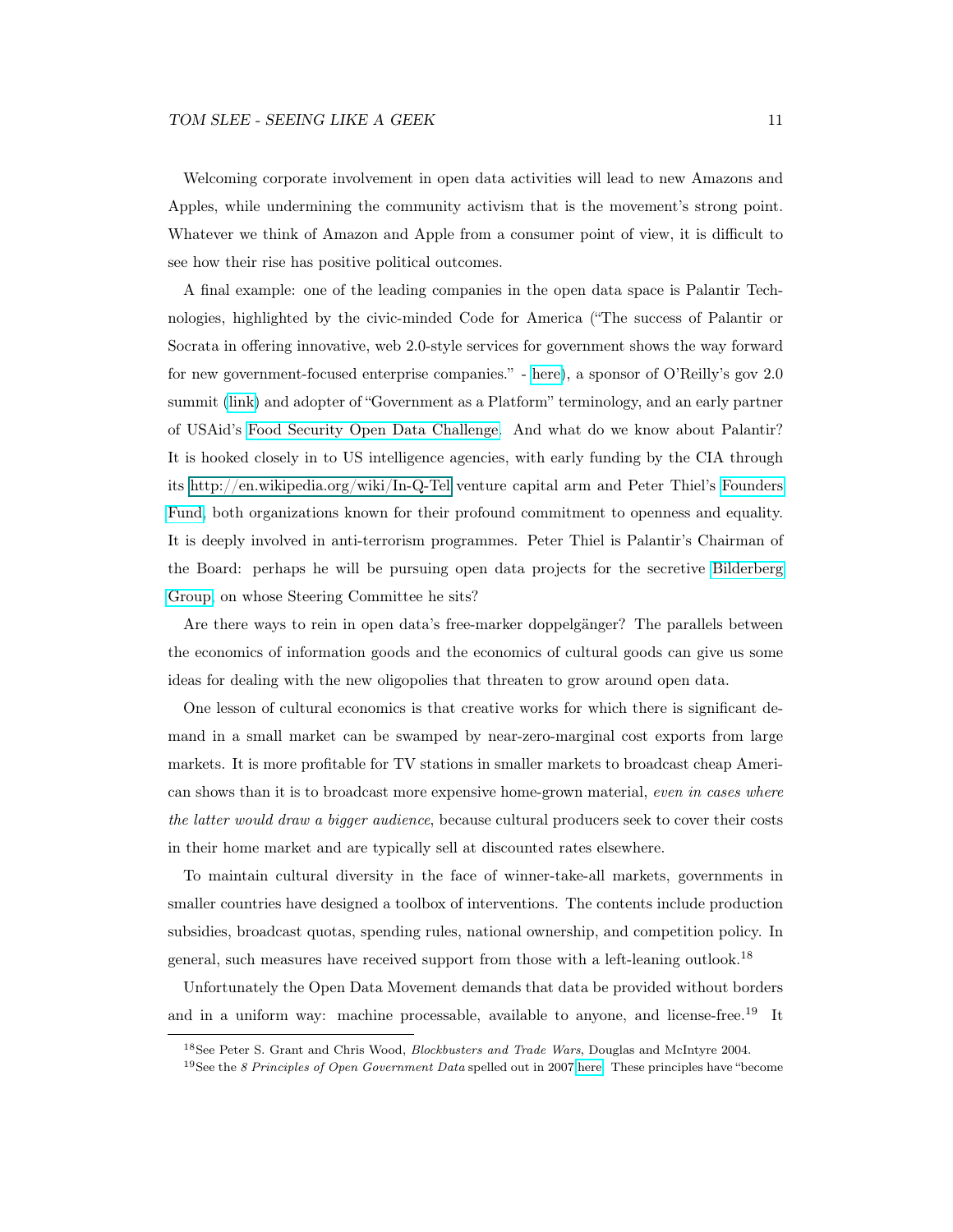mandates non-discriminatory licensing, focuses on standards-based formats, and generally insists that data be accessible to rich and poor alike, like justice and the Ritz. It insists that any measures governments would like to take to favour—for example—non-commercial users or local users, be taken off the table. It strikes me as bizarre that this logic has gained such a significant hold among left-leaning digital enthusiasts that it has become orthodoxy.

I am not convinced that a coherent case can be made for "open data" as a public good, independent of the social changes that must accompany it, until the movement confronts its doppelgänger. This will require putting far more emphasis on experimentation in standards, licensing, and selective provision of data at the municipal and higher levels of government to ensure that what is a potentially valuable public resource is not plundered by those with the digital skills and resources to make most use of it.

the de facto starting point for evaluating openness in government records".See the 8 Principles of Open Government Data spelled out in 2007 [here.](http://www.opengovdata.org/home/8principles) These principles have "become the de facto starting point for evaluating openness in government records".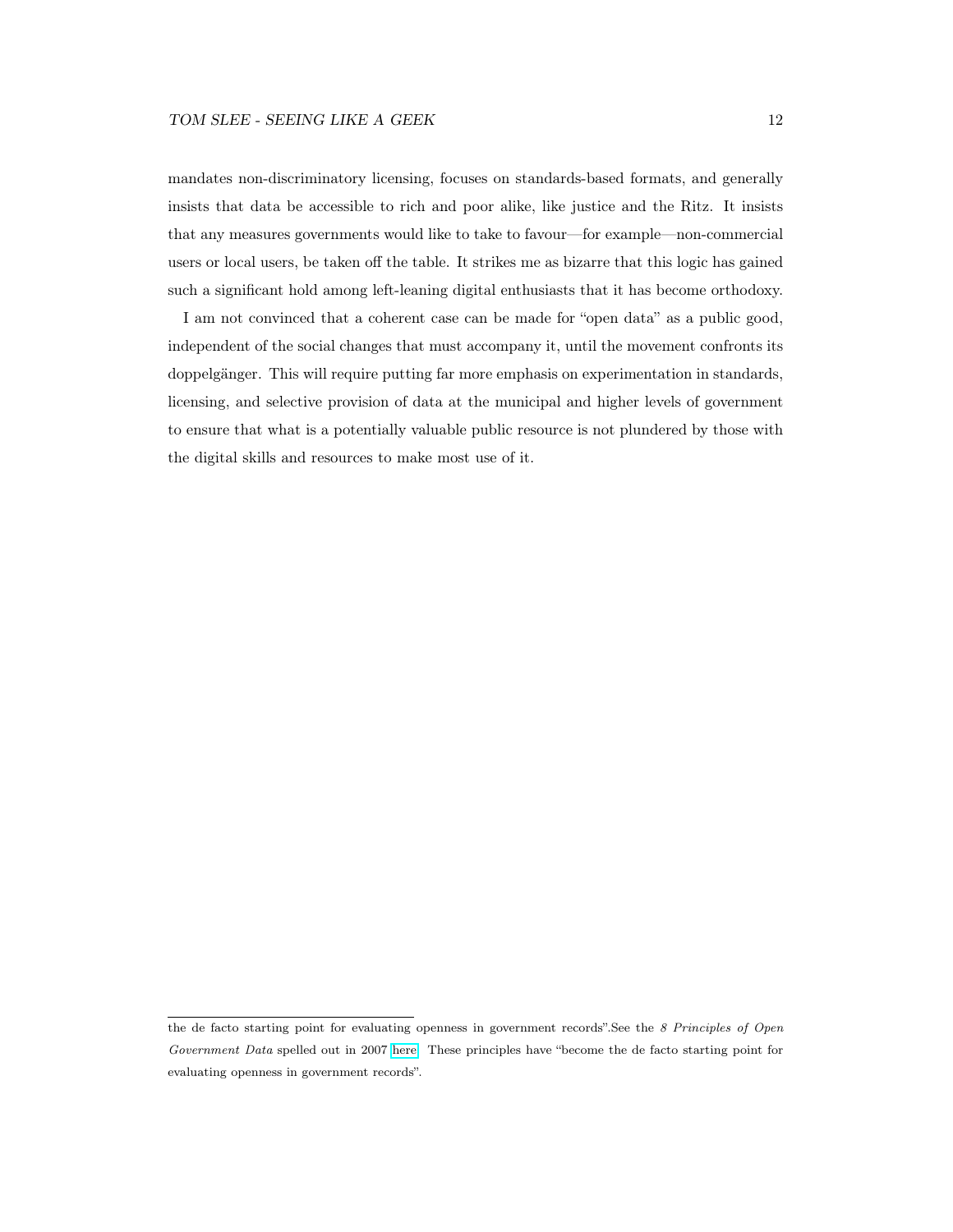# <span id="page-15-0"></span>Victoria Stodden - Signal and Noise: What Really Matters Is How Data Are Used In Decision Making

It's hard to argue with increased government transparency and accountability. Who wouldn't welcome a bulwark against opportunist backroom deals and increased incentives for rulemakers to think carefully about policy decisions? However, the link between these goals and open data isn't obvious and depends on what is being made available, and how it is being made available. I argue that what's actually useful is the reasoning process that underlies decision making, of which the data are just one part. A very real "open data" movement is occurring right now in the computational sciences largely independently of open government data. Scientists are just as affected as anyone else, or perhaps more so, by digital technology: they are making use of new computational tools and answering questions that weren't possible before our societal obsession for data collection. Not all computational scientists use the term "open data" to describe this movement, and rightly so. The complexity of scientific research in the digital age is rendering the traditional communication mechanism – the published scientific article – woefully inadequate. In order to make verifiable claims, scientists are finding they need to communicate more information to explain their work that can be included in the traditional published article, in particular the precise computational steps that were taken to generate the results. Efforts to do this are emerging at the grassroots level in myriad fields, from biostatistics to geophysics to applied math to medical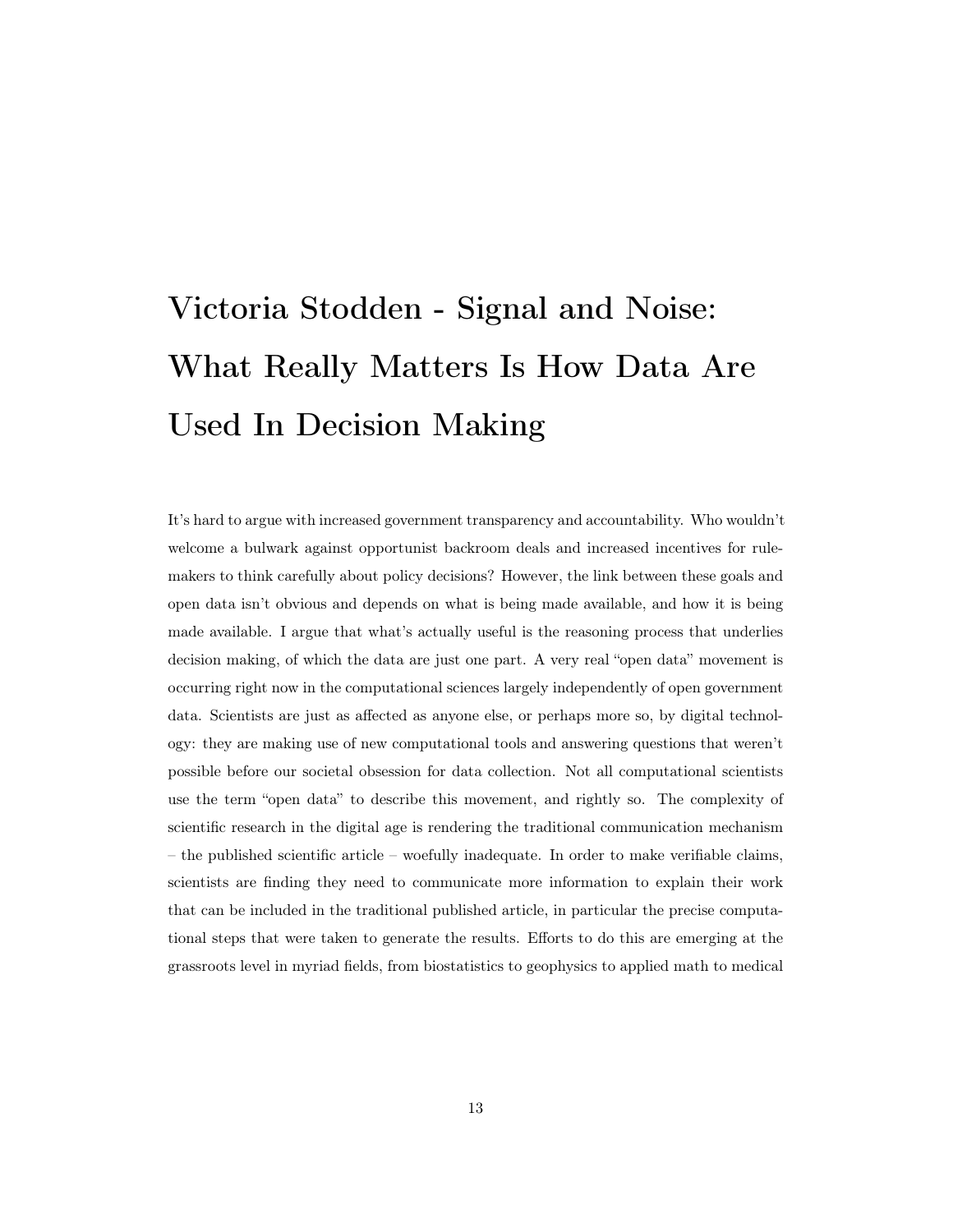### VICTORIA STODDEN - SIGNAL AND NOISE: WHAT REALLY MATTERS IS HOW DATA ARE USED IN DECISION MAKING 14

### imaging.20 21

Accessing the data is a key part of verifiability of scientific results, but it isn't enough. Scientists have the burden of convincing a skeptical audience they have done everything possible to root error out of their research, and so they need to explain (and justify) the steps from data collection to final results. This is nothing new, as reproducibility has been part of the scientific method since the 1660's, but now the reproducible research movement advocates the sharing the computer code as well as the data that generated the results in the published article. <http://www.RunMyCode.org> is a new effort to facilitate broad scientific understanding that I am involved in, for example.

An interesting question is whether any of the structure developed for scientific knowledge dissemination can be carried over to the political case and further aims of understanding how decisions came about i.e. transparency and accountability. There appears to be at least some superficial concordance between the scientific and governance goals: communicating in complete detail how outcomes were reached, and the deep importance of broad community buy-in. If we follow standards for scientific communication, provenance and justification become paramount. In the political context this might mean providing explanations for how new rules were arrived at, including the evidence used in reasoning. For this perhaps idealistic goal open data is clearly a crucial element.

There is a nice link between the movement toward reproducible computational science and the Obama administration's push for evidence based policy when that evidence is scientific in nature. For these types of government decisions, the reproducible scientific research movement can supply the data and reasoning behind the supporting scientific findings, such as those from climate science or public health, and fill in this part of the chain of reasoning. Evidence based policy evaluation by governments is another area where there seems to be a tighter link between the methods used in communicating scientific findings and the explanation behind government policy funding decisions - convincing skeptics of your evidence through transparency in the reasoning process.<sup>22</sup> Here, scientific practice could provide a useful framework to help guide principles of government communication.<sup>23</sup>

 $^{22}$ See <http://www.whitehouse.gov/omb/blog/09/06/08/BuildingRigorousEvidencetoDrivePolicy>

<sup>23</sup>The Obama administration is inserting itself directly (and usefully) in the Reproducible Research

<sup>20</sup>See e.g. "Reproducible Research: Addressing the Need for Data and Code Sharing in Computational Science" <http://www.stanford.edu/vcs/papers/RoundtableDeclaration2010.pdf>

<sup>21</sup>Scientists for Reproducible Research - Google Group: [http://groups.google.com/group/](http://groups.google.com/group/reproducible-research) [reproducible-research](http://groups.google.com/group/reproducible-research)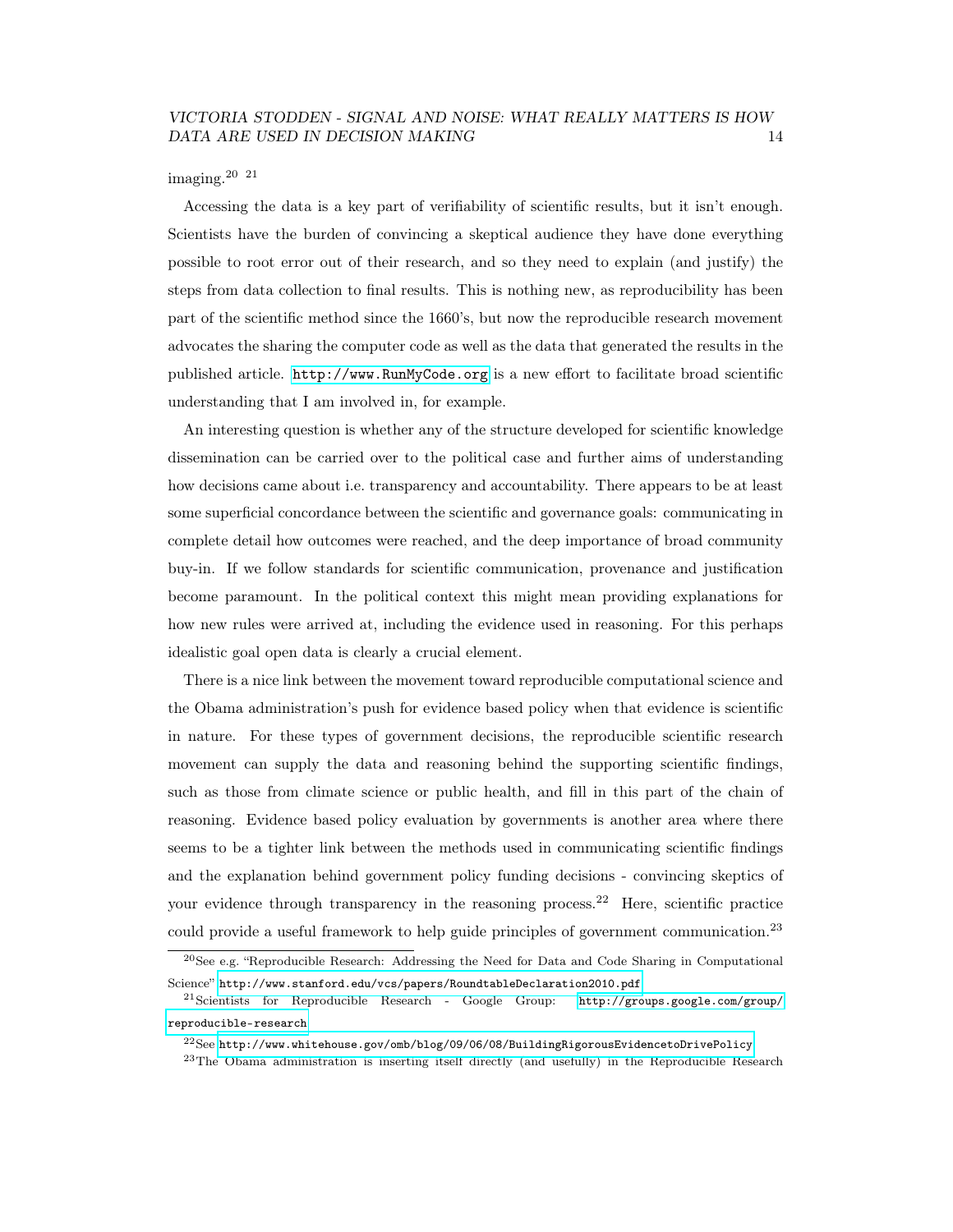### VICTORIA STODDEN - SIGNAL AND NOISE: WHAT REALLY MATTERS IS HOW DATA ARE USED IN DECISION MAKING 15

Scientific publication is, in some sense, "linearizing a nonlinear process." Interest lies in understanding the steps necessary to replicate the results, not in following all the steps that actually took place during the discovery process. How the political decision making process gets "linearized," if it even does, is an open question. We'd like to know every influence on the outcome, but not the inconsequential ones. The fact that we don't have enough government data to implement this vision today doesn't bother me, as long as such data exist and they are making their way into the public sphere with a rapidity eclipsing that of Mickey Mouse entering the public domain, and a narrative can be constructed by decision makers that accurately captures how data were used in the political process. Data release seems to be steadily occurring, but a greater emphasis on communicating the reasoning made from the data could move the discussion toward transparency in government decision making.

movement in science. See <http://1.usa.gov/vNNFNT>.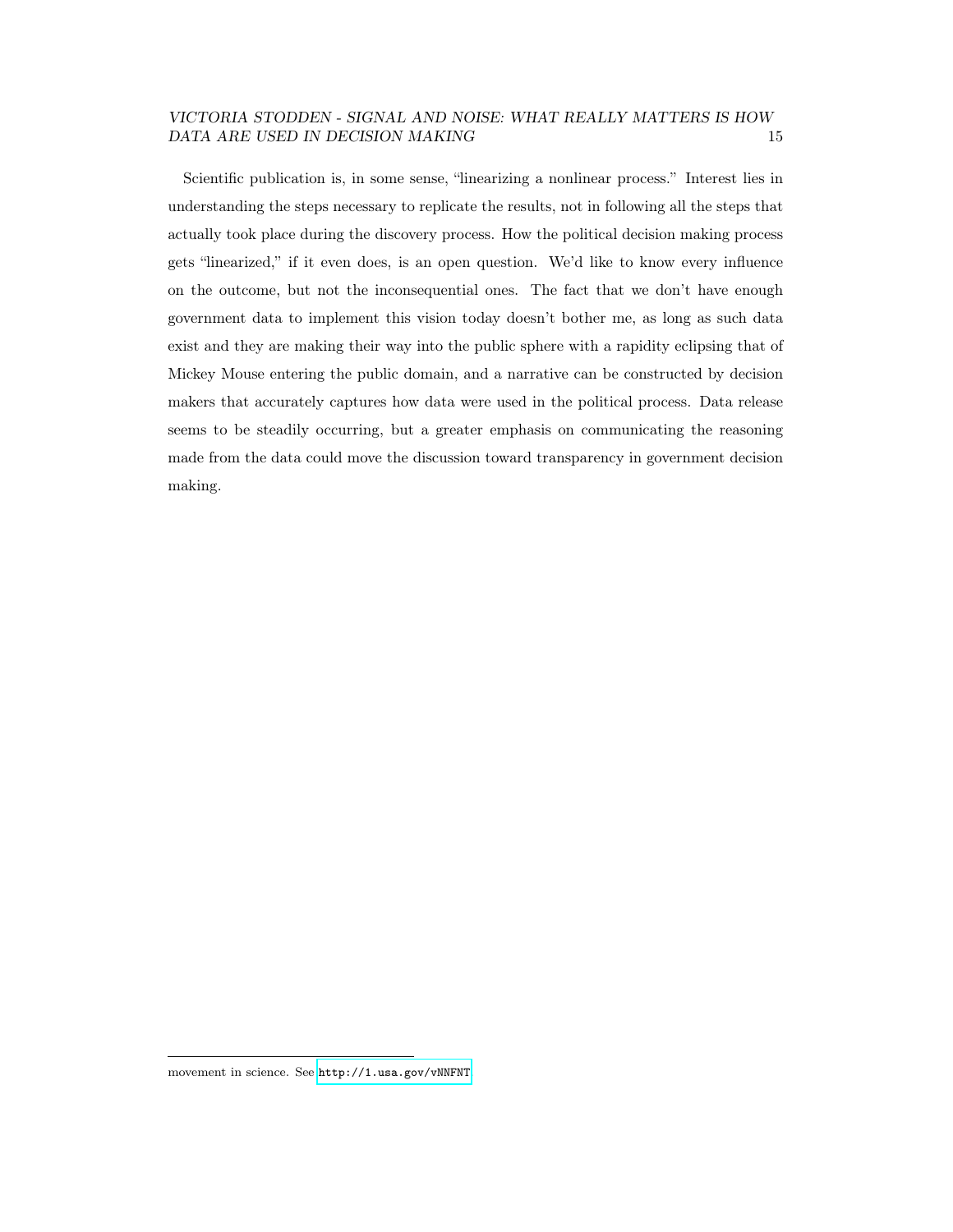## <span id="page-18-0"></span>Steven Berlin Johnson - Searching for John Snows

Sometime in the early 1840s, a British doctor and statistician named William Farr took control of the Weekly Returns Of Births And Deaths, a publication of the Registrar General's office where Farr worked. Variants of the Weekly Returns had been published by the state for at least two centuries before Farr took over, but for most of that time the Returns recorded only the name of the newly born or newly dead, and the parish where they resided. But Farr was what we would now call an Open Data advocate, and over time he greatly expanded the information disseminated through the Weekly Returns. By the mid 1850s, the Returns tracked age, cause of death, occupation–even the elevation of the dead's primary residence. (Farr believed that people living in higher altitudes had healthier lives.) Inspired by a debate with one of his contemporaries, the Soho doctor John Snow, Farr even added information on the deceased's regular source of drinking water.

I knew nothing about William Farr, or indeed the Weekly Returns, until I sat down to research my book The Ghost Map, which tells the story of John Snow's brilliant solution to the riddle of cholera, as it emerged in the middle of devastating outbreak in the summer of 1854. Snow is rightly famous for creating a map of the outbreak that helped convince authorities of his waterborne theory of cholera's origins. But it turned out that Snow was greatly assisted by the data that Farr had accumulated in the Weekly Returns. Indeed, it is an open question whether Snow would have been able to make his case to the authorities and thus likely save hundreds of thousands of lives around the world—without the additional information he drew from Farr's dataset.

Farr's rationale for releasing that data is very much in sync with the argument for open data today. No, it was not a solution in and of itself, and its successes were unpredictable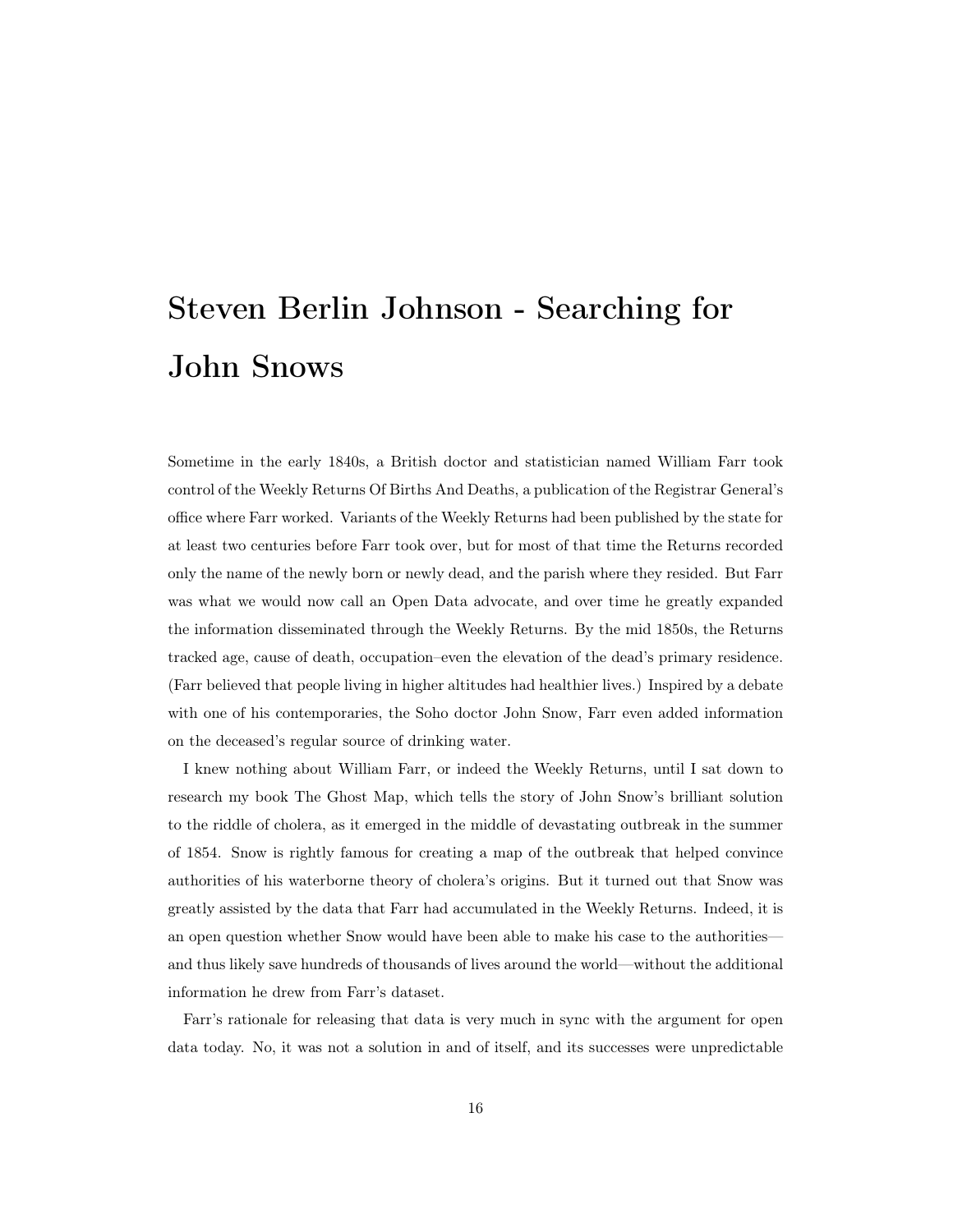(and often indirect, as in the case of Snow and cholera.) But Farr recognized—as I think many of us have come to understand in a contemporary context—that a much larger network of minds existed outside of government, outside the public health authorities, minds that might perceive patterns in the data that escaped the eyes of the authorities. John Snow happened to have one of those minds: a classic 19th-century amateur intellectual, pursuing the great mystery of cholera as a hobby while he kept his day job as a local doctor and anesthesiologist. Most of the official public health establishment had ignored his ideas about cholera, but Farr's data helped Snow change their minds in the end.

When I look at most of the Open Government initiatives today, I can't help but see them as a kind of search probe for all the John Snows out there across the country, unaffiliated with government, but willing and able to solve some small piece of the puzzle. This is good news for at least three reasons. The first is simple enough: we will have better ideas inside of government, and a sharper understanding of the problems that confront us, if more people are focused on those problems, even if that focus comes in their spare time, on someone else's payroll. This is a core principle in Henry and Cosma's notion of [cognitive democracy;](http://crookedtimber.org/2012/05/23/cognitive-democracy/) with the right tools, when we expand the density and diversity of minds engaged in solving problems, we get better solutions.

The second benefit is almost as direct. By creating platforms that encourage the John Snows of the world, we make more John Snows. In other words, we expand the ranks of the semi-pros and the hobbyists, the people who spend some part of their live trying to improve their government, beyond just voting every couple of years. The line that divides the politicians/bureaucrats from ordinary citizens becomes more porous. And as the class of part-time participants widens, it attracts more people who have other, equally useful, talents to share. The end result is more engagement, more civic participation, and an increased awareness of the services that states provide, and the challenges they face.

Open data has an additional benefit that is worth mentioning, given "the future of news" debates of recent years. I've argued elsewhere that there is a great deal to be optimistic about in terms of long-term journalistic trends, even if part of that story is the slow demise of Newspapers As We Know Them. But I think skeptics like Paul Starr are right to be worried about the fate of the investigative journalist, the city hall reporter that unearths corruption (or, on occasion, showcases civic achievements.) Open data can subtly help us avoid this bleak scenario—not by paying for investigative journalism directly, but rather by making it cheaper. When public data is actually public, the investigative side of being an investigative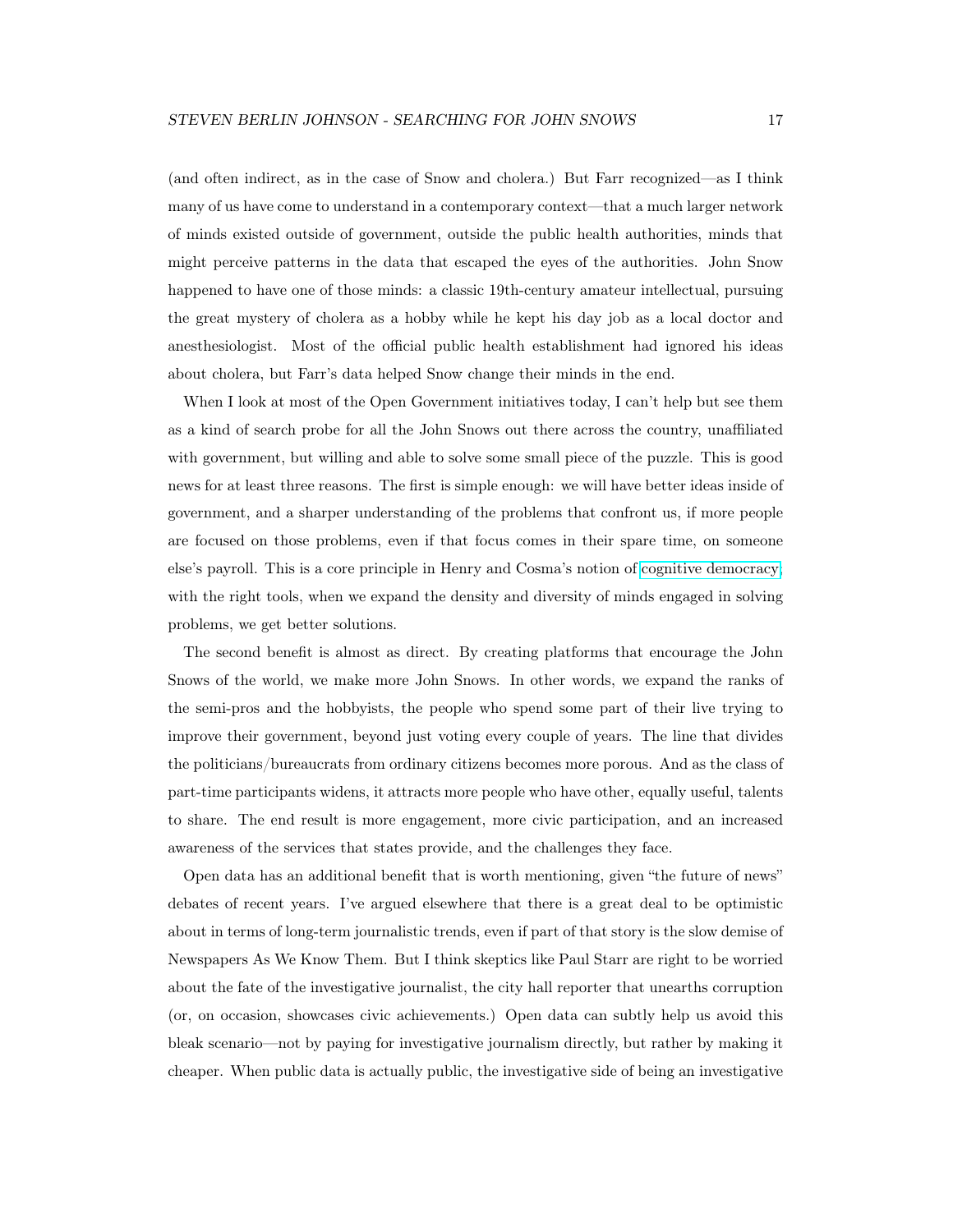journalist gets a lot easier, or at least it gets more easily crowdsourced by a large group of amateurs and hobbyists who want to help out. Yes, information abundance meant that the newspapers lost their local advertising monopolies to Craigslist and Groupon, but it also means that the crucial data they used to have to unearth by hanging around City Hall for months is now available to anyone with a Web browser or an API key. We may well have fewer investigative journalists on the payroll of newspapers, but if we play our Open Data cards right, we might well end up with more investigations.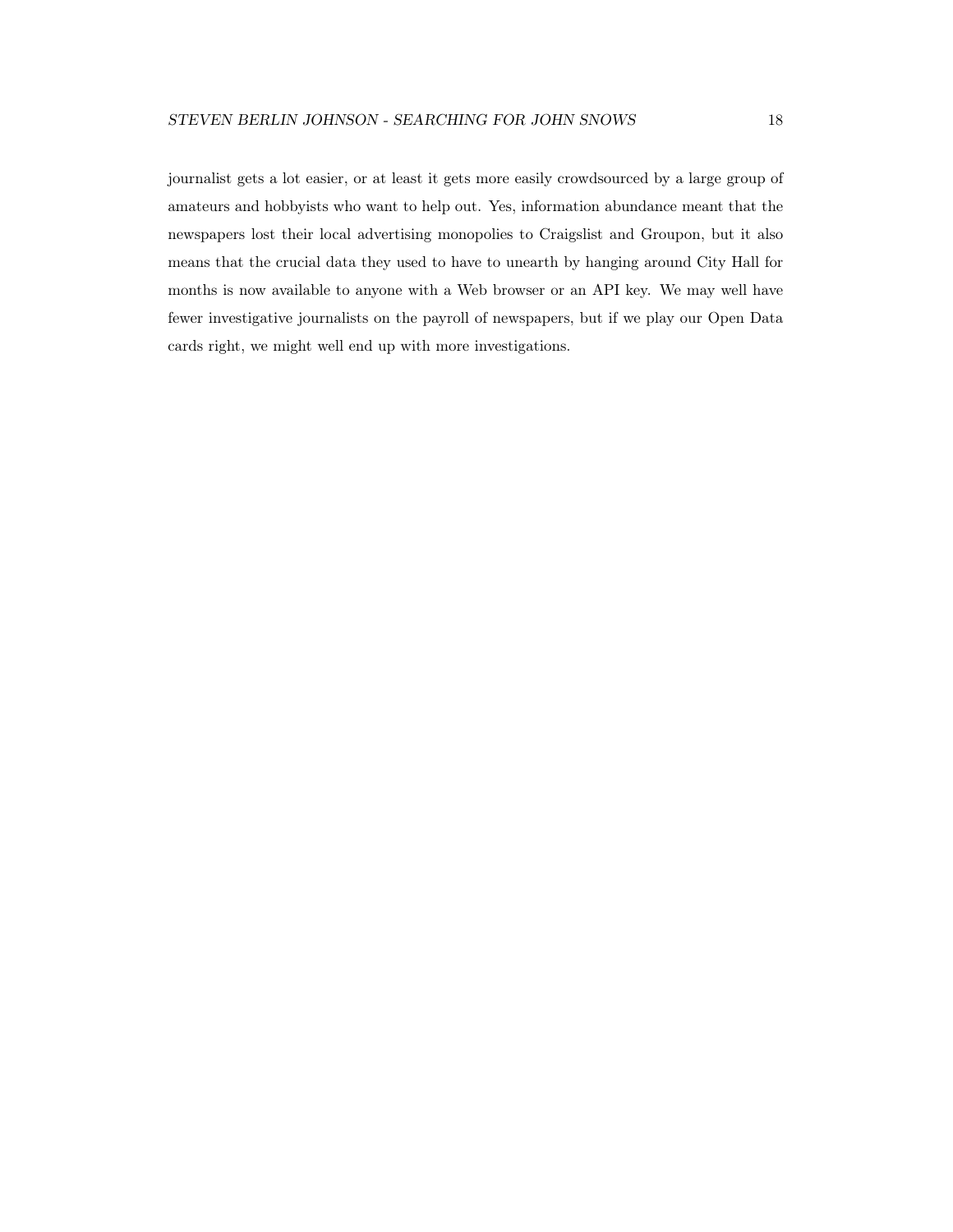## <span id="page-21-0"></span>Matthew Yglesias - Open Data Journalism

In the practical community of professional journalists writing about political events, the term "open data" is hardly ever in circulation. And yet, to those who are doing the best work it's an invaluable tool. David Simon succeeded in turning the idea that information age journalists need to learn to "do more with less" into a national joke, but the underlying concept makes perfect sense. The very same information technology revolution that's undermined the business models of traditional newspapers has done an enormous amount to increase the productivity of working journalists. Open data is an enormous part of that.

Especially for those of us who want to do informed commentary on economic issues, the FRED database and associated tools that the Federal Reserve Bank of St Louis has compiled is invaluable. Its companion set ALFRED that let's you compare different iterations of the same data series as agencies revise their estimates is, if anything, even more amazing. For example, [it took me about fifteen minutes](http://alfred.stlouisfed.org/graph/?g=7NU) to throw together a chart comparing current GDP estimates for the critical Q3 2007–Q3 2009 period to those available to policymakers in 2009. Debates about the adequacy of the policy response to the recession should be informed by the reality that the economic shrinkage began a full quarter earlier than was contemporaneously known and that the decline during the winter of 2008-2009 was much more severe than people realized.

This basic National Income and Product Account data has always in some sense been available, but the internet and the determination of the FRED team have made it much more available than ever before. And it makes a difference, as FRED outputs are a regular feature on my blog, on Joe Weisenthal's policy writing at Business Insider, on Ezra Klein's Wonkblog, on Paul Krugman's blog for the New York Times, and wherever else on the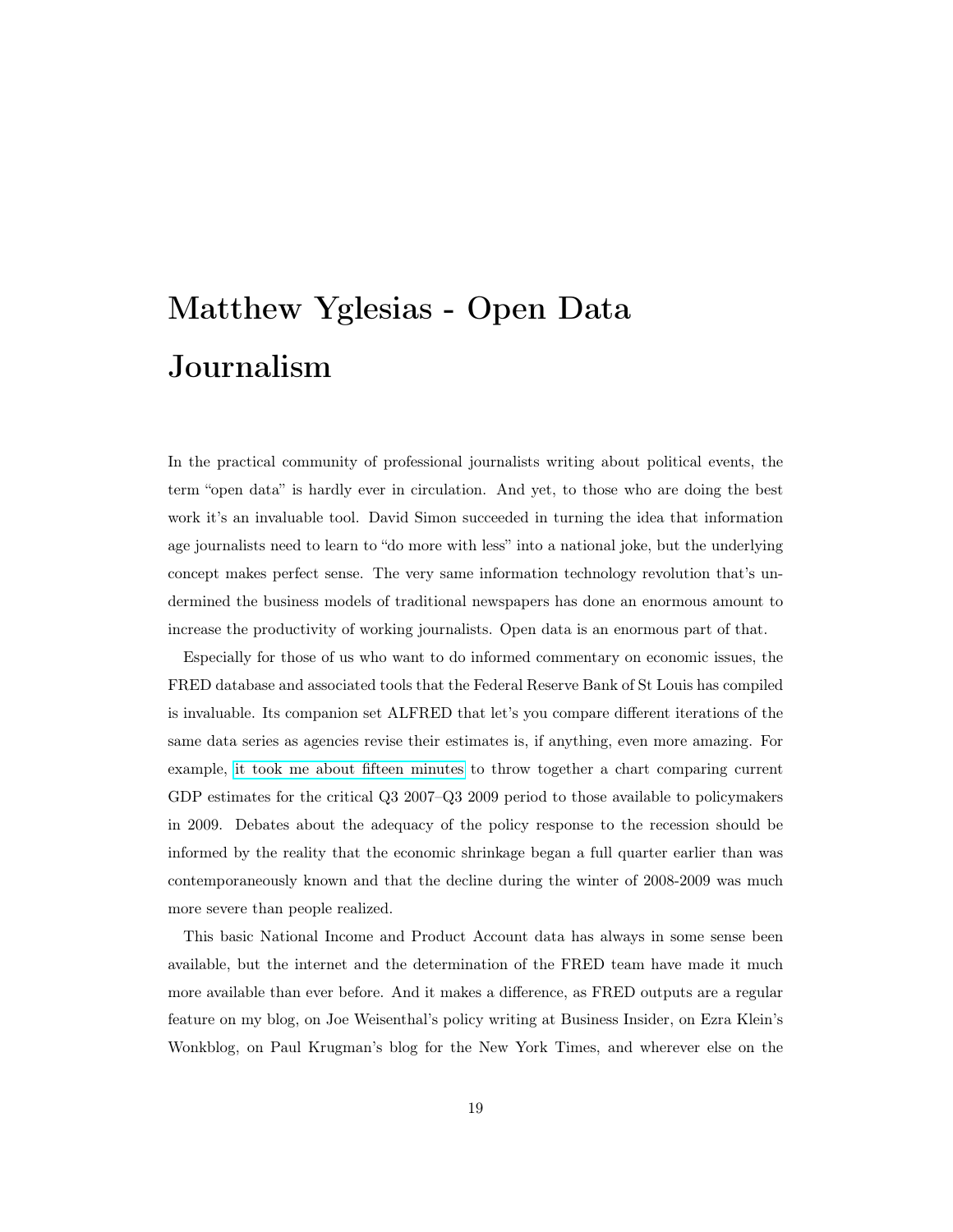internet serious economic policy discussion is taking place.

In debates on the value of open data, some put what I think is undue weight on a distinction between commercial and civic activity that the case of journalism tends to undermine. The New York, clearly, is a commercial enterprise that's also primarily controlled by a founding family that sees it as serving some civic functions. Krugman, personally, is paid for his work but it beggars belief to imagine that he's driven by purely pecuniary motivations. And journalists of all kinds are dependent, on one level or another, on non-compensated contributions from quoted sources, experts used for background, or freely available data sources. An civic-minded person might want to write for or be quoted in a commercial publication precisely because the engine of commerce is a powerful motive to widely disseminate information.

The fundamental issue is that as the marginal cost of transmitting information falls ever closer to zero, two things happen simultaneously. One is that it becomes increasingly difficult to internalize the value of information-production because the facts (or "facts") once unleashed into the world tend to spread beyond the control of the producer. The second is that for that very same reason, information becomes more socially valuable. Governments are ideally situation to serve as producers of these goods. In the U.S. debate this is widely acknowledged in the special case of basic scientific research, where there's a strong bien pensant consensus that subsidies are socially and economically valuable. But the issue has nothing in particular to do with science. As the marginal cost of information distribution falls, market systems increasingly fail to produce it at an optimal level. Governments should step in wherever it seems feasible to do so. The push for "open data" is best viewed as, like scientific research, a particular case of this general principle.

Whether this will actually lead to better politics in the end has more than a little to do with the question of to what extent political decisions are actually driven by information. I'm somewhat skeptical on this score that they are. But even if they aren't, all you need to believe is that some important decisions of some sort are driven by information to conclude that more production and more open dissemination of data of all kinds is of enormous potential value to society.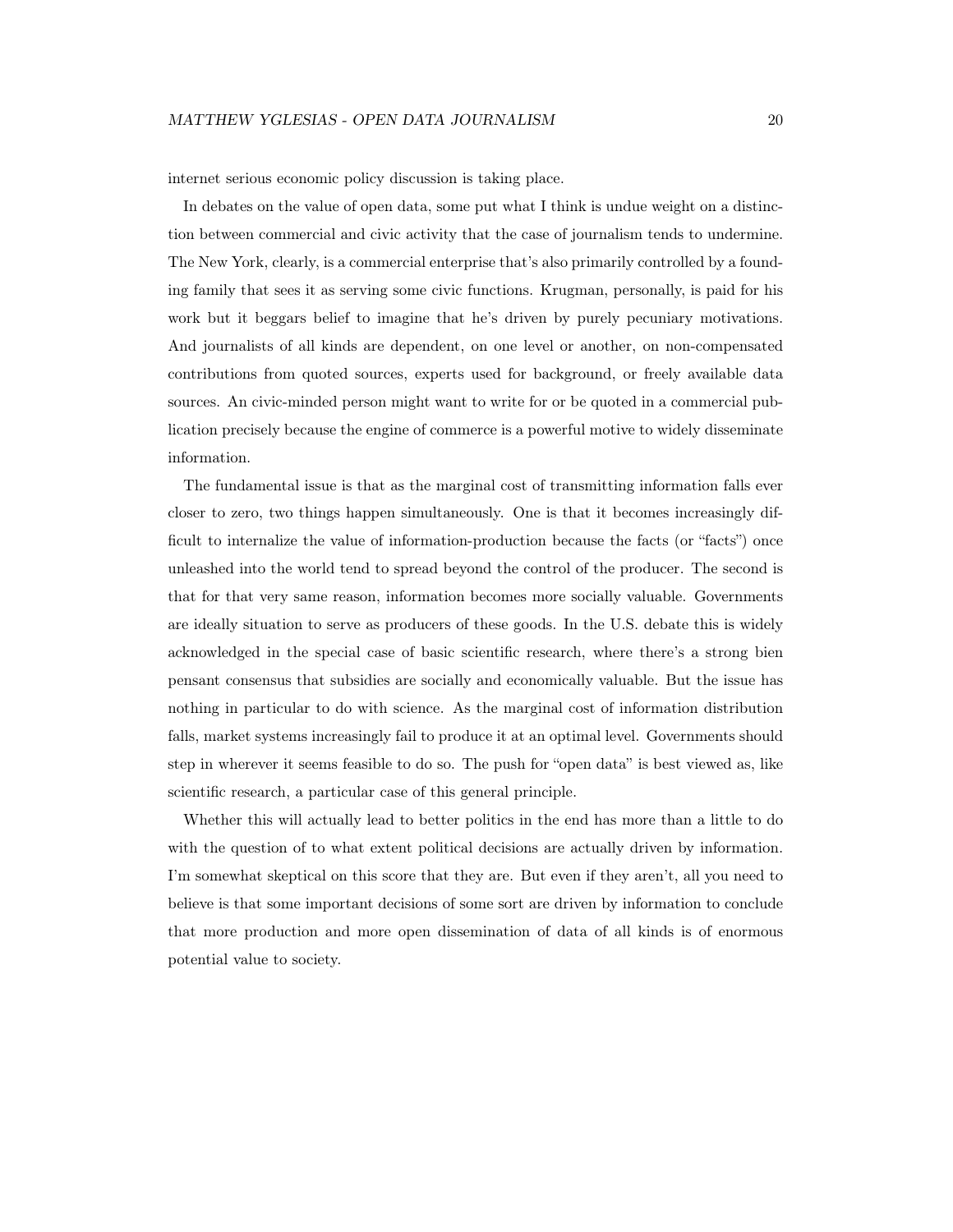## <span id="page-23-0"></span>Clay Shirky - Cooperation and Corruption

tl;dr The Open Data movement is good at improving service, but bad at rooting out corruption

Tom Slee has done us a favor by kicking off a conversation about the values, goals, and coherence of the Open Data movement. I share his sense that the movement has been a disappointment to date. However, as my principles differ from his, my sense of disappointment, and of what to do about it, differ as well. Before I get to that, I want to position myself relative to Slee's three summary assertions about the Open Data movement. (The points are Slee's; the reactions mine.)

1. It's not a movement in a political or cultural sense of the word.

I think Slee has this one wrong. In particular, two of his rationales – the Open Data movement has no political goals, and what goals it does have are too variable to cohere – seem to me to be willful attempts to deny use of a word he likes to a movement he doesn't. Slee commits a sin he accuses the Open Data people of, namely over-focusing on technology and under-focusing on the political aspects of the work. The people improving bus schedules and the people uncovering graft may differ in their aims, but they share core values: they want to reconfigure the relationship between government and citizens concerning what the government knows and citizens don't. This is an inherently political goal.

2. It's doing nothing for transparency and accountability in government.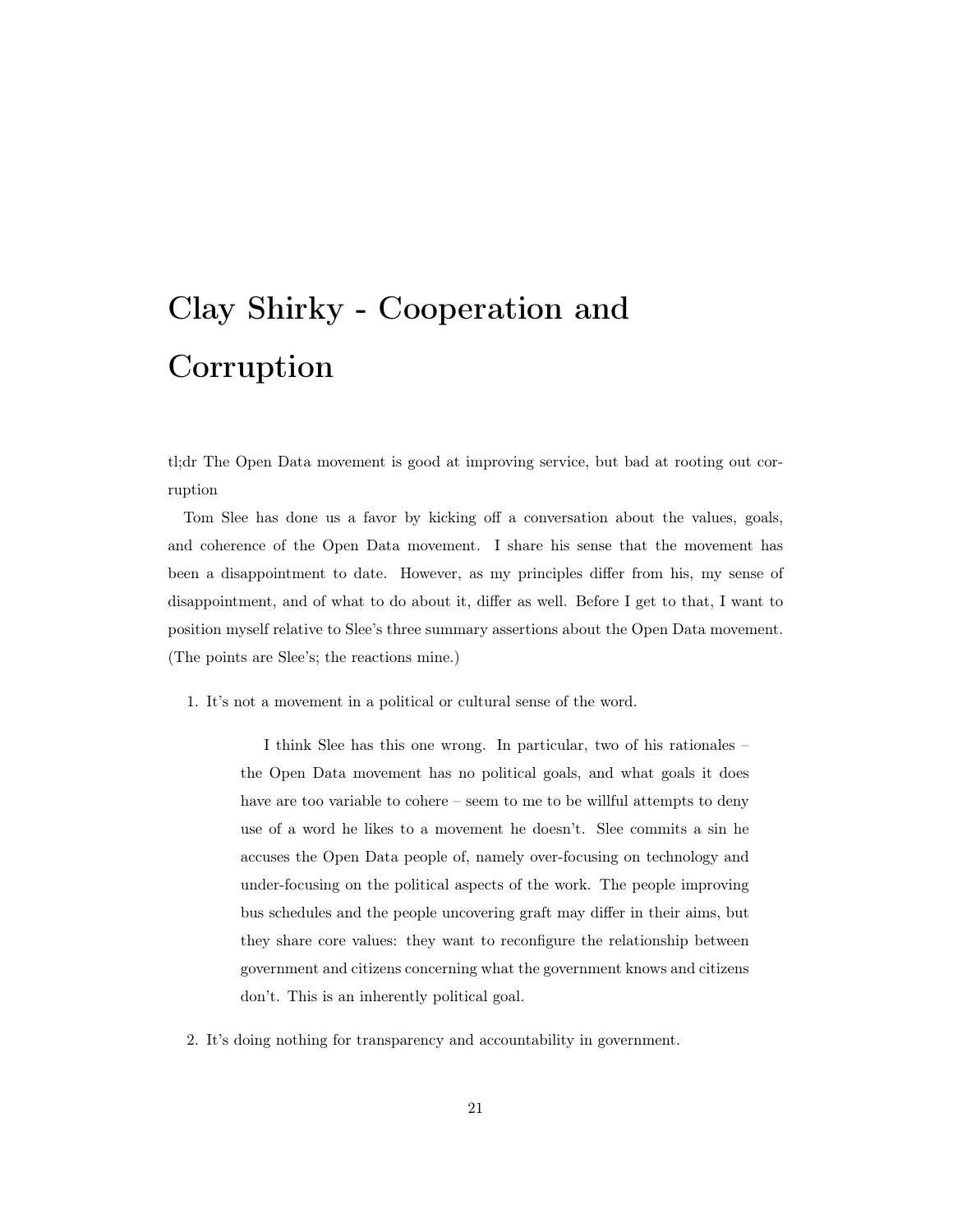This is trivially wrong – it is plainly doing *something*, as Slee later notes – but his formulation in the body of the essay is more interesting: the net effect of transparency and accountability could end up being negative. I'll agree with this assertion (though for somewhat different reasons than Slee), and spend the bulk of the essay on it. (I'll also concentrate on the US case; I admire the work of Canadian participants in the Open Data movement, especially (David Eaves)[http://eaves.ca], but I don't know enough about the Harper Government to make my comments useful.)

3. It's co-opting the language of progressive change in pursuit of a small-governmentfocused subsidy for industry.

This is partly true, in that the Open Data movement does not strongly distinguish between for-profit and non-profit use. Slee's use of 'co-opting' reflects his disapproval of commercial re-use; people who approve of the private sector creating new services with government data would use different language. Slee clearly regards the Commercial Service Delivery quadrant of his map as Mordor; this is where I disagree with him most strongly.

I've gotten extraordinary value out of commercial services like Google Maps and Weather Underground, value I don't think the government could deliver as well. Furthermore, open access to this data limits pre-open-data monopolies of the sort enjoyed by AccuWeather or Westlaw, an improvement pursued most aggressively by Carl Malamud, our Living National Treasure of open data since before the movement had a name. I'll adopt [the observation made by Tom Lee](http://sunlightfoundation.com/blog/2012/05/02/defending-the-big-tent-open-data-inclusivity-and-activism/) (not Slee) as my own: "I think it's flatly wrong to consider private actors' interest in public data to be uniformly problematic."

With that out of the way, I'll say that for me, the Open Data movement has been a net disappointment. In the middle of the last decade, I attended a meeting of the then-nascent movement. We gathered in a loft filled with techies and journalists and good government people, all looking for common ground. It was like a tent revival, so infections was the excitement. The job at hand, or so it then seemed, was to fit every government database with an API (that magical acronym!), whereupon bus schedules would appear on our phones and corrupt politicians would be driven from office.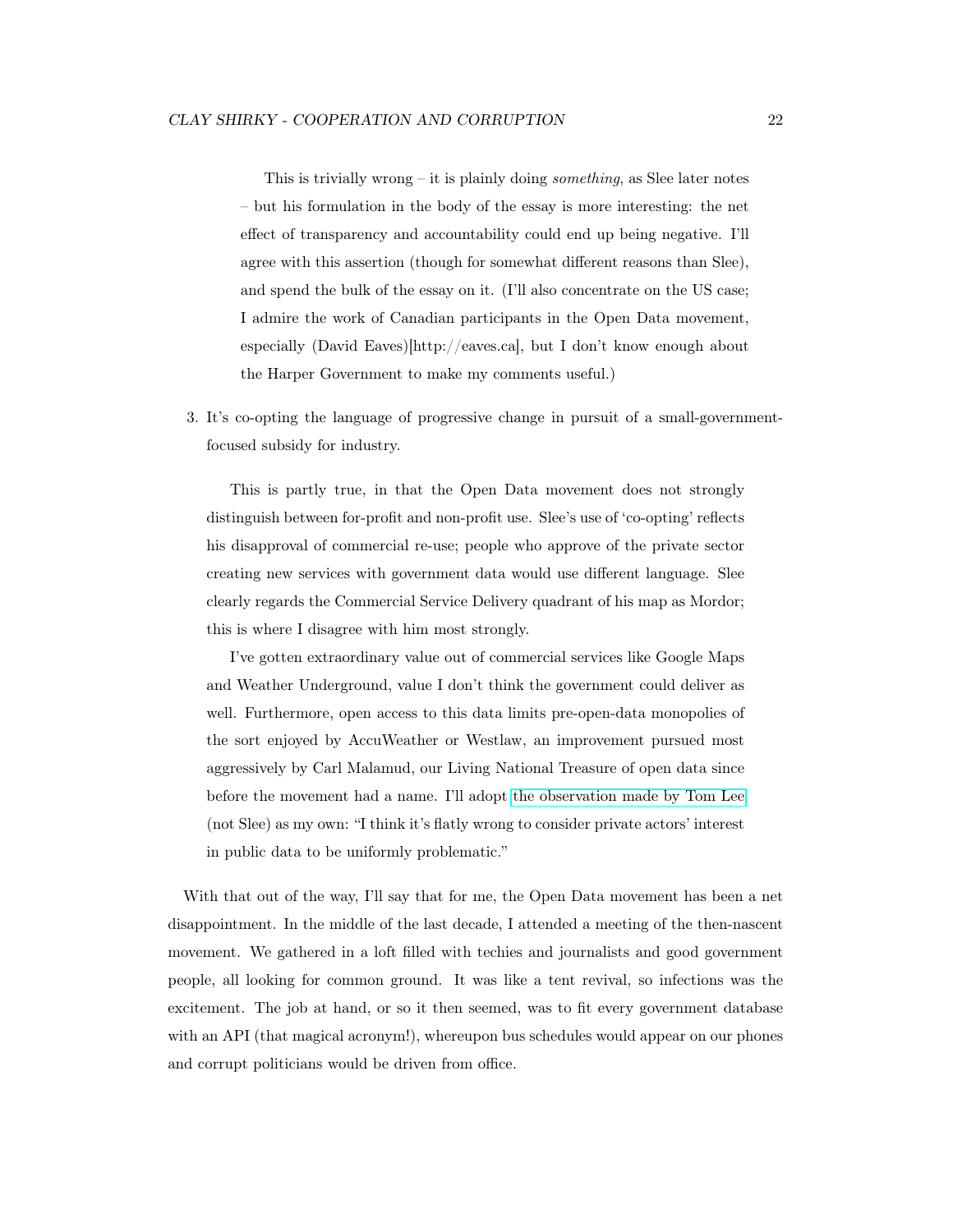We got the APIs. We got the bus schedules. The politicians, however, have yet to lose much sleep over open data.

There are several possible explanations for this. Here are some I am explicitly rejecting: I don't believe corruption in the US is rare. I don't believe it's expertly hidden; [Bethany](http://money.cnn.com/2006/01/13/news/companies/enronoriginal_fortune/index.htm) [Mclean](http://money.cnn.com/2006/01/13/news/companies/enronoriginal_fortune/index.htm) helped doom Enron by reading their financial statements carefully. I don't believe action is impossible; when ProPublica and the LA Times [exposed the incompetence of the](http://www.propublica.org/series/nurses) [California nursing board,](http://www.propublica.org/series/nurses) the Governor fired that entire board the next day.

Instead, I believe the broad failure of the Open Data movement to root out much corruption is tied to organizational failure, or rather failures. So, following Slee, I'll offer three observations of my own.

1. The institutions that are good with data tend to be bad at story telling.

People don't consume facts. They consume stories. People who understand the importance of data are generally the people most enthusiastic about interpreting it; as a result, we systematically overestimate how general citizen interest in data actually is. (The best expression of this gap remains Tom Steinberg's [Asking the wrong question](http://steiny.typepad.com/premise/2011/04/asking-the-wrong-question-about-datagov.html) [about Data.gov.](http://steiny.typepad.com/premise/2011/04/asking-the-wrong-question-about-datagov.html)

People choose proxies for understanding complex issues, not because they are lazy, but because [we can't not.](http://www.amazon.com/How-You-Know-Economics-Knowledge/dp/0691137552) They look, for example, for assertions that global climate change is or is not real, rather than searching out charts of temperature charts or maps of sea level. For civil liberties activists and data journalists to have even a fraction of the effect they intend, they will have to set aside the fantasy that telling the truth is enough. They will have to get good at telling true stories, or get good at partnering with organizations that are good at telling those stories.

Which brings me to the second failure.

2. Institutions that are good at story telling tend to be bad with data.

News organizations are paid to tell true stories. Unfortunately, much of this story telling is uninformed by the kind of numeracy that would be required to take advantage of even the simplest open data.

One tiny but illustrative example – newspaper articles often feature statements about income distribution like these: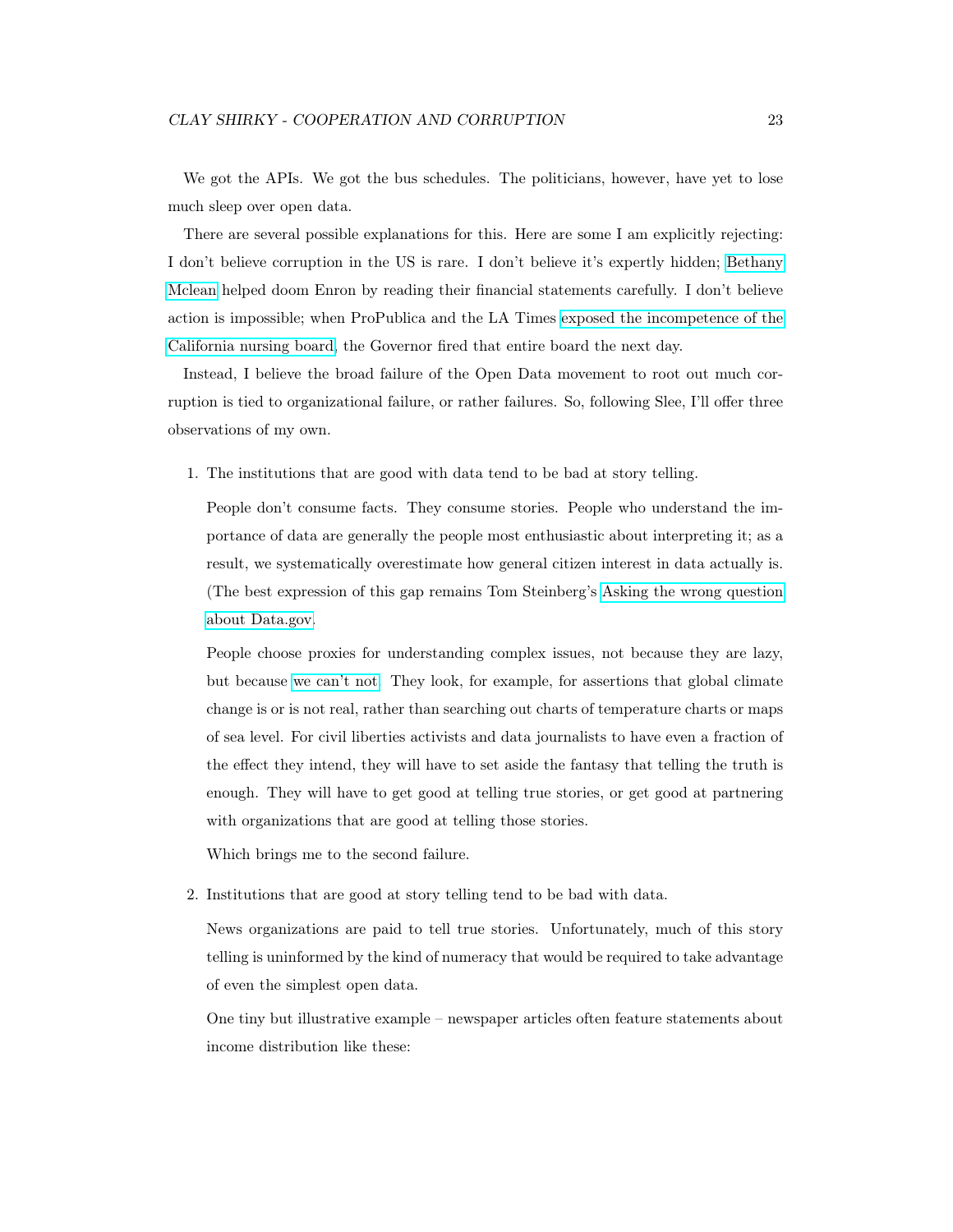[Sunnyvale](http://www.mercurynews.com/bay-area-news/ci_20736434/sunnyvale-top-ten-american-city-raising-kids) "boasts an average family income of 123,647."

[Two companies opening warehouses](http://readingeagle.com/article.aspx?id=386674) "are expected to employ 1,000 workers, with an average employee's annual salary of 37,000."

You would not guess, reading these articles, that a sizable majority of families in Sunnyvale make less than 123,000 a year, or that the salaries of most workers in the new Bethel, PA warehouses will be less than 37,000.

Journalists routinely underreport degrees of financial inequality, because they routinely treat averages as if they represented something the normal participant in the system would see. (It's like that old joke: Bill Gates walks into a bar and everyone inside becomes a millionaire, on average.) Newspaper style guides, to their credit, clearly define what averages are supposed to mean; editors, to their detriment (and ours) simply do not enforce the correct use of even this basic mathematical concept.

The Open Data movement often puts forward visions of sophisticated, interactive uses of data that provides citizens with valuable insights. This does sometimes happen, as with Dollars for Docs or the visualization of gay rights state by state. But these are rare cases; as appealing as it is to imagine a press corps that exposes new truths by interpreting new data, the normal case is that they do not even correctly express existing truths with existing data.

#### 3. Transparency is often mere translucency.

If all that were going on was a cultural misfit between people who understand data and people who understand narrative, we could improve things with a few kumbaya meetings. The third great obstacle, though, is that powerful actors do not want transparency. I agree with Slee's [observation](http://whimsley.typepad.com/whimsley/2012/05/why-the-open-data-movement-is-a-joke.html) that "A government can simultaneously be the most secretive. . . in recent memory and be welcomed into the club of "open government." Slee talks about the decision by the Canadian government to [abandon StatsCan,](http://www.cbc.ca/news/canada/story/2010/07/21/statistics-canada-quits.html) a decision similar to Republican attempts to [reduce the effectiveness of our census.](http://www.nytimes.com/2012/05/20/sunday-review/the-debate-over-the-american-community-survey.html) The problem is far broader, however.

As Wendy Wagner put it in her 2010 paper [Administrative Law, Filter Failure, and](http://scholarship.law.duke.edu/cgi/viewcontent.cgi?article=1463&context=dlj) [Information Capture](http://scholarship.law.duke.edu/cgi/viewcontent.cgi?article=1463&context=dlj)

[E]very successful reform movement has its unintended consequences. What few administrative architects anticipated from the new commitment to "sunlight"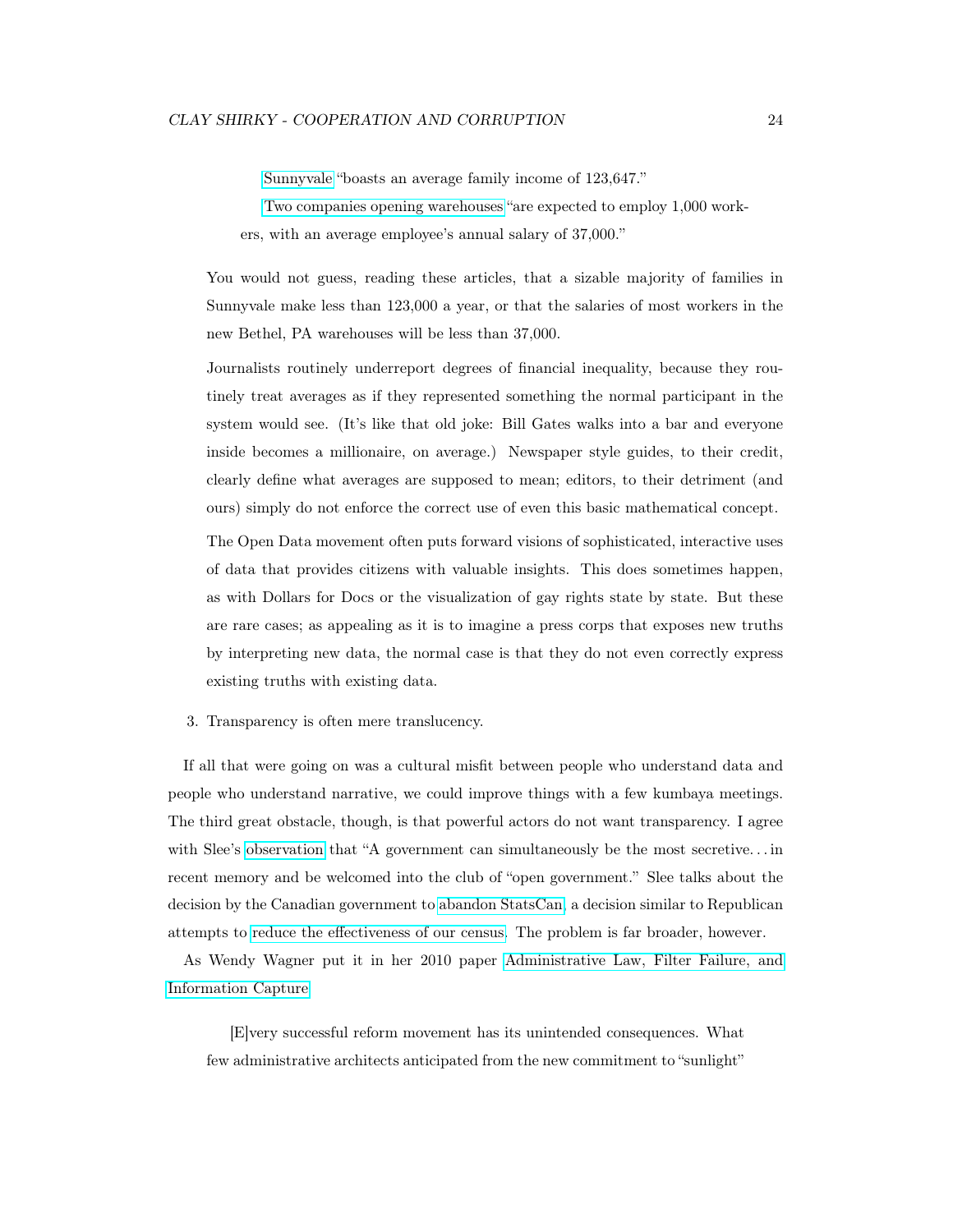was that a dense cloud of detailed, technical, and voluminous information would move in to obscure the benefits of transparency.

When we focus on how much data is made available, we create a world where powerful actors can live up to their nominal commitment to openness, while in practice reducing the utility of that data, by making data hard to understand or use, making it inconsistent over time, or producing high volumes of low-quality data while holding back low volumes of high quality data. In extreme cases, as with StatScan, a government can decide not to know certain things, rather than be forced to share that knowledge with citizens.

Now if this were just a technical issue, where laws needed to be written with cleaner specifications, solving these problems might be easy. But the deep problem is this – service delivery involves shared effort between public and private actors, while transparency must be oppositional to be valuable.

The distinction between service and transparency is a distinction between partnership and opposition. For me, this tension, far more than the commercial v.s non-commercial split that so exercises Slee, is the largest problem embedded in the current form and biases of the movement. I'm afraid the success of service delivery, wonderful as it is, has convinced many governments that they can make citizens happy by sharing useful data useful, while preserving secrecy in the very areas where political discipline matters most. The House Appropriations Committee has recently [proposed cutting off bulk access](http://campaign2012.washingtonexaminer.com/blogs/beltway-confidential/hill-may-freeze-thomas-digital-past/572706) to legislative data. If this proposal succeeds, then the Federal Government will both release more data in 2013 than in 2012 and the actions of our elected representatives will become even harder to oversee.

The likeliest scenario for the service/transparency coalition is that [Lee's distinction](http://sunlightfoundation.com/blog/2012/05/02/defending-the-big-tent-open-data-inclusivity-and-activism/) between open-as-in-data.gov and open-as-in-FOIA remains unresolved, with the transparency movement being relegated to second-class citizenship in the Open Data movement. Another scenario is that the movements split – [Code for America,](http://codeforamerica.org/) [See, Click, Fix,](http://seeclickfix.com/) and all the other groups trying to make government data more useful will come to define themselves less around the access to data and more around patterns of use and re-use. This could be salutary for the transparency movement, as the necessarily oppositional character of their efforts would become clearer, though they would also become harder to pursue, in part because of that clarity.

The third possibility, though (and for me, the best argument for the Open Data movement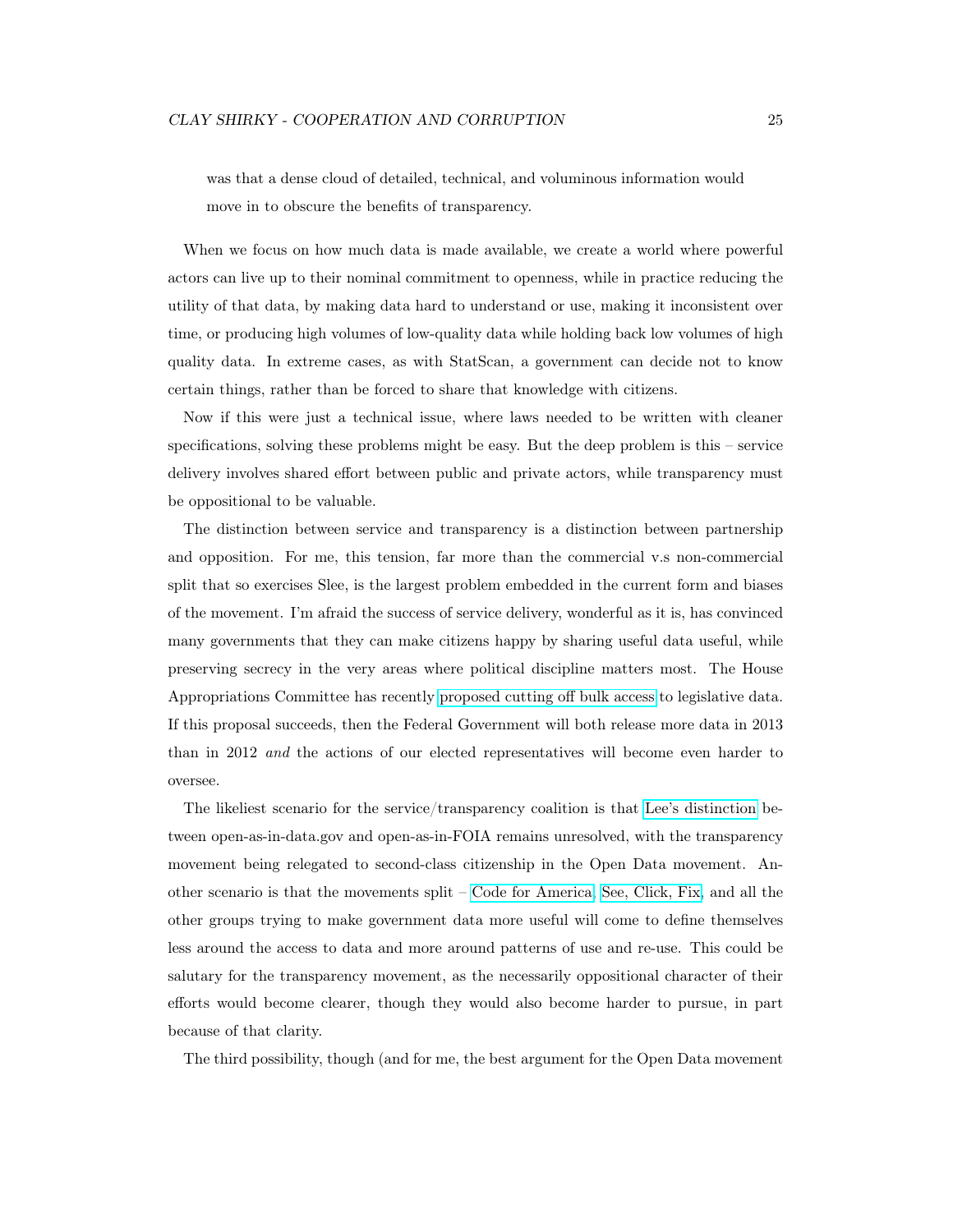as a movement) is that the two halves of the movement make common cause. This would entail the service people saying to politicians "In order to take more credit for making the public's life better, you also need to be more transparent about your own behavior." This probably won't happen – it will be hard for service-oriented groups to apply this kind of pressure without having it backfire – but it would create a better bundle than we have today.

Long after the last pothole has been seen, clicked, and fixed, I think the legacy of the Open Data movement is going to be assessed on its ability to limit powerful actors. I'm afraid that that legacy will be minimal, in part because I'm afraid the transparency people have brought a knife to a gun fight. It's possible for private actors to make common cause with elected politicians and career civil servants around snow removal, but useful transparency will always require harder tactics, tactics especially including ways of using open data to tell stories that enrage the public.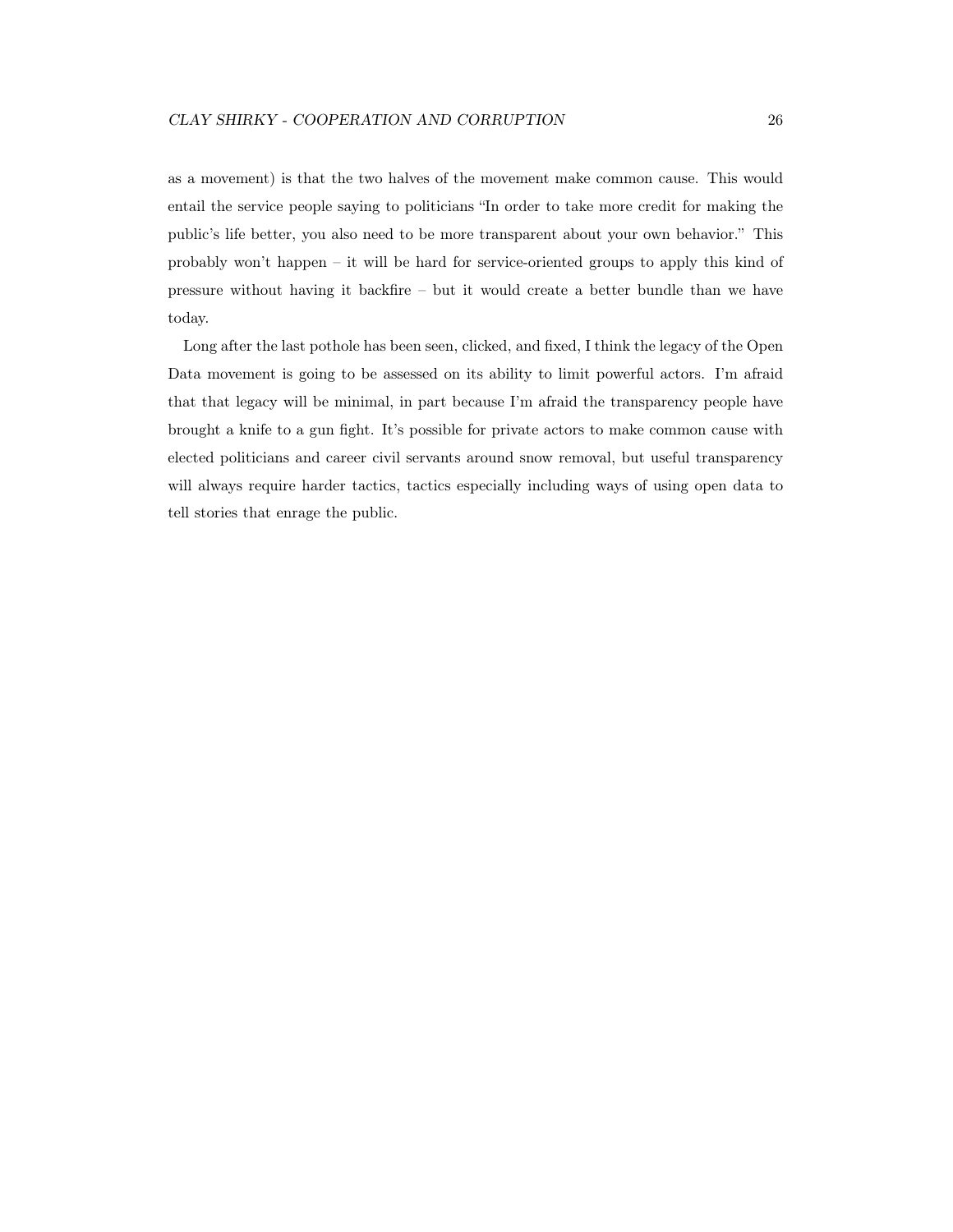### <span id="page-29-0"></span>Aaron Swartz - A Database of Folly

The open data movement is a hammer which has gathered the support of many nails. There are the curious taxpayers, who feel their annual checks mean they deserve a peek at the interesting facts the government has collected. There are the ambitious business owners, who see an opportunity to privatize profits from work with socialized costs. And there are the self-styled activists, who believe that if we reveal the data on what the government is really doing, we will arrest corruption by exposing it to sunlight.

The coalition is a confusing mix of these very different motivations (as Tom Slee observes), and the benefits of such a tactical alliance has come with the cost of some confusion. So let's be clear about what open data can and cannot do.

If the St. Louis Fed publishes reams of economic data, it can certainly make it easier for Mr. Yglesias to make his fantastic charts. If the MTA makes real-time subway information public, it can certainly let Mr. Ernst [improve his fantastic app.](http://itrans.info/) And, as the talented Mr. Lee pointed out to me, his careful collection of data about members of Congress and the bills they'e passing can be an invaluable resource for professional activists.

So, if I got to choose whether the government should share the data it's collected, I'd happily vote yes. In fact, I spent several years of my life using the FOIA laws to force it to do just that. I can't claim my work had any particular impact, but as a curious taxpayer, it was a weirdly-enjoyable hobby.

But the open data movement often claims to be much more than that. They insist open data will not just help a few people with their jobs or a few kids with their hobbies but, [as the Sunlight Foundation puts it,](http://sunlightfoundation.com/about/) "make government transparent and accountable." And that I just don't see.

I've [outlined my theory why elsewhere,](http://www.aaronsw.com/weblog/transparencybunk) but the short version is pretty simple: people hide their crimes. Imagine you learn lots of bribes are exchanged at top of the Capitol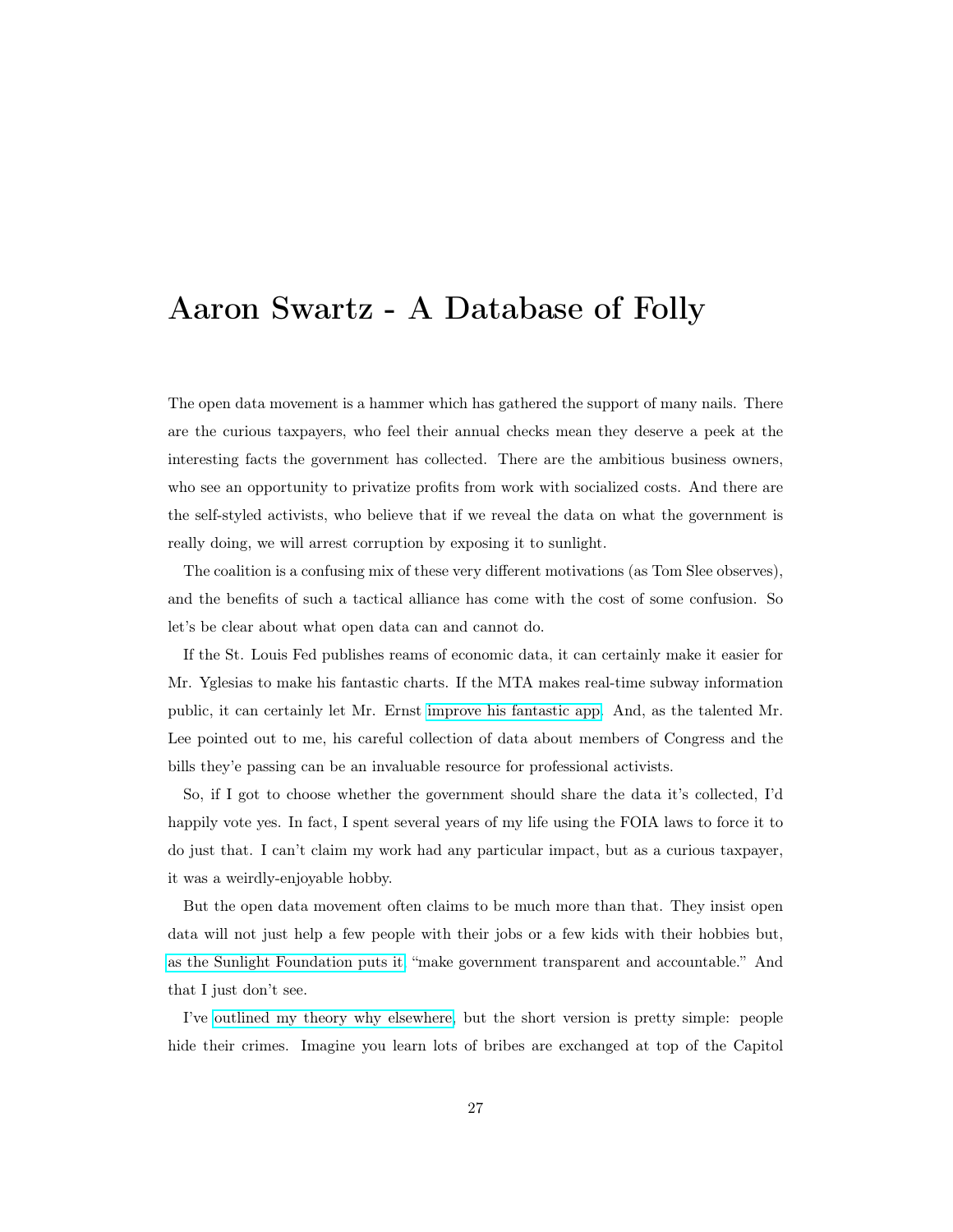Reflecting Pool. So you lobby Congress hard to set up bright lights and a camera to catch the perpretrators. The video would be livestreamed to the Internet so dedicated watchdogs can name and shame the bribetaking politicians. Your lobbying succeeds and, on January 1st, the lights go up and the cameras switch on.

But as an engaged citizenry tunes in, there's is nothing but disappointment. Nobody seems to be taking bribes; just a couple pieces of litter blowing by the pool.

Was Congress really squeaky-clean after all? Of course not – the bribes just moved to the other end at the pool, out of the spotlights.

When you have time to prepare, it's pretty easy to disguise the data. And this is exactly the pattern we've seen. It's always been investigative journalism, not data mining, that's revealed the big scandals about politicians. I, more than anyone, would love to believe that the next great Watergate is just lying in plain sight to be uncovered by a swashbuckling econometrician, but the sad fact is, it simply isn't so.

But it's also worth pausing to ask: what was any of this *supposed* to achieve? Imagine, for some strange reason, members of Congress didn't bother avoiding the spotlight. Every day, we saw them, in full HD video, taking money from prominent businessmen. Do we really think even this (far-fetched) instance of transparency would change much? After all, most Americans already think Congress is corrupt. Most Americans think money actually buys politicians' votes. Seeing it happen in video might be striking, and maybe make for some good segments on the evening news (or, these days, some viral YouTube videos), but would it really change anything?

After a couple weeks of chatter, and perhaps a few grandstanding legislative proposals, I suspect it'd just fade into the background. More dramatic examples are not exactly what's most missing from the reform debate – [Lessig's recent book](http://books.theinfo.org/go/0446576433) has enough to last us a couple decades. Structural reforms have failed because of the incompetence of reformers, not because there's a lack of evidence that there's a problem. (Free tip to structural reformers: get state legislators to sign on to your constitutional amendment. They're very susceptible to public pressure, there's a lot of them (so you'll have a constant narrative of progress), and they're the ones you'll ultimately need to actually pass the amendment.)

But maybe open data was supposed to improve politics in other ways. Structural reform is an ambitious goal – maybe the open data proponents wanted something much more modest. But all the more modest stories suffer from a similar excess of naïveté. Whenever geeks turn their eyes to politics, they always have the same reaction: There's so much inefficiency! And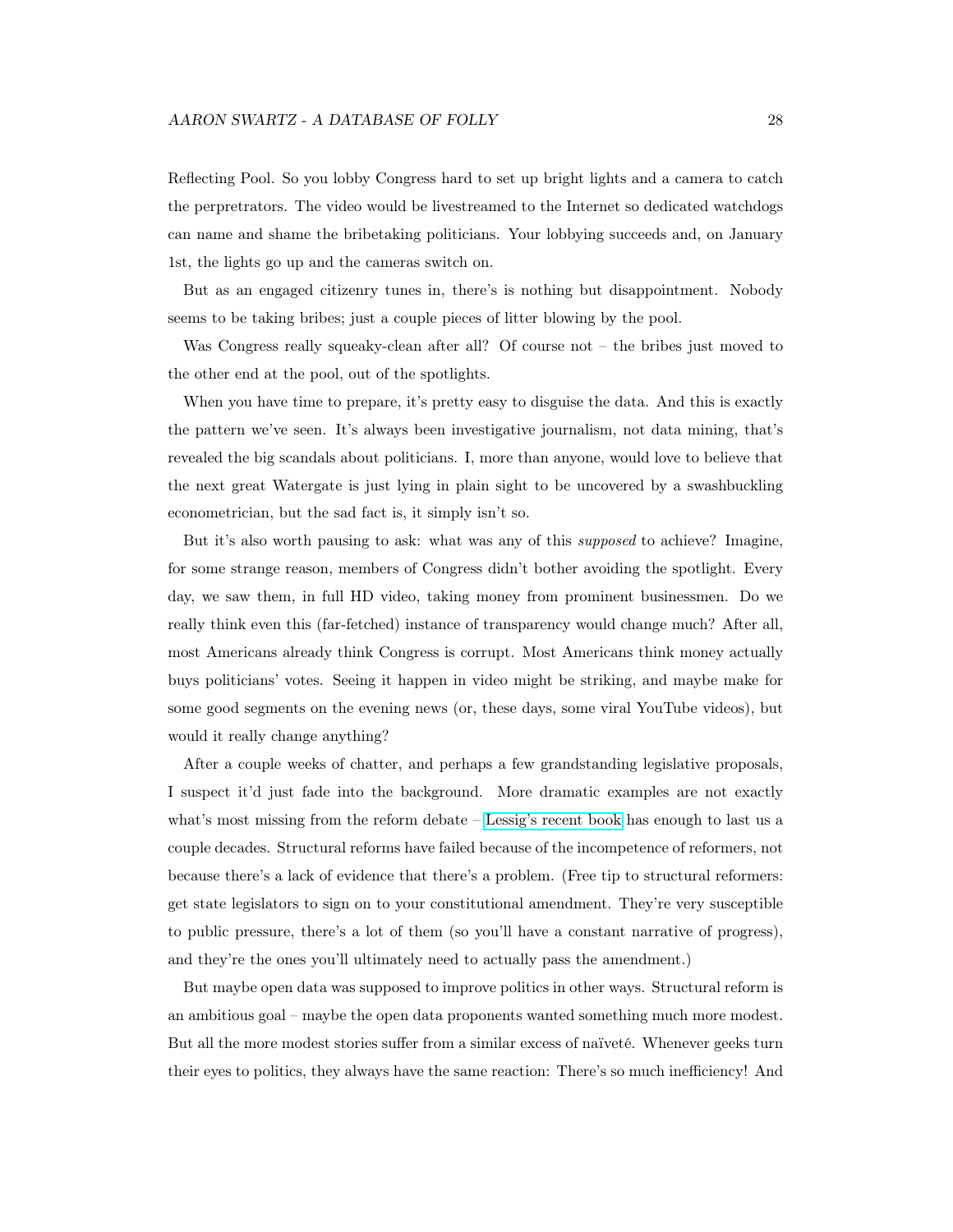they naturally propose the obvious ideas for reducing it – for example: If only it was easier for citizens to read bills, citizens with relevant expertise could assist Congress by sharing their hard-earned wisdom!

The fact is, Congress isn't interested in availing itself of your wisdom any more than the sausagemaker needs your help tidying the floor. Lawmaking is The Wire, not Schoolhouse Rock. It's about blood and war and power, not evidence and argument and policy. (I have one friend who was startled to learn that when members of Congress debate an issue on C-SPAN, they're speaking not to each other but to cameras in a largely-empty room.)

I don't want this to sound overly harsh. The truth is, it's really hard to do effective philanthropy. With a little work, you could mount a similar critique of the vast majority of our bumbling efforts to do good. Most ideas for helping people that seem reasonable in the abstract, turn out to fall apart upon close confrontation with reality. The real question is what happens then. There's no shame in admitting your mistakes, learning from them, and trying again. Indeed, as my old professor Carol Dweck [has shown,](http://books.theinfo.org/go/0345472322) that's the only real route to success. But most of us are too vain or too proud to take that route. We insist that the purity of our intentions reduces the need for careful scrutiny of our effects. Or we try to make ourselves feel better by grasping at any factoid that suggests we had an impact.

I have no particular interest in correcting people's pride or vanity. This movement is populated by my friends and I respect them enormously and wish them well. Throwing darts at their day jobs has only made my life worse. But this stuff matters – funders and volunteers face tough choices about which causes to pursue. It's important that they know the case for opening up data to hold government accountable simply isn't there. (And that they should [invest in metaresearch, inxluding open scientific data, instead.](http://blog.givewell.org/2012/06/11/meta-research/)) It's nothing personal – just trying to help everyone do their best. I dearly hope that if anyone ever has a similar critique of the causes I pursue, they will [be even more blunt](http://blog.givewell.org/2007/06/05/an-open-letter-to-crybabies/) in pointing out my folly.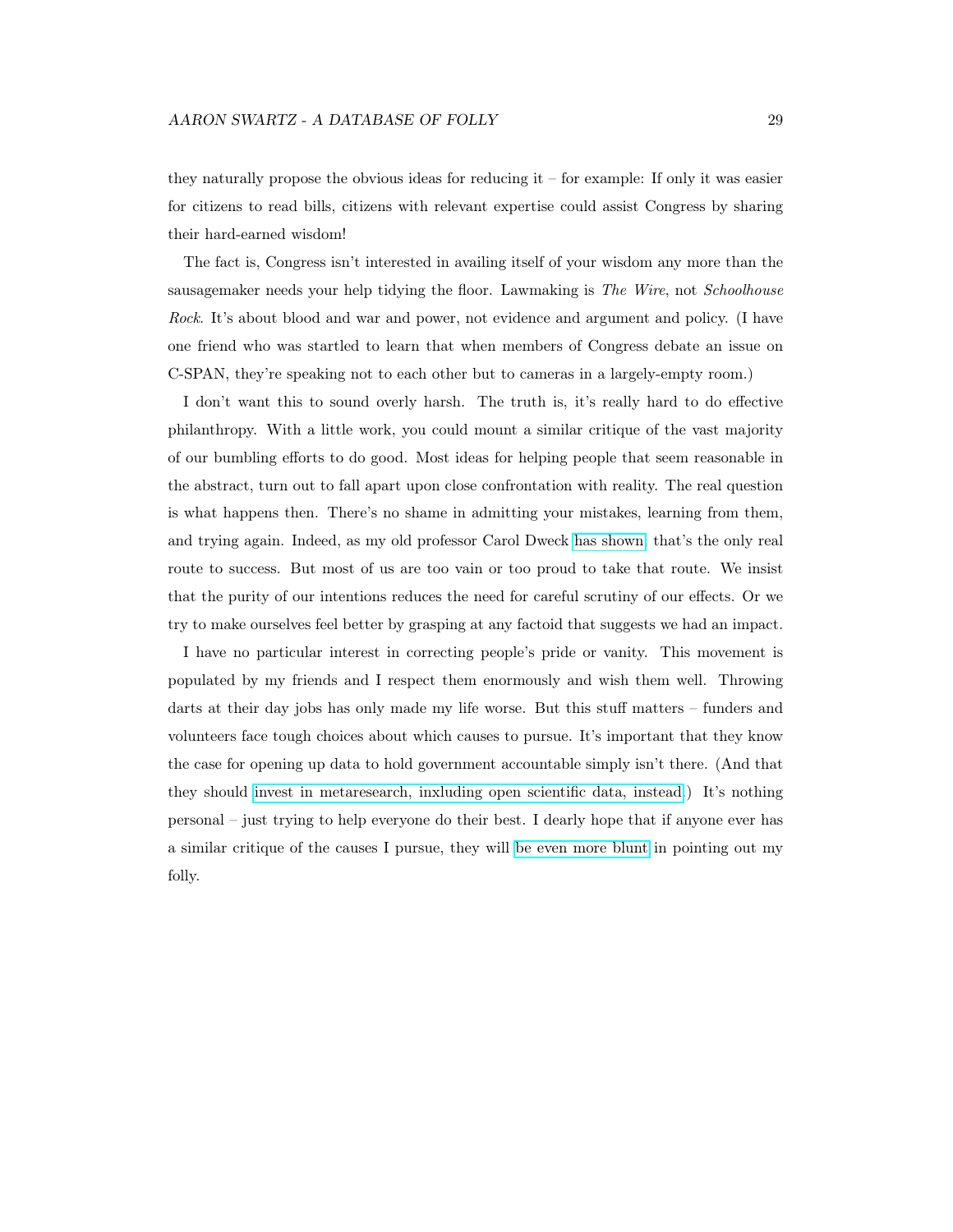## <span id="page-32-0"></span>Henry Farrell - Trish, Reiner and The Politics of Open Data

Ongoing debates over open data remind me of Cory Doctorow's short story, [Human Read](http://craphound.com/?p=3275)[able,](http://craphound.com/?p=3275) which depicts attitudes to technology through a disagreement between lovers. Reiner is a classic hacker - he thinks of the world in terms of technological fixes for technological problems, and has difficulty in believing that the algorithms can be systematically skewed. Trish is a classic lefty, who thinks of the world in terms of power relations, and, specifically, in terms of how smart powerful people figure out ways to gimmick the system so that it works to their advantage. They don't understand each other very well but end up, sort of, figuring out a way to cooperate. Clearly, real life people have more complicated views than Doctorow's characters - even so, he's put his finger on an important tension. When I went to Foo Camp a few years ago, I found it incredibly intellectually exhilarating - meeting a bunch of incredibly interesting people who were both (a) smarter than me, and (b) intensely practical, interested in figuring out how to do stuff rather than study it. But I was also a bit nonplussed by how enthusiastically many of them believed that the Obama administration was going to usher in a new era of Big Data led technocracy. A lot of them (not all of them) didn't seem to have any very good idea of how politics actually worked. They were mostly Reiner, without much admixture of Trish.

Of course, there are plenty of Trishes too. Debates over open data, like many other debates over technology and politics, have calcified around a Reiner-Trish confrontation techno-utopian naivete versus politics-led skepticism. This is not to say that the people on the one side of the argument are Reiners, and the others are Trishes. The smarter people on both sides of this argument have more interesting and complicated understandings. But it is to say that the Reiner-pole and the Trish-pole are the attractors - it's harder than it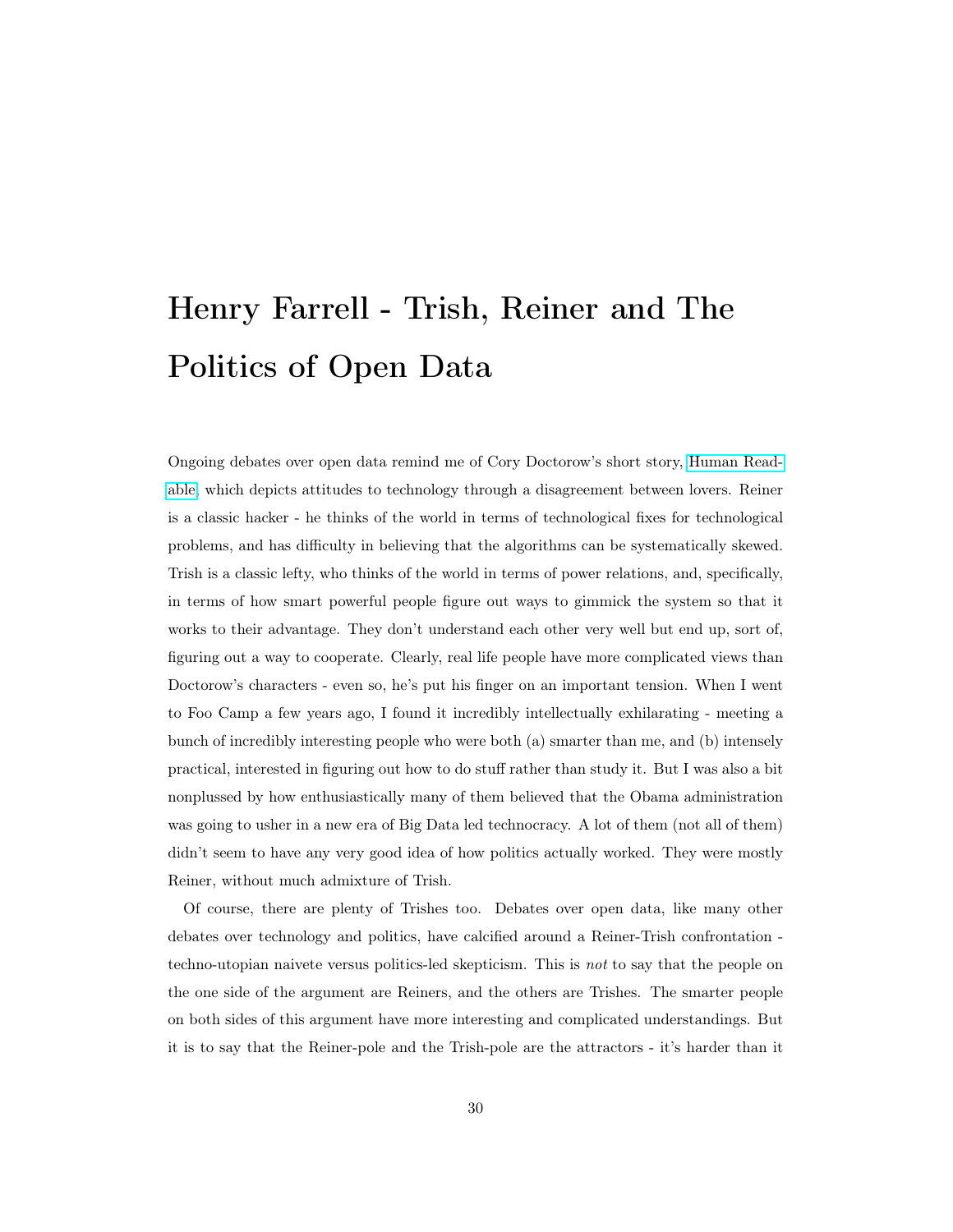should be for people to escape the gravitational pull of the one or the other position for very long. Furthermore, even when Reiners try to become Trishes, they can retain a rump utopianism. Larry Lessig, driven into shrill, unholy Trishdom by the horrors of the American political system, still quietly yearns for technocracy. His book on American corruption is an excellent and compelling indictment of our current system, but he tends to conflate political corruption with partisanship. Here, he is plausibly influenced not only by his earlier work on technology, but by a broader tradition of American progressivism, which is (as Nancy Rosenblum has documented) inherently suspicious of partisan contention. Actually existing Reinerism blends (a) a belief in the social benefits of technology, with (b) a technocratic understanding of politics. Actually existing Trishism blends (a) the belief that the social benefits of technology are limited, with (b) a power-based understanding of politics. Again - Reinerism and Trishism by no means necessarily describe the *actual beliefs* of people on the one or the other side in these arguments. Instead, they describe the *attractors structuring* debate.

This annoys me, not least because it's highly inconvenient for my own politics. Like Reiner, I'm broadly optimistic about the social benefits of technology. But like Trish, I'm not a technocrat, and believe that politics is necessarily a struggle between factions with different wants and interests. More precisely - I argue that information technology can provide extraordinary benefits - but only under the right political configuration. Cosma Shalizi and I have been trying to articulate the case for what we call [cognitive democracy](http://crookedtimber.org/2012/05/23/cognitive-democracy/)political arrangements which recognize the irreducible diversity of individuals' interests and perspectives, and try to take advantage of them. Briefly, we argue that democracy, to work well, has to (a) minimize power disparities and (b) retain and harness cognitive diversity. Technocracy will not do this particularly well - what one wants is not bland consensus, but vigorous political contention, in which different factions struggle and engage with each other, likely never reaching agreement, but learning from each other, and setting out clear, alternative approaches to dealing with collective issues.

Here, open data can have three crucial benefits. First - it helps limit power disparities. Lobbyists' main advantage is often less their selective control of funding than their selective control of information. Making politically-relevant data available can (with caveats: see below) make it easier and cheaper for interests that are under-represented to make better and more compelling arguments for their perspective. Second, open data, where it is high quality, can help limit the tendency of factions to make up their own information as well as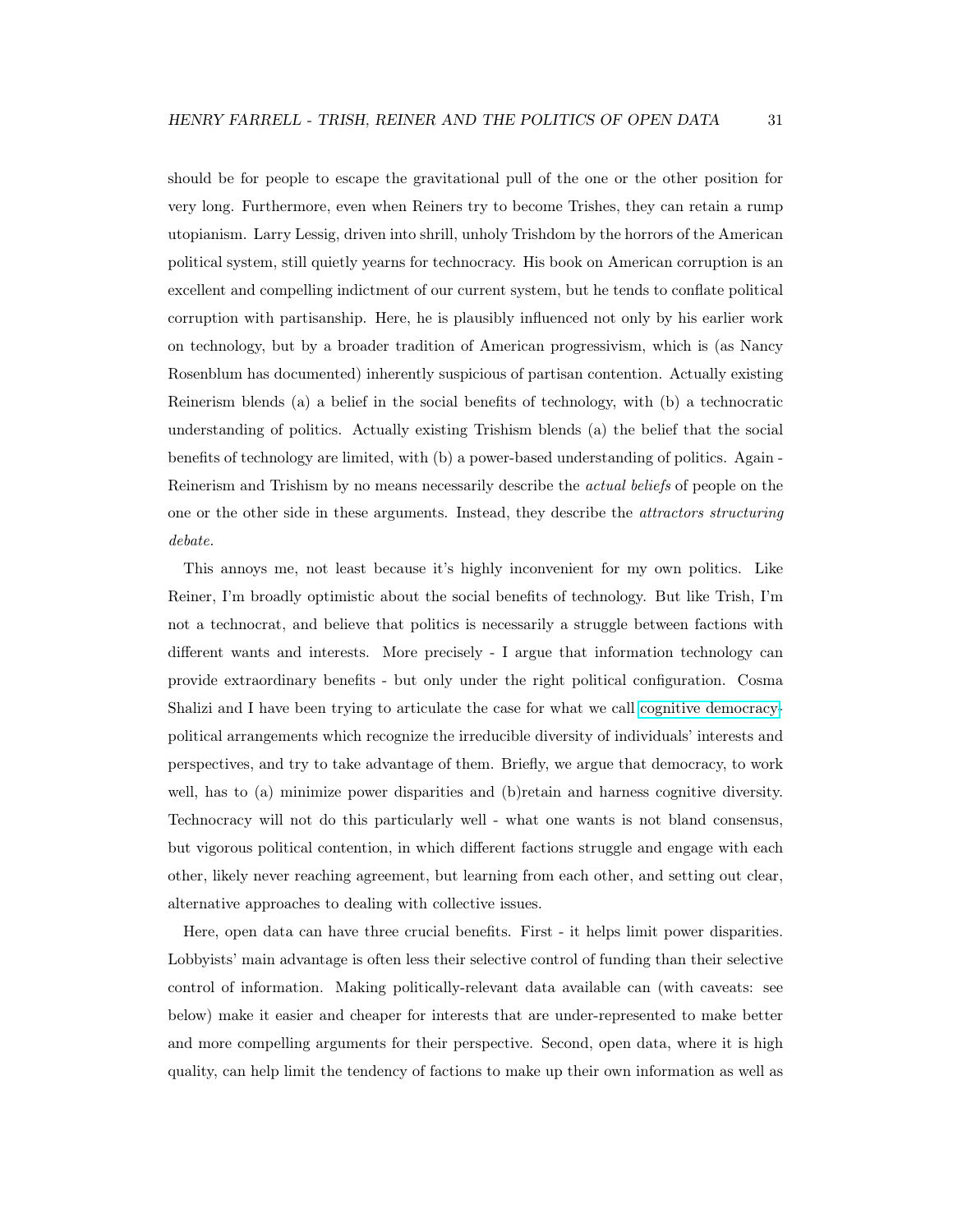their own interpretations of that information, hence improving democratic politics (diversity of opinion and understanding is not cognitively helpful when it is unmoored from reality). To be clear - neither of these is a cure-all. Even under the most optimistic assumptions, open data cannot correct for various economic, organizational and political disparities of power. As debates over global warming demonstrate, no data will be sufficient to convince a group that has dived into the deep end of crazy. Yet open data can help (and would help even more, if it were combined with structures such as, in the US case, a reborn [Office of](http://en.wikipedia.org/wiki/Office_of_Technology_Assessment]) [Technology Assessment.](http://en.wikipedia.org/wiki/Office_of_Technology_Assessment])

Third, opening up specific kinds of data - data about what Cosma calls processes of [collective cognition](http://cscs.umich.edu/~crshalizi/notabene/collective-cognition.html) could help foster a general democratic experimentalism. Cosma and I don't think of the Internet as either a force for general emancipation or another instance of commercial and political cooptation. Instead, we think of it as something like an abandoned mad scientist's laboratory, in which various experiments in cognitive processing have been left to fizz and overflow together. Some of these experiments are turning into monsters, others unviable chimeras, others yet interesting hybrids. Figuring out why different experiments had different outcomes is going to be a chancy process - but nonetheless can provide highly valuable data on when processes of collective information processing and decision making work, and when they don't. The problem is, of course, that most of the really interesting data is not readily available for commercial and political reasons.

If this understanding of politics is right, open data has great promise. However, it also has clear limitations. First and most obviously, it's going to work best under different democratic arrangements than those we have in the US and other democracies, which are becoming increasingly sclerotic thanks to inequalities of power. Open data doesn't create its own politics - instead it requires sweeping politic reforms, which it can't plausibly generate itself, in order to achieve its full benefits. Second, in the actually-existing-democracies of today, the 'if you build it, they will come' attitude of some of the breezier open data proponents is badly misplaced. Open data is likely only to be taken up to the extent that it is directly useful to the agendas of existing movements, factions and organizations. Politics is about struggle between factions. This isn't likely to change, and arguably it shouldn't change. Hence, data will be politically relevant only when it's relevant to the political goals of particular interests, or, perhaps, to newspapers if there's a particularly juicy scandal.

Of course, this view of politics may be profoundly or subtly mistaken (it's a work in progress - we make no guarantees). But at the least, what it does is to open up the debate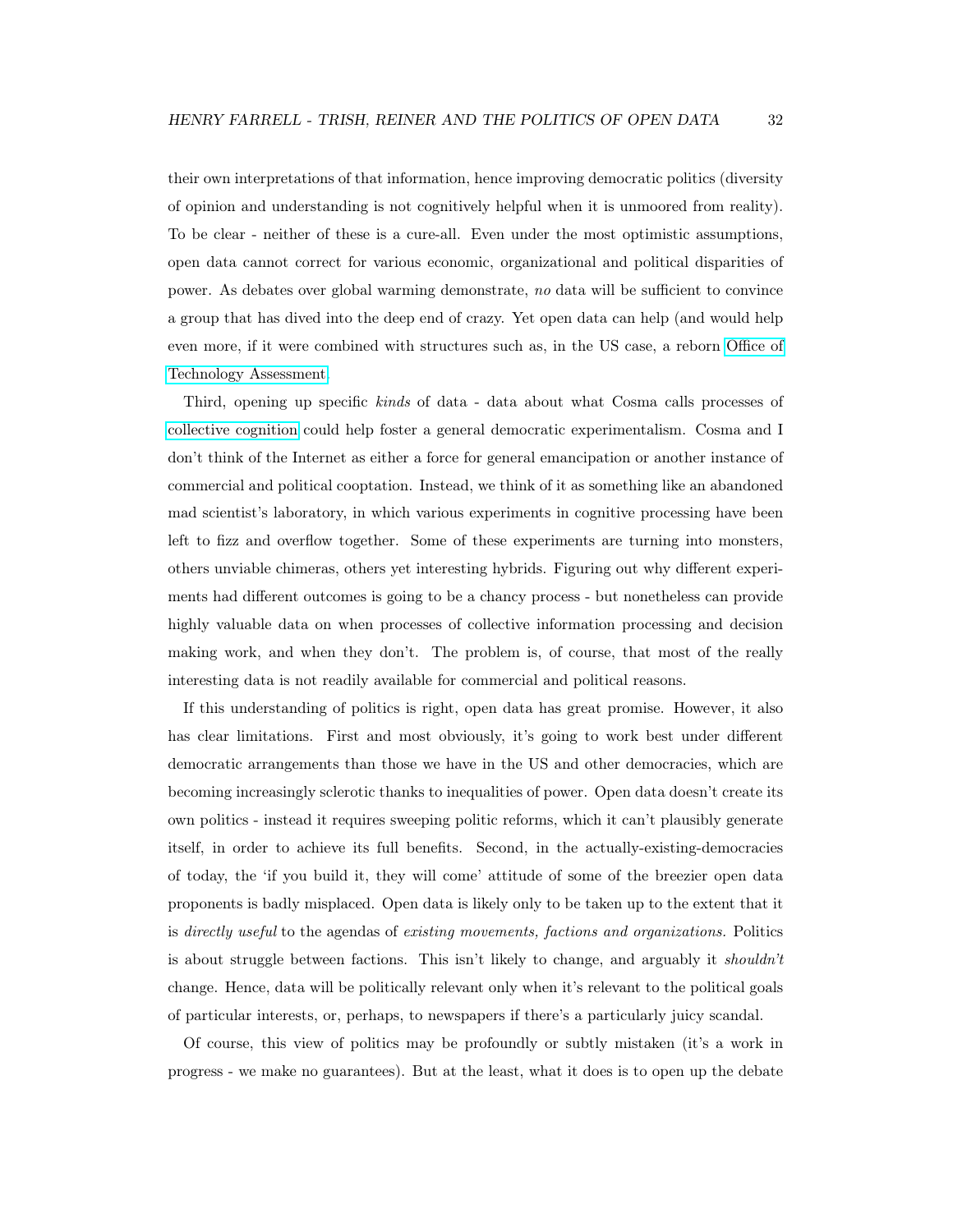a little. If we try not to conflate our views of technology with our views of politics, in the ways that Reiner and Trish do, we may be able to think more clearly about how they relate to each other. Specifically, we should be able to think better about how different forms of politics interact with different regimes of data access. There are a whole variety of possibilities, which the current set-piece battle blinds us to. It would be nice to move on from it.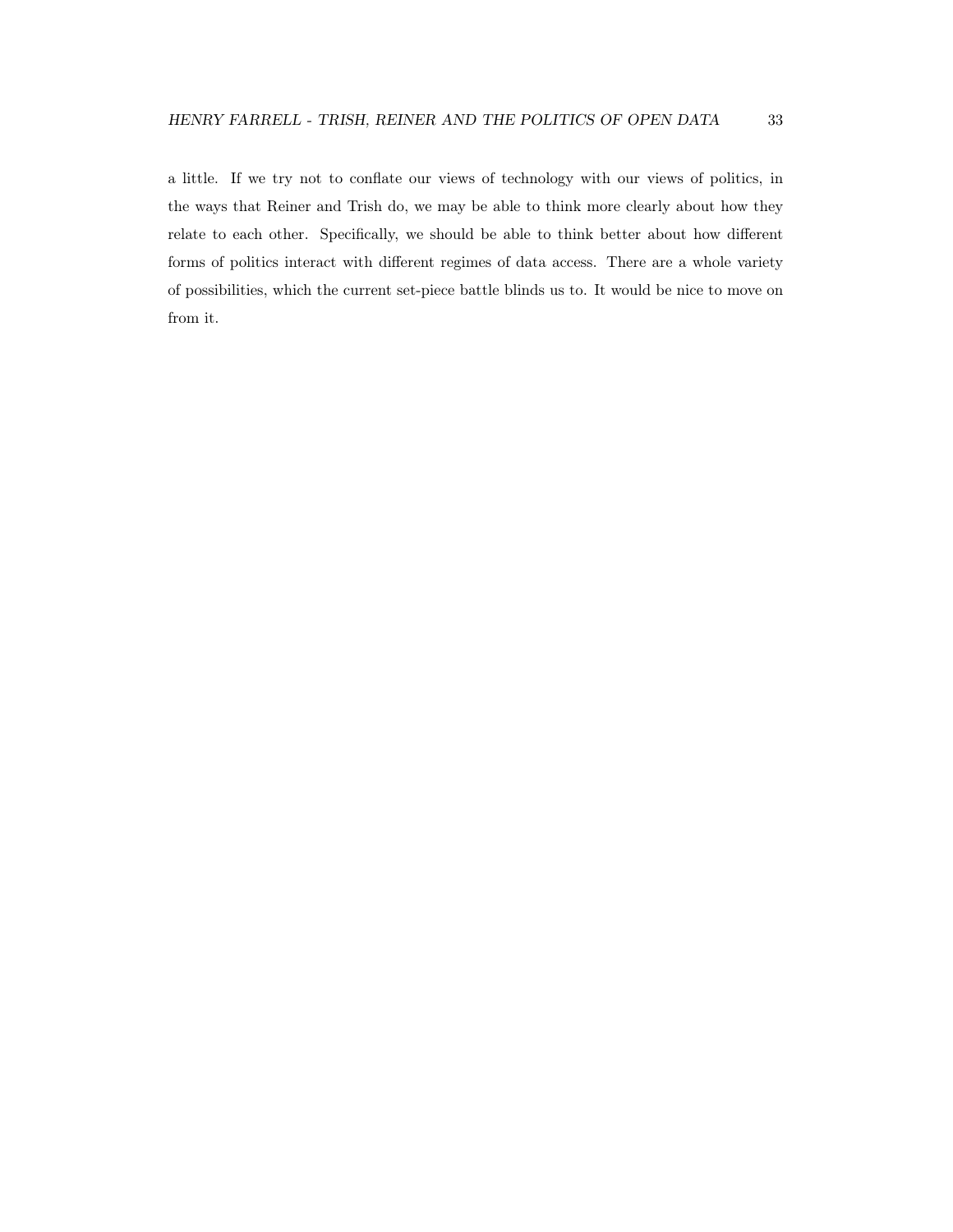## <span id="page-36-0"></span>Beth Noveck - Open Data: The Democratic Imperative

Open Data are the basis for government innovation. This isn't because open data make government more transparent or accountable. Like [Tom Slee,](http://whimsley.typepad.com/whimsley/2012/05/open-data-movement-redux-tribes-and-contradictions.html) I have serious doubts about whether it does either of those things. In any event, shining a light on the misdeeds of ineffective institutions isn't as imperative as redesigning how they work. Instead, open data can provide the raw material to convene informed conversations inside and outside institutions about what's broken and the empirical foundation for developing solutions together.

The ability of third parties to participate is what makes open data truly transformative. The organization that collects and maintains information is not always in the exclusive position to use it well. For example, US regulators have compiled hospital infection rates for a long time. Accessible only to government professionals, they had limited resources to make adequate use of the information. When HHS made the [data publicly available](http://www.health2apps.com/category/datasets/) by publishing the data online in a computable format, then Microsoft and Google were able to mash up that information with mapping data to create [search engines](http://www.hospitalcompare.hhs.gov/hospital-search.aspx?AspxAutoDetectCookieSupport=1) that allow anyone – from the investigative journalist to the parent of the sick child – to decide which hospital to choose (or whether it is safer to stay home). When data are open – namely legally and technically accessible and capable of being machine processed – those with technical know how can create sophisticated and useful tools, visualizations, models and analysis as well as spot mistakes or mix and mash across datasets to yield insights. As Matt Parker, [put](http://www.guardian.co.uk/voluntary-sector-network/2012/may/25/open-data-charities-advice) it: "By making data open, you enable others to bring fresh perspectives, insights, and additional resources to your data, and that's when it can become really valuable."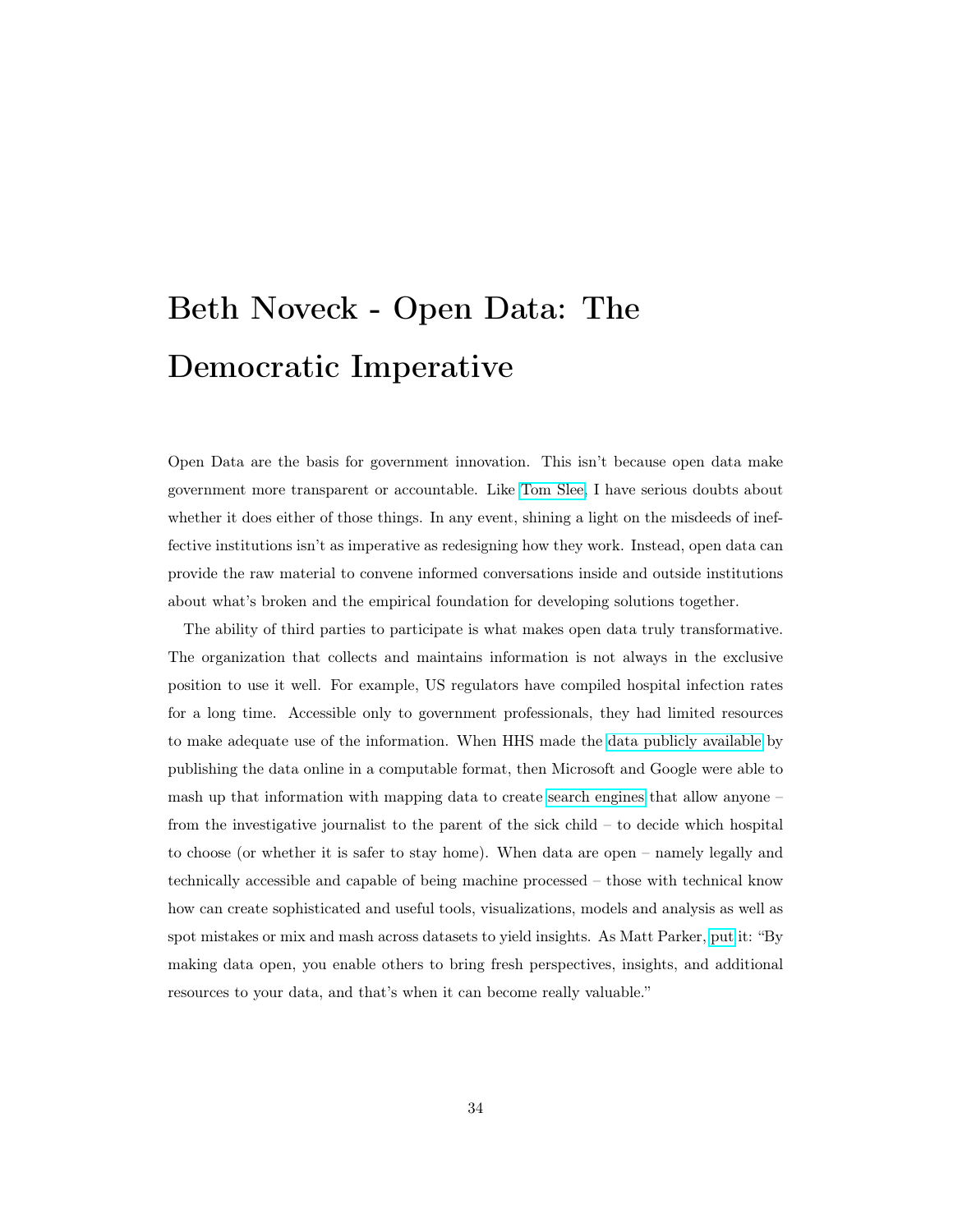#### Complex Democracy

Solving complex challenges requires many people with diverse skills and talents working together. In modern society, we weave our collective expertise together, enabling us to make [complex products](http://atlas.media.mit.edu/) such as cars and computers that we cannot make alone. The more complex and diverse the products, the more successful – measured both in terms of wealth and well-being – the society over time.

Educating our young or curing cancer are the cars and computers of governance. They are complex social problems that require us to bring our diverse talents to bear. But our centralized institutions of government do not adequately leverage our collective knowledge to improve governance and solve problems. We can't foster complexity if we limit public participation to voting in annual elections or commenting on already written rules. There's no excuse for failing to take advantage of people's talents, abilities and desire to play a role in governing ourselves and our own communities.

#### Hackathons as a Model for Engagement

Open data create obvious new ways for geeky citizens to play a role in governance. All over the world, local transportation authorities are [making schedules available](http://www.mbta.com/rider_tools/developers/) for free and then inviting tech savvy citizens – civic coders – to create iPhone apps that tell commuters when their bus or train is coming. There's obvious value to the public as well as to institutions from having better data to inform planning, policymaking and the expenditure of resources. But what's exciting about mashathons, hackathons, data dives and [datapaloozas](http://www.hhs.gov/open/discussion/2nd_annual_health_data_initiative.html) (a Todd Park favorite term) is that these are intelligible models for taking action.

Wikipedia works because we know what tasks are required of us to write an encyclopedia entry. Only the high priesthood of government professionals knows how to write a law, craft a policy, draft procurement RFPs, or appropriate funds. Hackathons aren't the only model for participatory governance but they are one way for us to get involved that showcases how it might be possible to move away from centralized to distributed action.

Making government more participatory wouldn't have worked as well if we had only focused on releasing data-as-in-FOIA about the workings of government – [politicians' tax](http://www.ethics.gov) [returns,](http://www.ethics.gov) [who-met-with-whom,](http://www.whitehouse.gov/briefing-room/disclosures/visitor-records) and even [spending](http://www.usaspending.gov) data. By [defining](http://www.whitehouse.gov/omb/assets/memoranda_2010/m10-06.pdf) [PDF] High Value Data to include information: "to increase agency accountability and responsiveness; improve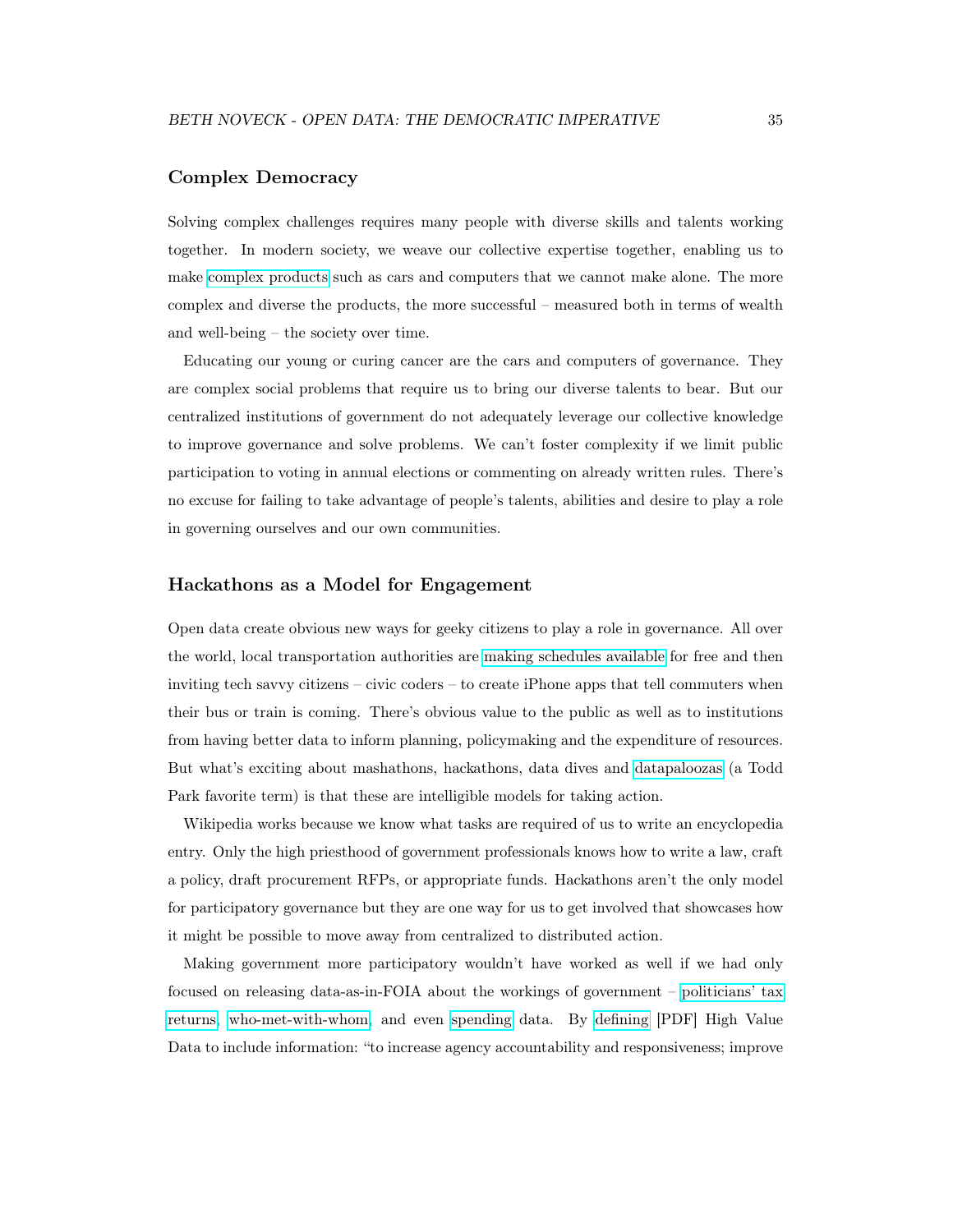public knowledge of the agency and its operations; further the core mission of the agency; create economic opportunity; or respond to need and demand as identified through public consultation," the hope was to speak to more people's interests, talents and abilities. We took a lot of flak at the time from those with passion for specific kinds of data. I have [written previously](http://cairns.typepad.com/blog/2011/04/whats-in-a-name-open-gov-we-gov-gov-20-collaborative-government.html) that the "open" in open gov was never meant to suggest data-as-in-FOIA but, rather, meant open as in open innovation and therefore always had to go beyond "civil liberties data" to include all the information that government collects as well as information that citizens might crowdsource and provide to make government smarter.

### The Hard Work of Opening Data

Moving toward open innovation as a default way of working in government is not easy. It takes a religious fervor (hence the sense of movement) for those who want to open up data. It requires doing the hard and costly work of persuading data owners to shift from paper to digital and machine-readable formats and then to release that data despite political and technical challenges. But to foster engagement also requires curating the guest list for the hackathons to get subject matter experts, stakeholders, data geeks, activists, designers, computer scientists, data junkies and entrepreneurs together.

The host of a good dinner party doesn't just leave the guests to fend for themselves. He introduces people, points out what they might have in common and seeds the conversation. [Transit camps](http://www.transportationcamp.org) have been so successful because the conversation starts itself. Everyone wants to know when their bus is coming. But give people a data set about freight routes for transshipping goods or Form 990 tax returns and some explanation might be required.

Creating a participatory innovation ecosystem is about a lot more than just publishing data sets. It requires doing the hosting, convening, persuading, and demonstrating involved in inviting diverse people to participate. The institutional players have to be prepared to collaborate with the innovators; those outside government have to know how to collaborate; civil society activists have to ensure that innovators know the problems that need solving; and research is needed to figure out what works.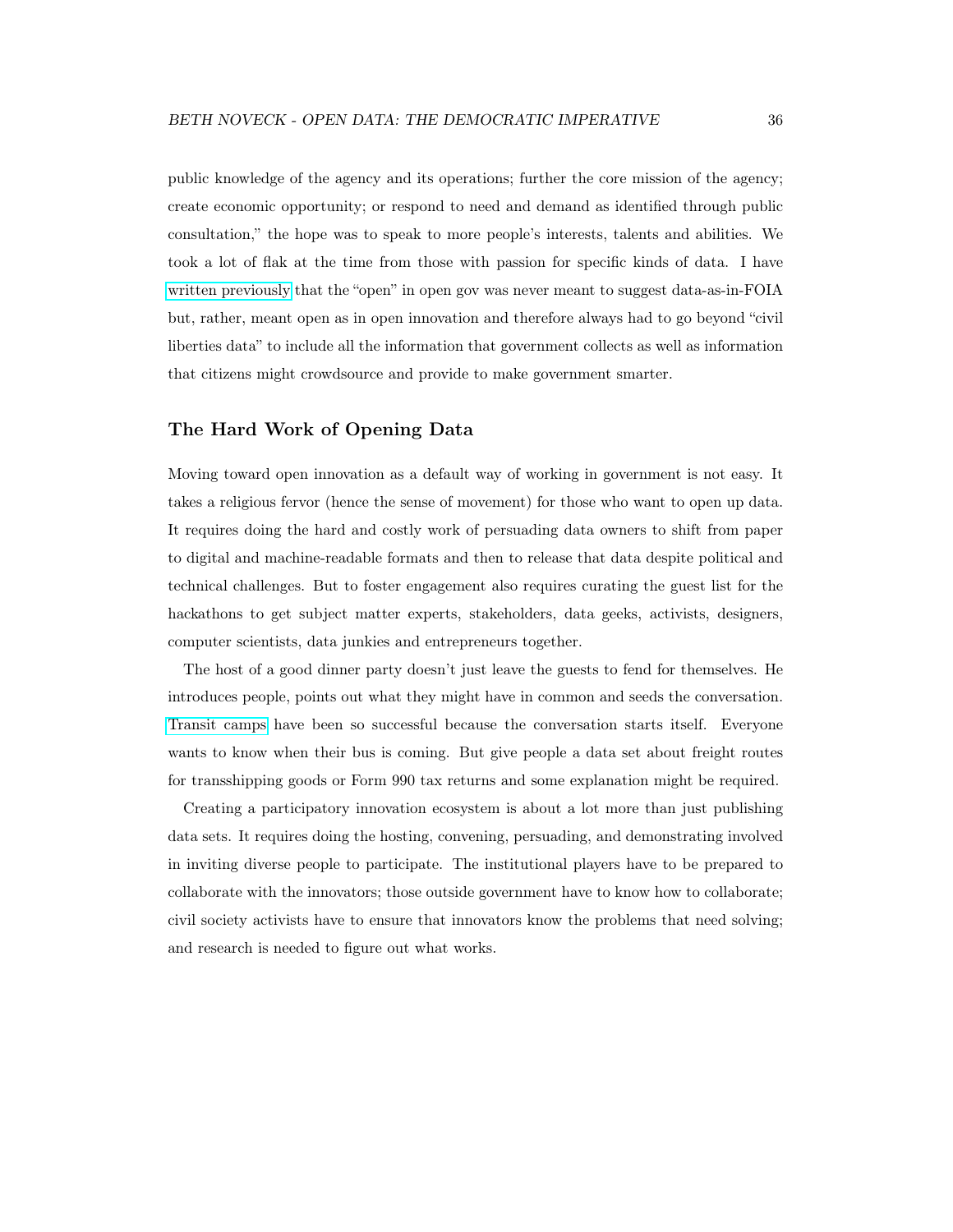### Using Data to Re-Regulate

The curatorial function is about coming up with strategies for using data to develop innovative solutions to protect consumers and serve the public interest. If we merely throw data over the transom, entrepreneurs, especially large ones, are likely to be the only entities with the wherewithal to do anything with the raw information.

But when we focus on data as a means to the end of bringing people with diverse skills together to solve problems then open data can improve upon the blunt instrument of regulation enforced by litigation.

With open data (also called Smart Disclosure), the US government is experimenting with using light touch regulation combined with technical innovation (and a firm belief in behavioral economics) to create consumer decision tools. For example, the Department of Transportation enacted a [rule](http://www.dot.gov/affairs/2012/dot0812.html) to require airlines to make all their fees and charges transparent. Because the data is open, innovators can create new visualizations to help consumers understand the costs and make informed decisions. No Child Left Behind requires states to gather and report school performance data, which is now being used by [GreatSchools.org](http://www.greatschools.org/) (in cooperation with the Department of Education) to help parents choose between public schools. The tool is in use 40-50% percent of all K-12 households. The White House [Open](http://www.whitehouse.gov/blog/2012/01/19/unlocking-power-education-data-all-americans) [Educational Data Initiative](http://www.whitehouse.gov/blog/2012/01/19/unlocking-power-education-data-all-americans) is spurring university Presidents to provide data voluntarily to help students and parents compare college costs and college aid "so they can make more informed decisions about where to enroll."

But until we stop talking about data and start talking about complex and collaborative governance, we will fail to appreciate how open data can protect consumers, lessen the burdens on entrepreneurs and catalyze more effective institutions.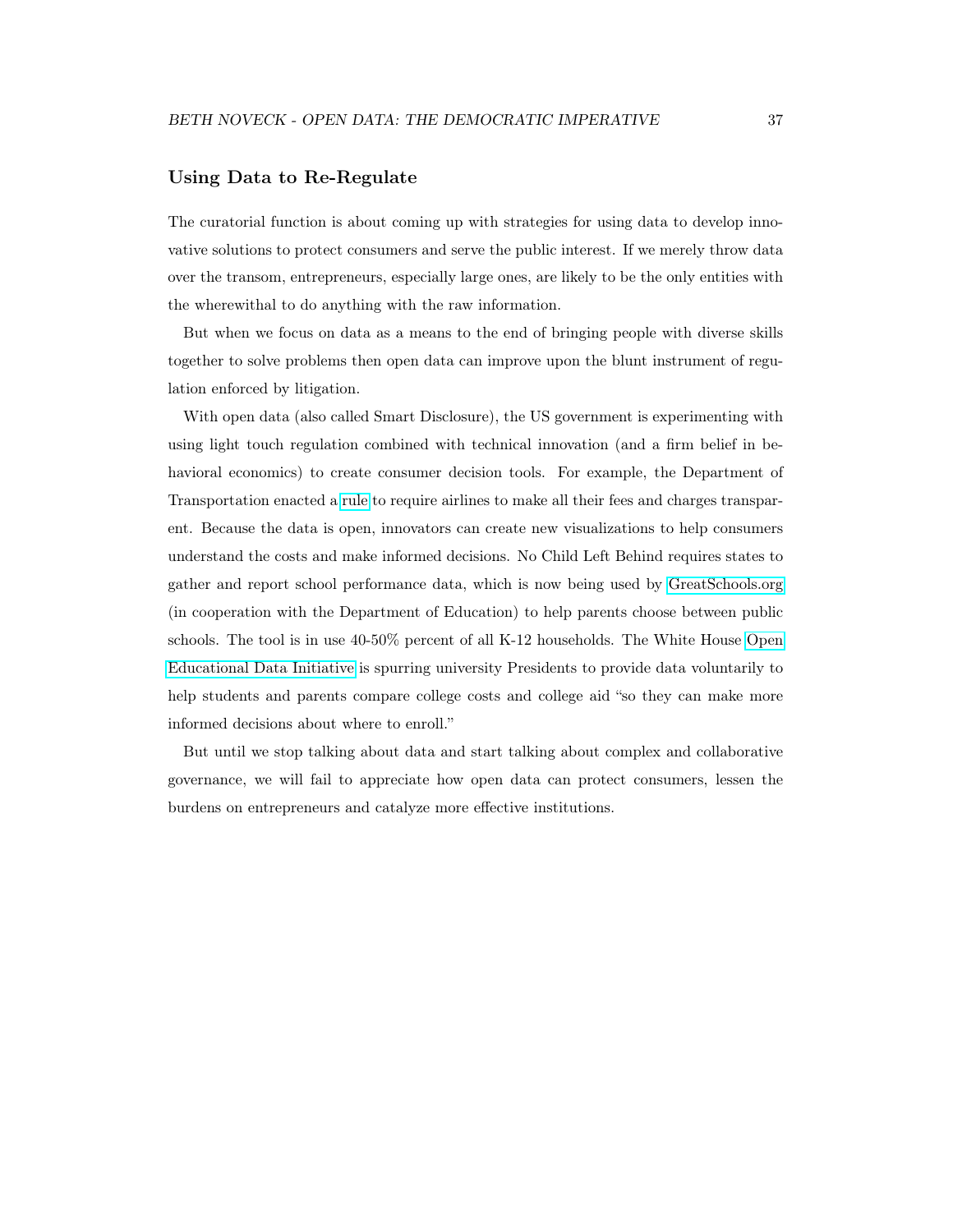## <span id="page-40-0"></span>Tom Lee - Open Data: Better Politics, Winning Politics. . . But Still Politics

My alma mater had a celebrity professor of political science who was principally known for two things. First, for accidentally leaving his wireless mic on during mid-lecture restroom breaks. And second, for the slogan "Politics is a good thing!" which he relentlessly promoted via mediums as diverse as lectures, TV appearances and TA's t-shirts.

Well, we all make mistakes. But only political science professors seem to make that second kind of mistake. This glib celebration of a maximally vague conception of politics always rankled, conflating, it seemed to me, everything from a heartfelt PTA meeting speech to Caesar bleeding to death on the Senate floor. I never liked that class, and "politics" still often seems unmanageably broad to me. Pondering what open data has to do with "good" or "better" politics, I find that adding a qualifier only leaves me more confused.

Still, I suspect that my professor and I would have been able to agree on at least a few concrete things. A free press; universal suffrage; a public education system; the secret ballot: these are unobjectionable, broadly agreeable foundations of democracy. Open data should perhaps be the newest addition to that list. In one sense, open data is pre-political.

Whatever parts of our political system you happen to value, unencumbered government data almost certainly plays a role in their support. Knocking on doors to get out the vote? That's made possible by [Census TIGER/Line map data](http://www.census.gov/geo/www/tiger/) and voter roll information. Wielding facts and figures in the poli/econ blogosphere? The open data policies of [BLS,](http://sunlightfoundation.com/policy/documents/ten-open-data-principles/) the [Fed,](http://research.stlouisfed.org/fred2/) [CBO](http://www.cbo.gov/) and other institutions power these debates. Even the tedious daily pointscoring of cable news is enabled, in part, by [video,](http://houselive.gov/ViewPublisher.php?view_id=14) audio and [text material](http://www.gpo.gov/fdsys/browse/collection.action?collectionCode=CREC) provided by various publications and outlets of the House and Senate. Whether or not you consider these mechanisms constitutive of "good politics"–in the sense of representing a productive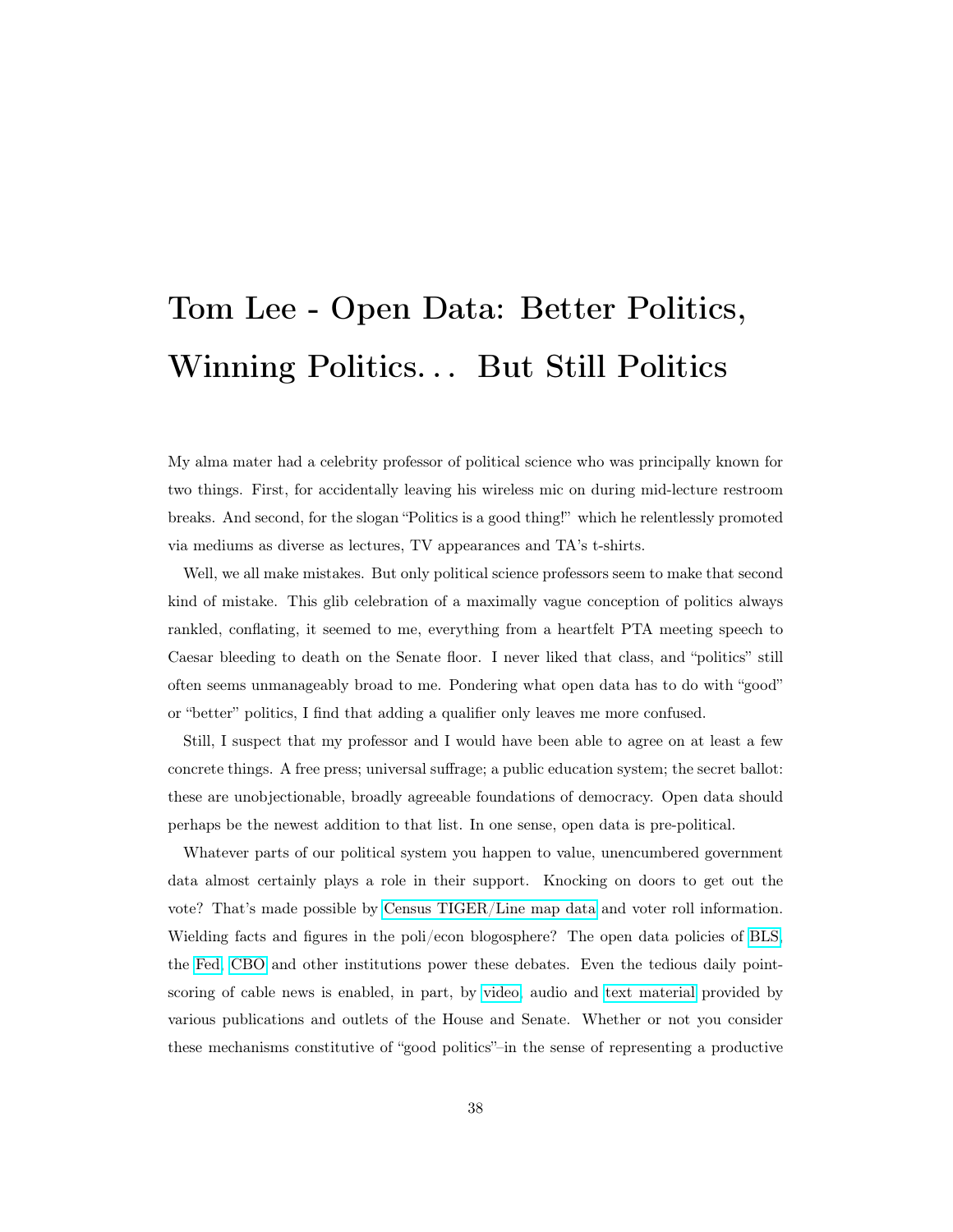and positive kind of deliberation–the fact that they are possible seems like an undeniably good thing.

These examples embrace a broad conception of what "open data" means. More specific definitions exist: the [Open Knowledge Foundation has a good one;](http://opendefinition.org/) at Sunlight we tend to gesture toward [a set of more prescriptive and explicitly government-focused principles.](http://sunlightfoundation.com/policy/documents/ten-open-data-principles/) But across definitions, the broad outlines are the same: open data is digital information that is unencumbered by fees, credentialing, licenses and other unnecessary limitations on its use and distribution.

The rationale behind offering such resources is straightforward. Copies of a given piece of digital information have no marginal cost; supply is infinite. By embracing that limitlessness we can lower the costs facing potential users of the information, spurring more use. Who knows what benefits might result? More original research; more [technology startups;](http://brightscope.com) [more](http://sunlightfoundation.com/blog/2012/05/25/scout-is-already-delivering-results/) [and better public interest advocacy–](http://sunlightfoundation.com/blog/2012/05/25/scout-is-already-delivering-results/)these are all plausible benefits to open data. In addition to this pragmatic calculus, one can argue that citizens should be extended a right to free access to information by and about their government (this line of thought is probably best embodied by the work of [Carl Malamud\)](http://www.libraryjournal.com/lj/communityacademiclibraries/887221-419/public_information_for_all_an.html.csp). Both justifications are plausible, inspiringly egalitarian, and perhaps a bit hand-wavingly utopian. In my experience, those are all useful attributes: people find them appealing. So in this sense, too–the sense of being a winning and uncontroversial issue–open data is "good politics." Certainly this has been our experience at the Sunlight Foundation, where we have successfully attracted support for open data policies from legislators and citizens representing a wide variety of ideological perspectives.

Of course, someone is going to have to pay for the collection, organization and distribution of all this data. Government might already be doing some of those things in order to fulfill its other responsibilities, but there are typically additional costs that have to be born somehow. At present our public sector data is paid for through a mix of general funds and user fees. The above account–that unlimited supply allows for potentially vast surpluses–argues for socializing those costs, and [in the past Sunlight has found itself arguing to that effect.](http://sunlightfoundation.com/savethedata)

And here, I suppose, is where open data becomes a bit more controversial than apple pie and miniature American flags. Tom Slee started this conversation on a skeptical note, proposing that open data is little more than a catchy brand name that's being used to justify new IT expenditures. Many open data advocates, myself included, rejected this idea: open data, we said, is the rare partnership where corporate interests and the public good are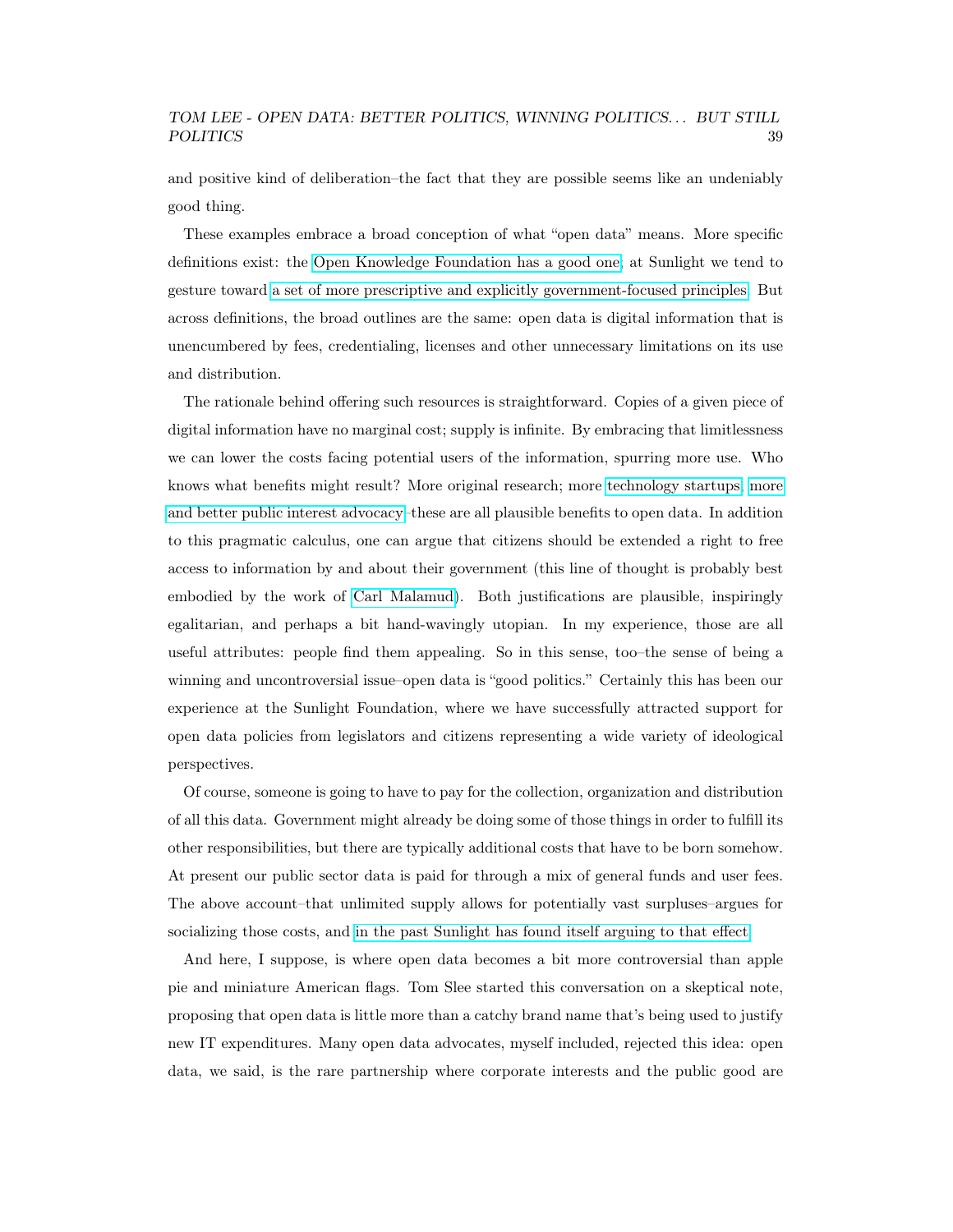well-aligned. This produced some understandable eye-rolling from Slee and others. And certainly articles with titles like ["How To Cash In On Government As A Platform"](http://techcrunch.com/2012/06/02/how-to-cash-in-on-government-as-a-platform/) have done little to quell concerns that so-called civic hackers' talk of public service is just so much first-date patter as they greedily eye the public's assets.

In my experience, this concern is unjustified: most open data advocates I know–including the author of that Techcrunch article–have a genuine interest in doing work for the public good, even if it means a pay cut. To the extent that these individuals embrace the rapacious language of Silicon Valley startup culture, it's usually to make the cause more palatable and interesting to their fellow coders. But take my anecdotal experience for what it's worth. In a world where [the Department of Defense casually announces they have a couple of](http://www.theatlantic.com/technology/archive/2012/06/hey-brother-can-you-spare-a-hubble-dod-sure-have-two/258061/) [spare Hubble Telescopes lying around,](http://www.theatlantic.com/technology/archive/2012/06/hey-brother-can-you-spare-a-hubble-dod-sure-have-two/258061/) I think it's difficult to make the case that the our government's modest open data initiatives are much of a threat to the Treasury, much less the best example of the threat posed by public/private partnerships. This is doubly true thanks to our movement's insistence on nonproprietary formats and open source code, which allow more flexibility and competition in subsequent procurements.

But none of this means that complacency about open data is justified. The current generation of open data advocates is commendably enthusiastic, but we deserve at least some criticism for our callowness. Our community has a strong incentive to insist that the idea of open data is so new that its limits can't–and shouldn't!–yet be pondered. In truth, the U.S. has had something like an open data policy since at least its first census; and that agency has been distributing its information electronically [since the seventies.](http://www.census.gov/history/www/innovations/technology/) Our tendency to ignore this history in favor of an emphasis on novelty and exciting promises is not only making us look foolish, but is beginning to produce a sense of disappointed malaise both within the movement and among its allies.

This disappointment can be seen in some of the other contributions to this roundtable. Both Clay Shirky's and Aaron Swartz's offerings lament the open data movement's failure to rack up concrete victories against corruption. That our community fostered such unrealistic expectations is a strike against us. [There is good empirical evidence that open records](http://papers.ssrn.com/sol3/papers.cfm?abstract_id=1922859) [laws produce lower-corruption equilibria.](http://papers.ssrn.com/sol3/papers.cfm?abstract_id=1922859) But the dream of writing a cron job that moves misbehaving lawmakers smoothly from office to prison was never likely to come to pass (though public disclosure systems have inarguably played important roles in the downfall of figures like Bob Ney, Jack Abramoff, John Ensign and Duke Cunningham). Open data's effect on corruption will more commonly involve altering malefactors' cost:benefit calcu-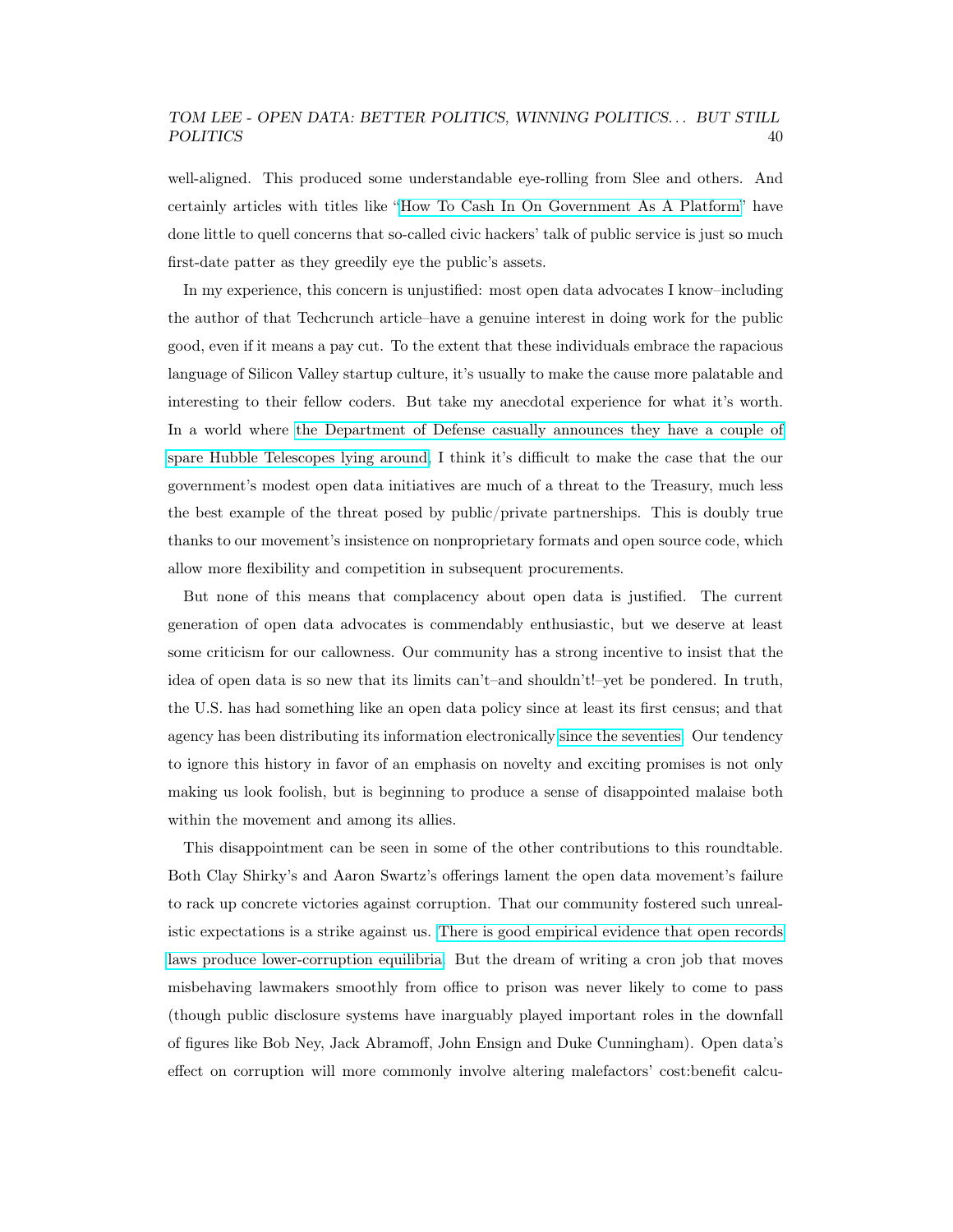lations, consigning corrupt acts to a counterfactual that we're unlikely to ever be able to precisely measure. This is just how enforcement works: putting more cops on a beat doesn't reduce crime simply because they arrest more law-breakers. Applying digital technology to sunshine law disclosures can clearly produce more and better oversight, but it is unlikely to transform that well-established practice into a solved problem.

I fear that our community is presently setting itself up for similar disappointment in the promises we are making about open data's commercial potential. For all of the excitement about [Brightscope,](http://brightscope.com)  $\text{DarkSky}^{24}$  and a handful of others, the supply of stories about open data startups seems clearly unable to keep up with demand. One way of explaining this is to point out that although open data may be useful, it's also easily accessible to rival businesses; perhaps open data is destined to be as simultaneously useful to and taken-forgranted by businesses as city streets and water pipes. Less palatably, one can acknowledge that the government data resellers of decades past have grown up into the Elseviers and LexisNexises of today.

Unfortunately, there doesn't yet seem to be much appetite for considering these possibilities. At the moment it's more common to hear that we're still in this sector's early days; that a wave of civic startups is just over the horizon. Perhaps that's right. Certainly it would be useful if it were. But at the moment, I think there's reason for doubt.

It seems to me that both of these misjudgments stem from the same underlying error. And it is this problem of philosophy, more than anything else, that threatens to make the final judgment of the open data movement a negative one.

Like most open data advocates, I came to this field by way of software engineering. Writing code is a valuable skill, and an intellectual exercise that I would encourage anyone to explore. But like any discipline, programming colors how one views the world. Computer code is about boolean logic–algorithmic procedures that map input to output in a way that is mathematically perfect and so powerful that it can engender a kind of giddy terror. Many of us who are trained to write code know some linear algebra, but our knowledge of statistics is often surprisingly meager. This makes it all too easy to give in to the hopeful assumption that reality is a comprehensibly deterministic machine; that data are necessarily objective. Once you begin scanning early adopter-types for this expectation you can see it everywhere, from the thirst for [a perfect weather app](http://darkskyapp.com/) to [the quantified self movement's breezy confidence](http://www.kevinmd.com/blog/2012/04/quantified-movement-future-american-health.html)

<sup>24</sup>[http://darkskyapp.com/](http://www.kevinmd.com/blog/2012/04/quantified-movement-future-american-health.html)